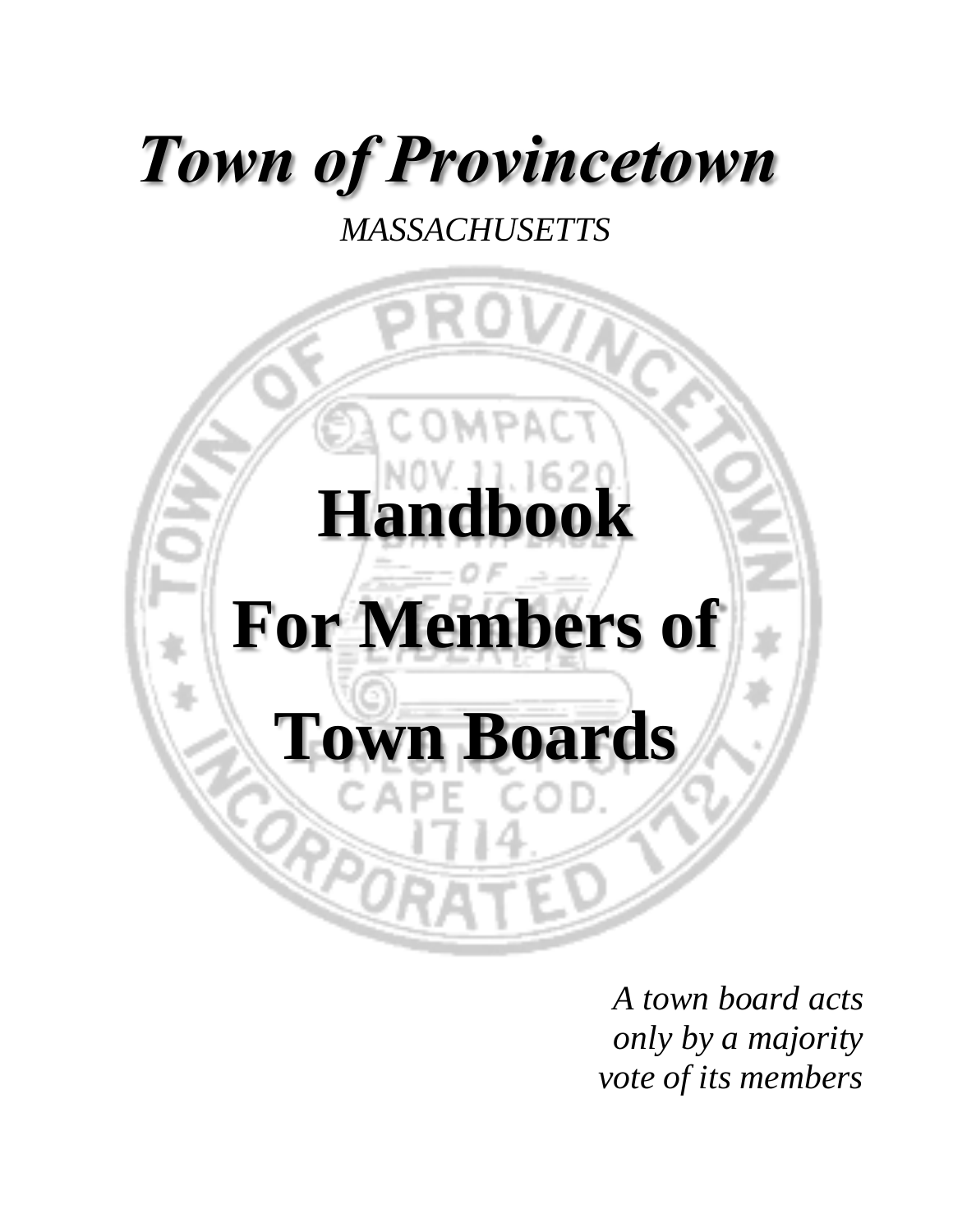### **Introduction**

<span id="page-1-0"></span>The purpose of this handbook is to assist the members of appointed boards, committees, and commissions to easily understand the variety of laws, procedures and traditions in participating in municipal government. This handbook blends the directions and requirements that are found in state and local laws, town charter and administrative directives. Throughout this handbook the term "Town board" applies to every board, committee, commission, or subcommittee that is represented as a governing body.

Cover Quote: "A town board acts only by a majority vote of the members" is further defined by the Provincetown Charter: *No action of a town board shall be valid and binding unless taken or ratified by an affirmative vote of the majority of the members attending the meeting, unless another quantum of vote is allowed or required by the Massachusetts General Laws*. A quorum for a meeting of any town board shall be a majority of the maximum complement of the town board.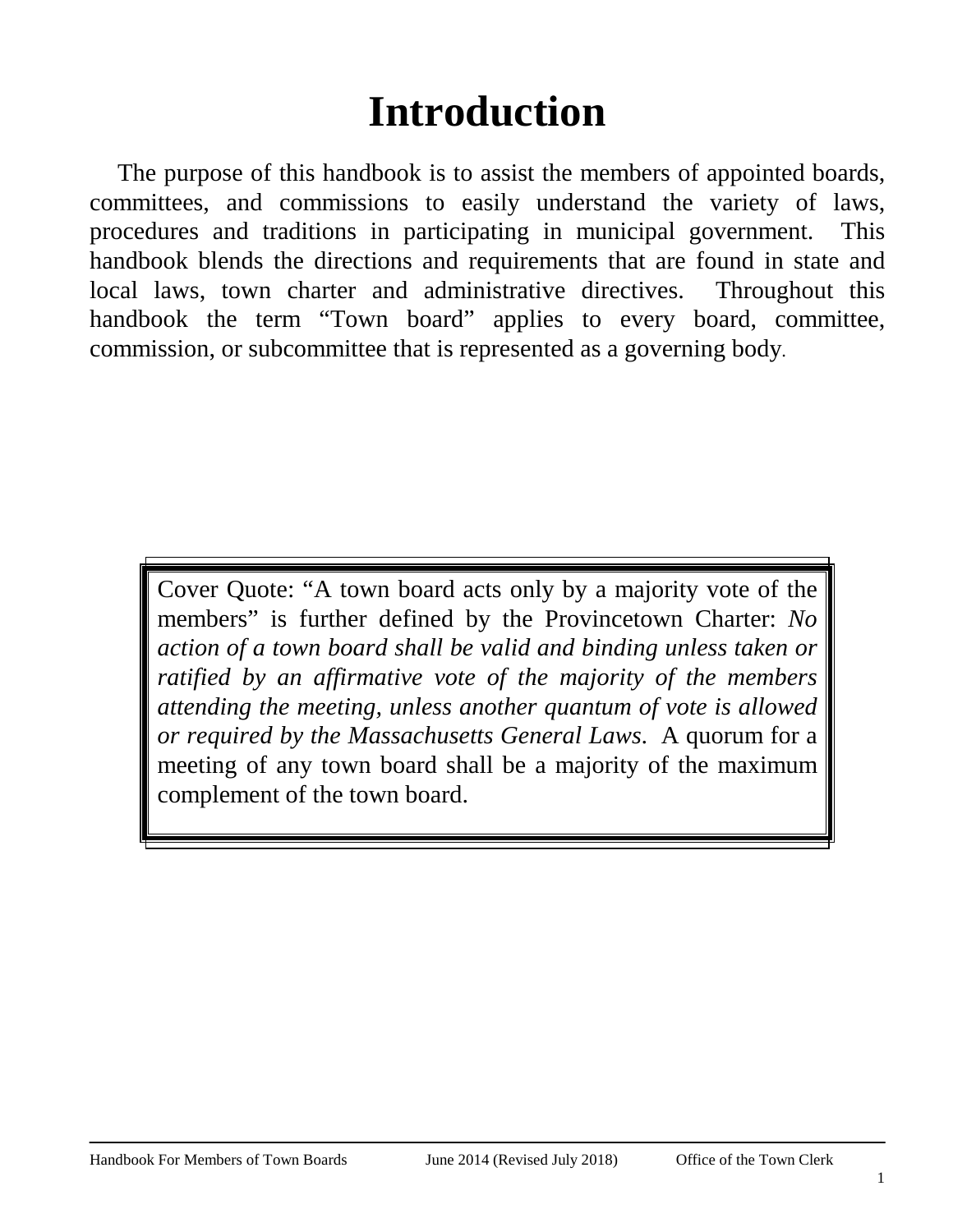### **Table of Contents**

<span id="page-2-0"></span>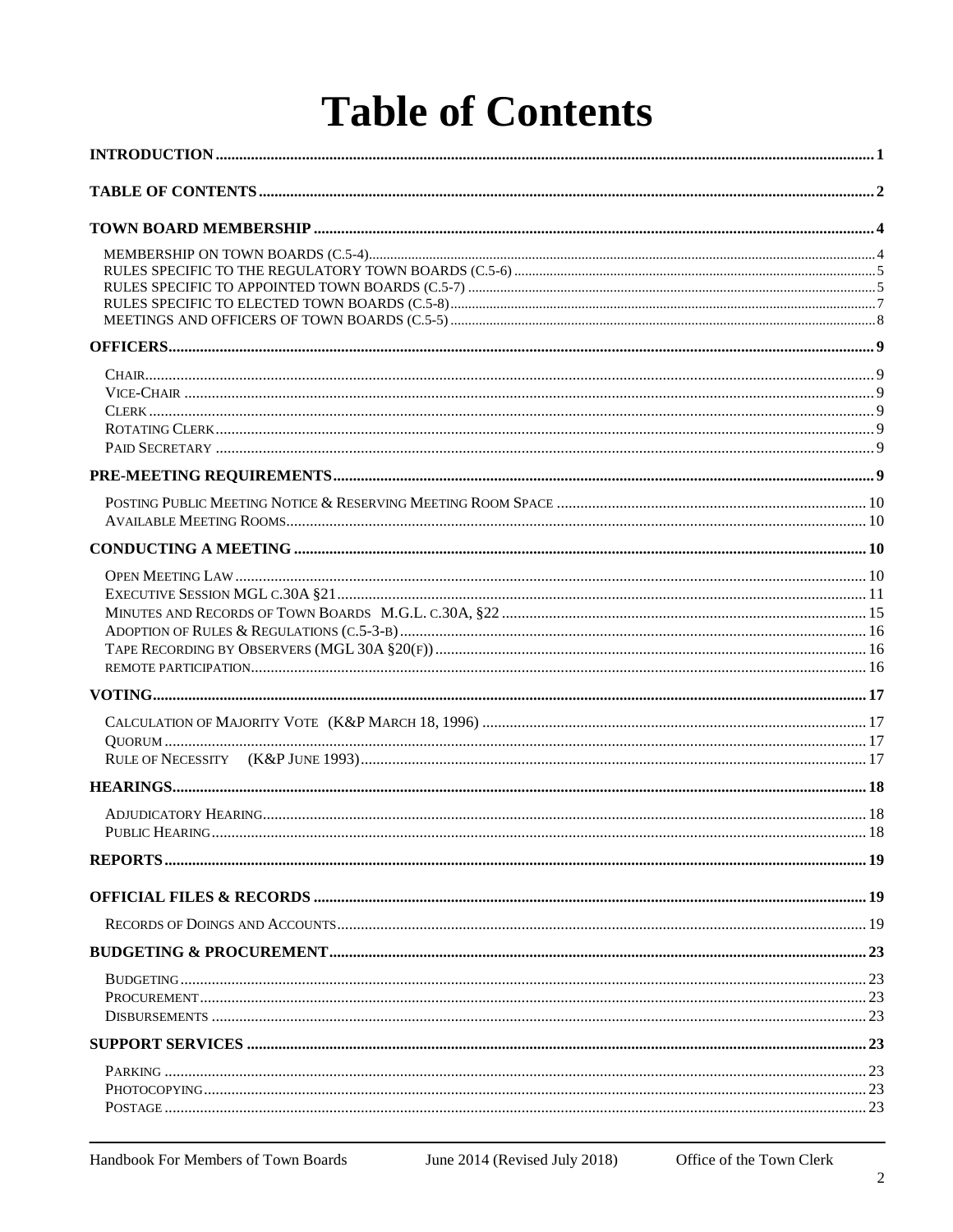| APPLICATION OF THE PUBLIC RECORDS LAW AND THE OPEN MEETING LAW TO ELECTRONIC MAIL AND VOICE MAIL |  |
|--------------------------------------------------------------------------------------------------|--|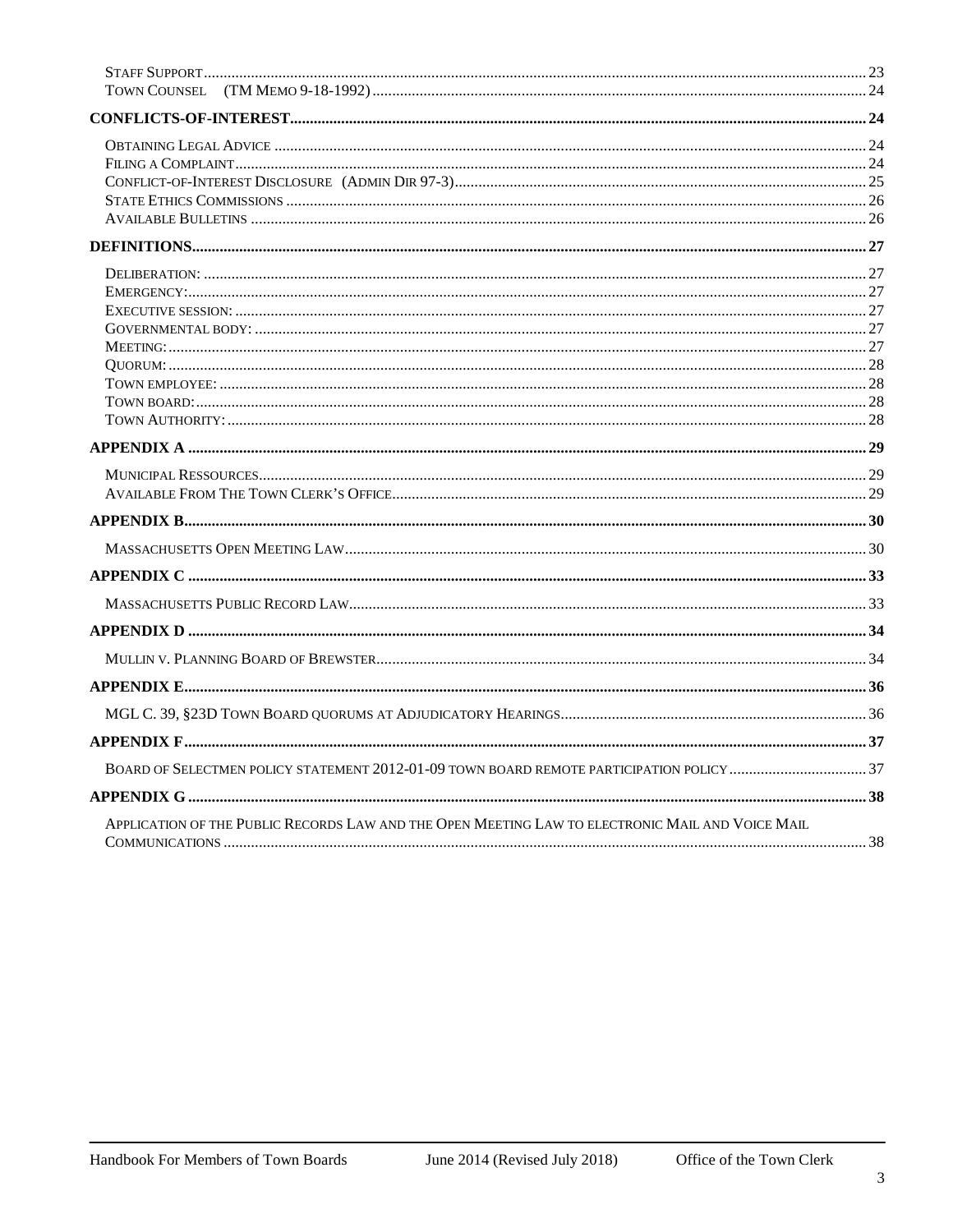# <span id="page-4-0"></span>**Town Board Membership**

### <span id="page-4-1"></span>**Membership on Town Boards (c.5-4)**

a. Unless otherwise specified in Massachusetts General Laws or the Charter, each Town Board consists of five regular members and two alternate members. New members shall not participate in a Board meeting until they have been sworn in by the Town Clerk. Alternate members shall have the right in order of seniority on the Board to vote at a Board meeting in place of a regular member who is absent.

b. A paid Town Employee may not be a member of any Town Board that

**"There are many ways of going forward, but only one way of standing still."**

-Franklin Roosevelt

oversees matters in any way related to his or her employment, during the time of his or her employment. Potential responsibility to review actions or decisions by one's supervisor is considered to be "related to employment". In addition, a paid Town Employee with supervisory duties may not be a member of any Town Board in any way related to his or her employment for at least one year after leaving that employment.

c. Members of a Town Board may not receive compensation for service on the Board except reimbursement for expenses pertaining to Town business. A voucher must be submitted for such expenses. By majority vote of Town Meeting and under authority of this Charter, the Town may establish or suspend an annual stipend for members of the Board of Selectmen, the amount of which shall be specified in the Bylaws.

d. Members of Town Boards shall be governed by the ethical standards set forth in the Massachusetts General Laws Chapter 268A, as supplemented by this Charter. In general, a member of a Town Board may not serve as a paid consultant or contractor for the Town for work which is in any way related to the Board on which they serve or on which they have served within the past year.

e. Members of the Town Boards listed below may not serve as a paid consultant or contractor for the Town while serving on the Board and for one year after serving, even if the work is not related to the Board on which they serve or have served:

- 1) the Board of Assessors,
- 2) the Charter Compliance Commission,
- 3) the Finance Committee,
- 4) the Personnel Board, or
- 5) the School Committee.

f. Members of Town Boards, including the Officers, have no authority in their individual capacities except as delegated by majority vote of the Board, except that administrative matters, such as the posting of Agendas, may be handled by Officers without prior approval.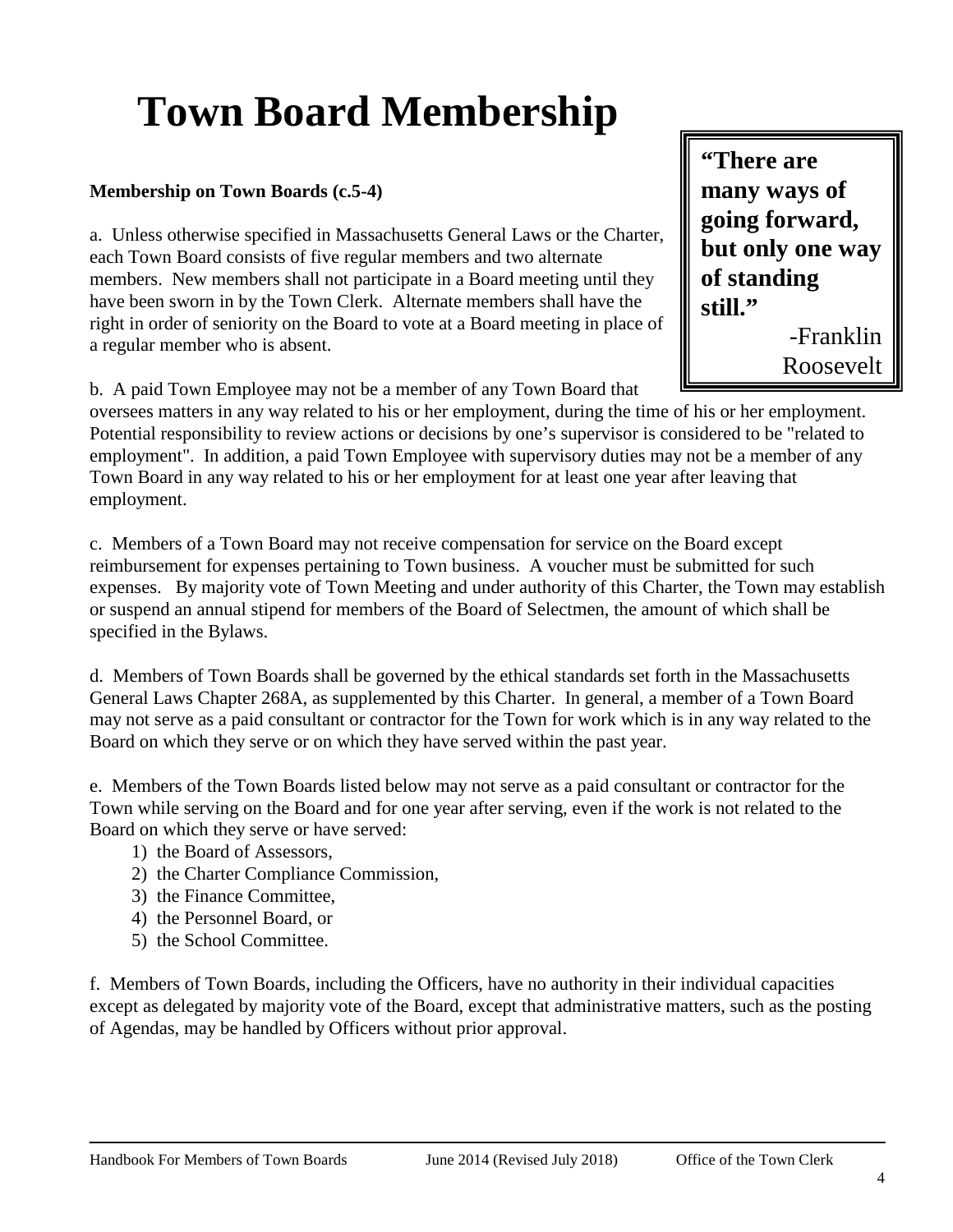### <span id="page-5-0"></span>**Rules Specific to the Regulatory Town Boards (c.5-6)**

a. Regulatory Town Boards are those Boards authorized by Massachusetts General Laws to establish regulations applicable to activities within their authority. The following are identified as the Regulatory Town Boards for the Town of Provincetown:

1)the Conservation Commission,

- 2) the Board of Health,
- 3) the Historic District Commission,
- 4) the Licensing Board,
- 5) the Planning Board,
- 6) the Water and Sewer Board, and
- 7) the Zoning Board of Appeals.

b. Members of Regulatory Town Boards must be registered voters in the Town of Provincetown, unless otherwise allowed or directed by State law.

c. Members of Regulatory Town Boards may serve for only three three-year overlapping full terms. When a member is appointed to complete the term of another, it shall count as a full term if it exceeds 18 months. Members may be re-appointed after an absence of one year.

d. No person shall serve as a member/alternate member of more than one of the Regulatory Town Boards simultaneously.

e. Since failure of a Regulatory Town Board to act is an abdication of responsibility under the Home Rule laws, in the event that there are an inadequate number of members appointed to provide quorum for any Regulatory Town Board, the responsibilities of that Board shall fall to the Board of Selectmen.

### <span id="page-5-1"></span>**Rules Specific to Appointed Town Boards (c.5-7)**

a. The Moderator is the Appointing Authority for the Finance Committee and the Personnel Committee. The Town Manager is the Appointing Authority for the Conservation Commission and the Historical Commission. The Board of Selectmen is the Appointing Authority for all other appointed Town Boards. Appointment by the Board of Selectmen shall be by majority vote.

b. No person shall be appointed to a Town Board:

- 1) unless determined to be qualified by the Appointing Authority, or able to become qualified by serving and there are sufficient number of members already serving on the Board who are qualified to carry out the responsibilities of the Board,
- 2) if appointment would be contrary to the Conflict of Interest laws, or
- 3) based on political party consideration, with the exception of the Board of Registrars or as otherwise provided by State law.

c. If the Appointing Authority determines that there are an inadequate number of registered voters who are willing to serve as members or alternates on appointed non-regulatory Boards, then the Appointing Authority may appoint part-time residents to serve as alternates, as long as the majority of members are registered voters. Individuals who are not registered voters shall be appointed to a non-regulatory Town Board only if they can commit to being present for a majority of the meetings of the Board.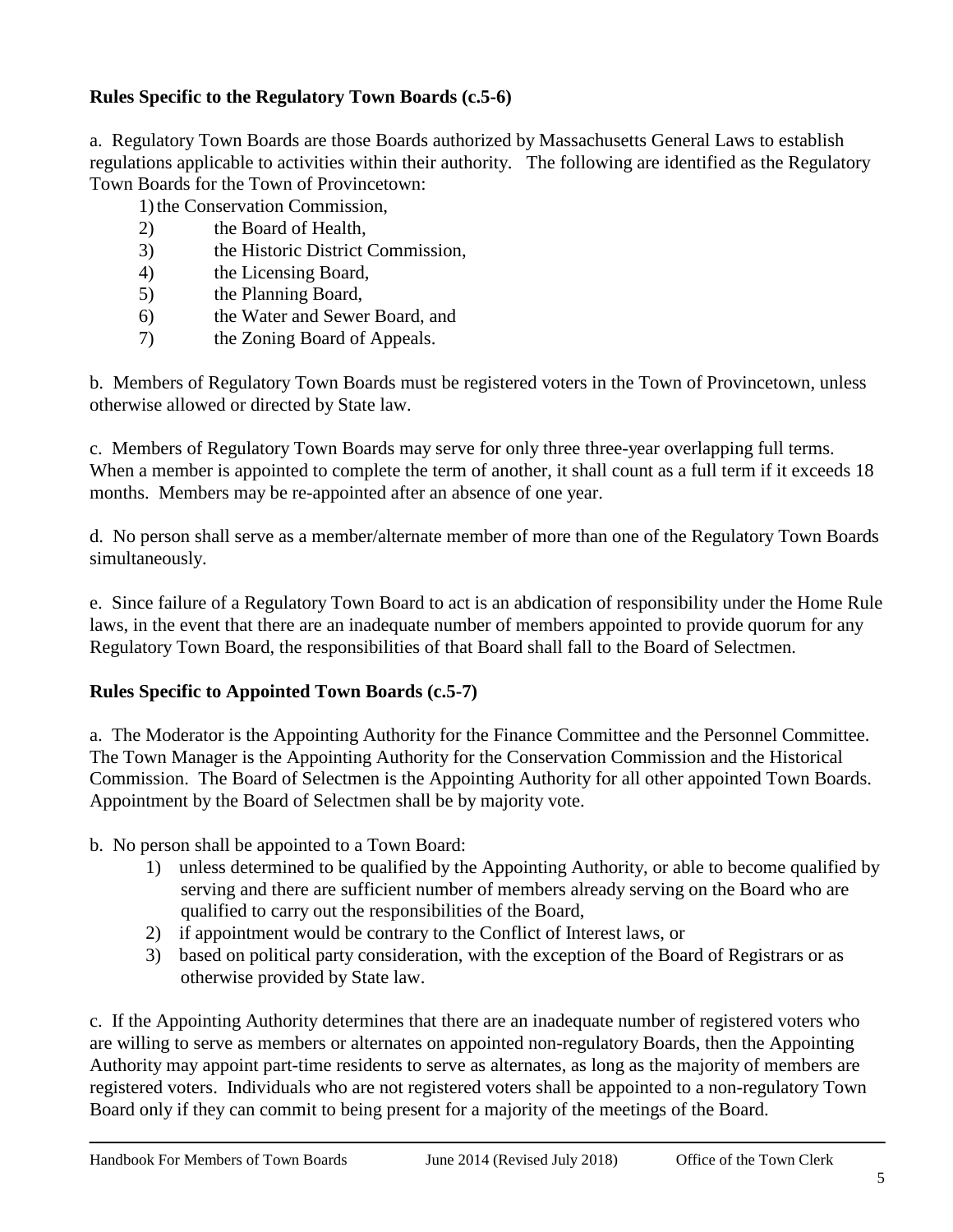d. A member or alternate member of any Town Board who is absent from three consecutive meetings without informing the Chair shall automatically cease to be a member of the Board. The Chair shall notify the Appointing Authority and the Town Clerk in writing. The Appointing Authority shall then follow the procedure below for filling vacancies on Appointed Town Boards.

- e. Vacancies on appointed Boards shall be filled as follows:
	- 1) The Appointing Authority shall fill the vacancy within sixty days of the receipt of the notice of vacancy.
	- 2) In the event of the failure of the Appointing Authority to fill the vacancy within the allotted time, and when the Moderator is not the Appointing Authority, the Moderator shall fill the vacancy within thirty days.
	- 3) In the event of the failure of the Appointing Authority/Moderator to fill the vacancy within the allotted time, the Board may fill the vacancy, unless the Board lacks the quorum to act.
- f. There is no time limit for service on an appointed, non-regulatory Board.
- g. An appointed member of a Town Board may be removed for Good Cause as outlined below:
	- 1) A written notice to remove shall be sent by the Town Clerk by registered mail to the last known address of the member who is proposed to be removed. The notice shall include a statement by the Appointing Authority of the reasons for the removal which must be based on a finding of Good Cause.
	- 2) Within one week of receiving the written notice, the member may resign or may request a closed meeting with the Appointing Authority by delivering written notice to the Town Clerk. If the member does neither, the Town Clerk shall send out a written notice identifying a date and time within fourteen (14) days for a Public Hearing on the proposed removal.
	- 3) If the closed meeting takes place, within seven (7) days following adjournment of the closed meeting, the member may resign or may request a Public Hearing by delivering notice to the Town Clerk. The Public Hearing shall be held within fourteen (14) days of the request. If the member fails to resign or to request a Public Hearing, the Appointing Authority shall decide whether to remove the member for Good Cause. The decision shall be by a majority vote if the Appointing Authority is a multi-member body.
	- 4) The member who is proposed to be removed may be represented by counsel at his or her own expense at the closed meeting as well as at the Public Hearing. The member and the Appointing Authority shall be entitled to present evidence, call witnesses, and examine any witness at the Public Hearing.
	- 5) Within ten days after the Public Hearing is adjourned, the Appointing Authority shall decide whether to remove the member for Good Cause. The decision shall be by a majority vote if the Appointing Authority is a multi-member body.
	- 6) A notice of the decision whether or not to remove the member and the reasons therefor shall be sent by the Town Clerk by registered mail to the last known address of the member.
	- 7) This procedure does not grant any rights when a member who has been appointed to a fixed term is not reappointed when the term expires.

h. The Appointing Authority shall file a copy with the Town Clerk of each notice of appointment or rescission of an appointment to a Town Board, and the same shall be a public record.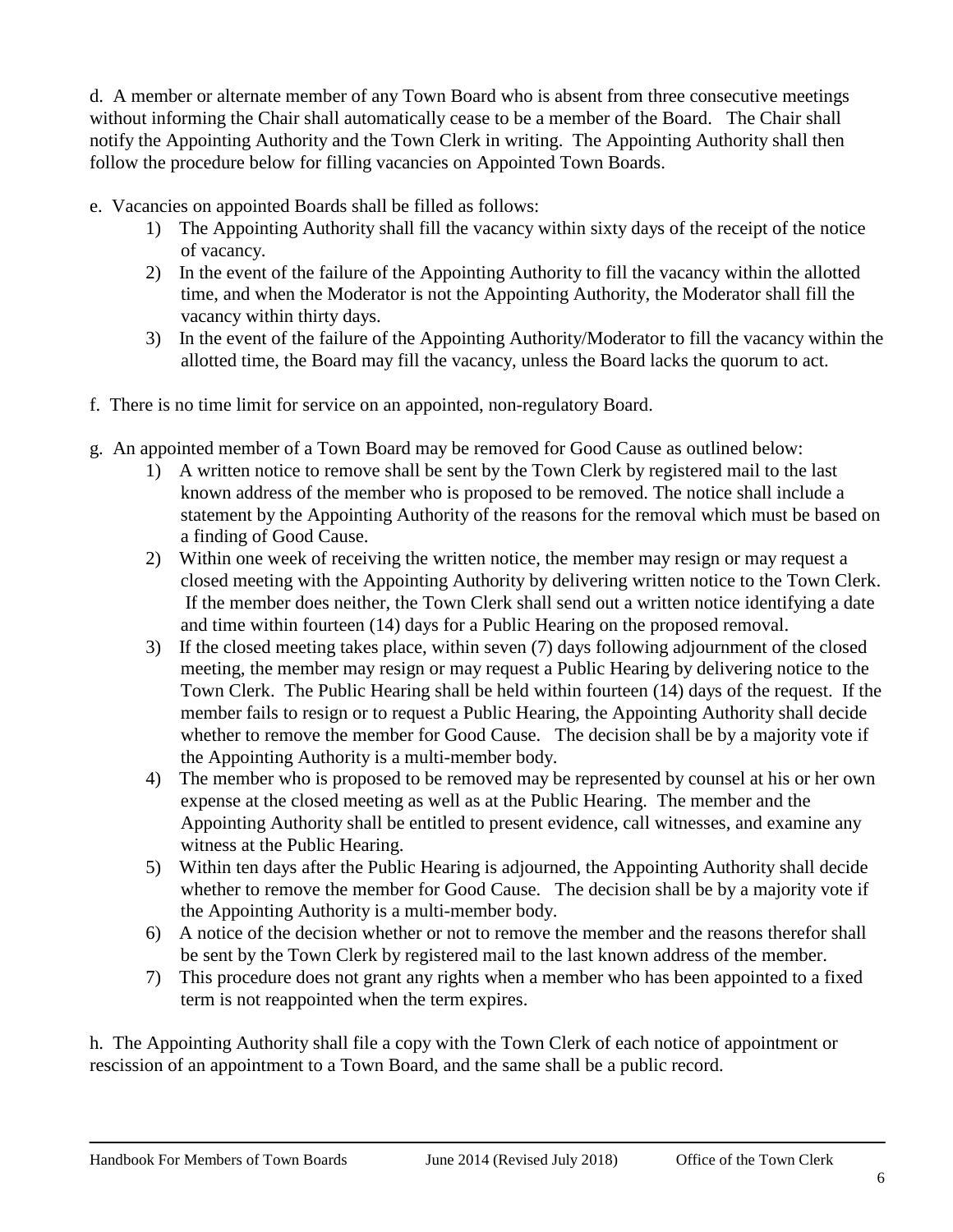### <span id="page-7-0"></span>**Rules Specific to Elected Town Boards (c.5-8)**

a. Elected members of Town Boards serve for three-year overlapping terms, each term beginning the day after the member is elected and ending at the close of the Town Election day three years later.

b. Vacancies on elected Town Boards shall be filled in accordance with Massachusetts General Law Chapter 41, Section 11.

c. Members of elected Town Boards shall be registered voters in the Town throughout their terms. Failure to remain a registered voter shall result in the automatic removal of the member.

d. No paid Town Employee may simultaneously serve as a paid Town Employee and on an elected Town Board. No member of an elected Town Board may become a paid Town Employee while serving on the Board.

e. Members of elected Town Boards and elected individuals, such as the Moderator, can be removed from service on such Boards only by the recall process delineated below:

- 1) Any fifty (50) registered voters of the Town may file with the Town Clerk an affidavit naming an elected Official sought to be recalled along with a list of the specific grounds for recall.
- 2) No recall petition can be issued against an Official within three (3) months after that Official takes office, nor within six (6) months of the end of their term. In the case of an Official subjected to a Recall Election but not recalled, no further Recall Petition shall be accepted within the six (6) months following the Recall Election.
- 3) After confirming that the affidavit meets the requirements above, the Town Clerk shall issue dated Recall Petition blanks bearing the Town Clerk's signature and official seal, addressed to the voters who swore to the affidavit, in a manner consistent with the requirements of the Commonwealth. The Recall Petitions shall state the name of the Official sought to be recalled, the specific grounds for recall, and the demand for Election of a successor. Upon request, the Town Clerk may issue any reasonably required number of Recall Petition blanks but no fewer than enough to collect the signatures of at least ten percent (10%) of the registered voters. Additional Recall Petition blanks may be issued when all of those originally issued have been filled with voters' signatures. A copy of the Recall Petition shall be kept by the Town Clerk.
- 4) Unless otherwise permitted by the Commonwealth, signatures must be obtained on the issued Recall Petition blanks, not copies. The Recall Petitions must be signed by no fewer than ten percent (10%) of the registered voters, and must legibly state the home street address and the house or unit number of the residence of each signer. The signed Recall Petitions must be returned to the Town Clerk within twenty (20) days after the initial issuance of the Recall Petition blanks.
- 5) Within twenty-four (24) hours of receipt, the Town Clerk shall confirm the authenticity of each signature on the Recall Petitions and refer the Recall Petitions to the Board of Registrars of Voters to certify the signatures. Then the Town Clerk shall submit the Recall Petitions to the Board of Selectmen.
- 6) The Board of Selectmen shall give written notice of receipt of the certificate to the Official identified in the Recall Petition. The Official may choose to resign by submitting a written resignation to the Town Clerk. Resignation shall be effective at 11:59 p.m. of the fifth  $(5<sup>th</sup>)$ calendar day following receipt by the Town Clerk of the written resignation.
- 7) If the Official has not submitted a written resignation within five (5) days, the Selectmen shall order a Recall Election to be held on a date not less than seventy-five (75) or more than eighty-five (85) calendar days after the date of the Town Clerk's certificate. However, if any other Election is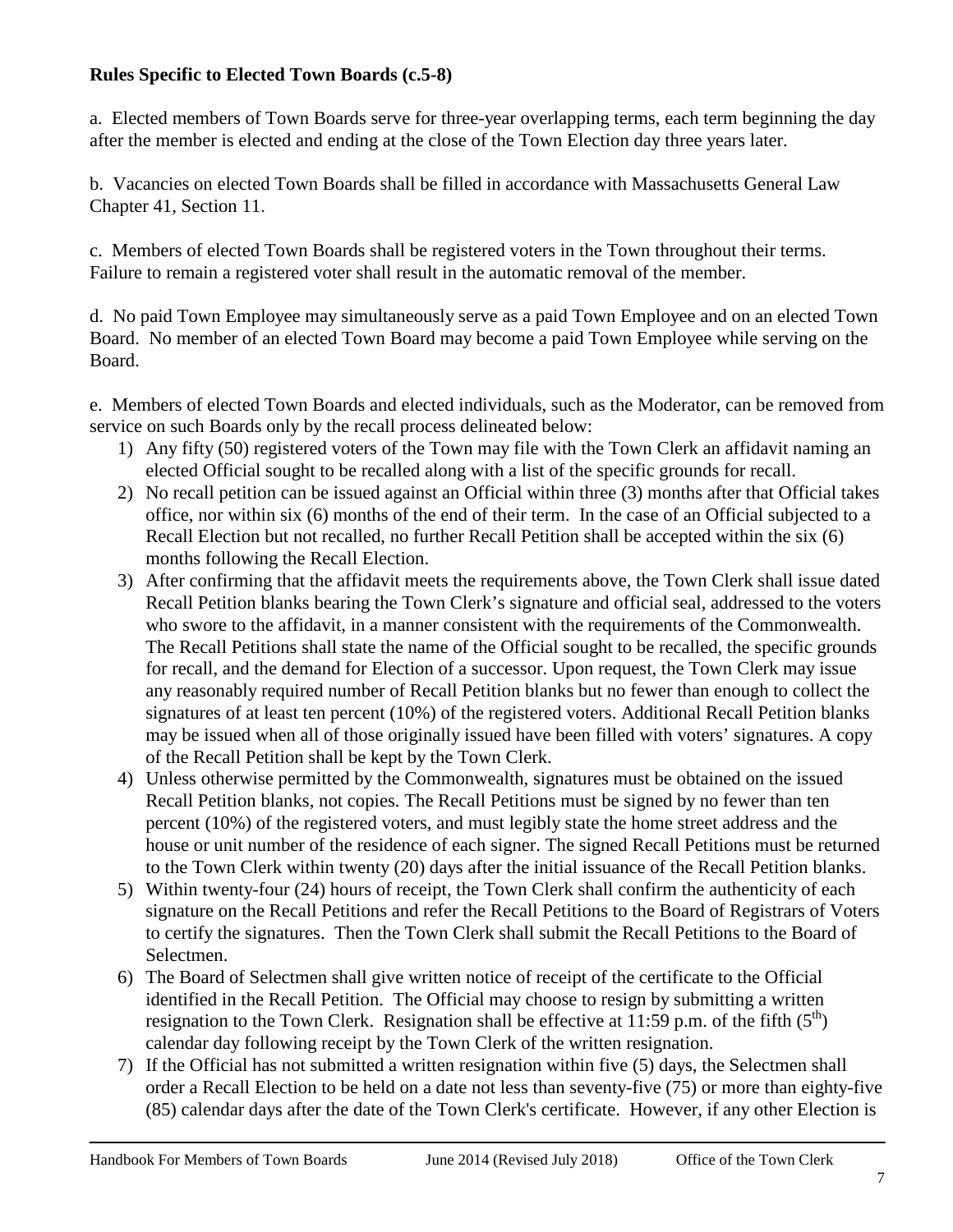scheduled to occur within one hundred (100) calendar days after the date of the certificate, the Selectmen shall postpone the Recall Election to the date of the pending Election. The Incumbent who has not resigned as described above, shall continue to perform the duties of the Office until the Recall Election.

- 8) If after a Recall Election has been ordered, the Official resigns or a vacancy otherwise occurs because the individual has died or no longer qualifies as a registered voter of the Town, the Recall Election shall proceed solely for the purpose of electing a successor. Candidates shall be nominated in the same manner as for an Annual Election.
- 9) Ballots used in a Recall Election shall state the following in the order indicated: For the Recall of [name of Official] Against the Recall of [name of Official]
- 10) Immediately at the right of each proposition there shall be a square in which the voter may vote for or against recall by making a mark. Under the propositions shall appear the word "Candidates", the directions to voters required by Massachusetts General Laws Chapter 54, Section 42, and beneath this the names of the candidates nominated. The nomination of candidates, the publication of the Warrant for the Recall Election, and the conduct of the Recall Election, shall comply with the laws governing elections.
- 11) A majority vote of at least twenty-five percent (25%) of registered voters is required to recall an elected Official. If fewer than twenty-five percent (25%) of registered voters cast a ballot, the ballots regarding the Recall shall not be counted.
- 12) If the Recall Election fails, the Official shall continue in Office for the remainder of his/her term, and is subject to Recall as before, except as provided above.

### <span id="page-8-0"></span>**Meetings and Officers of Town Boards (c.5-5)**

a. A quorum for a meeting of a Town Board shall be a majority of the number of positions available to the Board, not including Alternates. If State law allows for a larger number of positions, but the Town has chosen to designate a smaller number, it is the number of positions that the Town has chosen which shall be the basis for determining quorum. Vacancies shall not affect the number required for a quorum. Alternates count toward quorum only if they are taking the place of an absent Member.

b. Unless another number is required by the Massachusetts General Laws or this Charter, no action of a Town Board shall be valid and binding unless ratified by an affirmative vote of the majority of the Members present, not including Alternates unless they are taking the place of an absent Member.

c. At its first meeting after the Annual Town Election, and any time a position is open, each Town Board shall elect a Chair, a Vice Chair and other necessary officers. Since the term of the Finance Committee continues until July 15th to cover to the end of the fiscal year, their election would occur at that time. The names of the elected Officers shall be reported to the Town Clerk whenever an election takes place.

d. It is the responsibility of the Officers of a Board to educate their Members about the authority and responsibility of the Board.

e. No member of a Town Board may serve as Chair for more than six consecutive years, unless at the end of the sixth year (and each successive year) no other member is willing to serve as Chair.

f. All Town Boards have the authority to conduct Public Hearings after adopting appropriate procedures.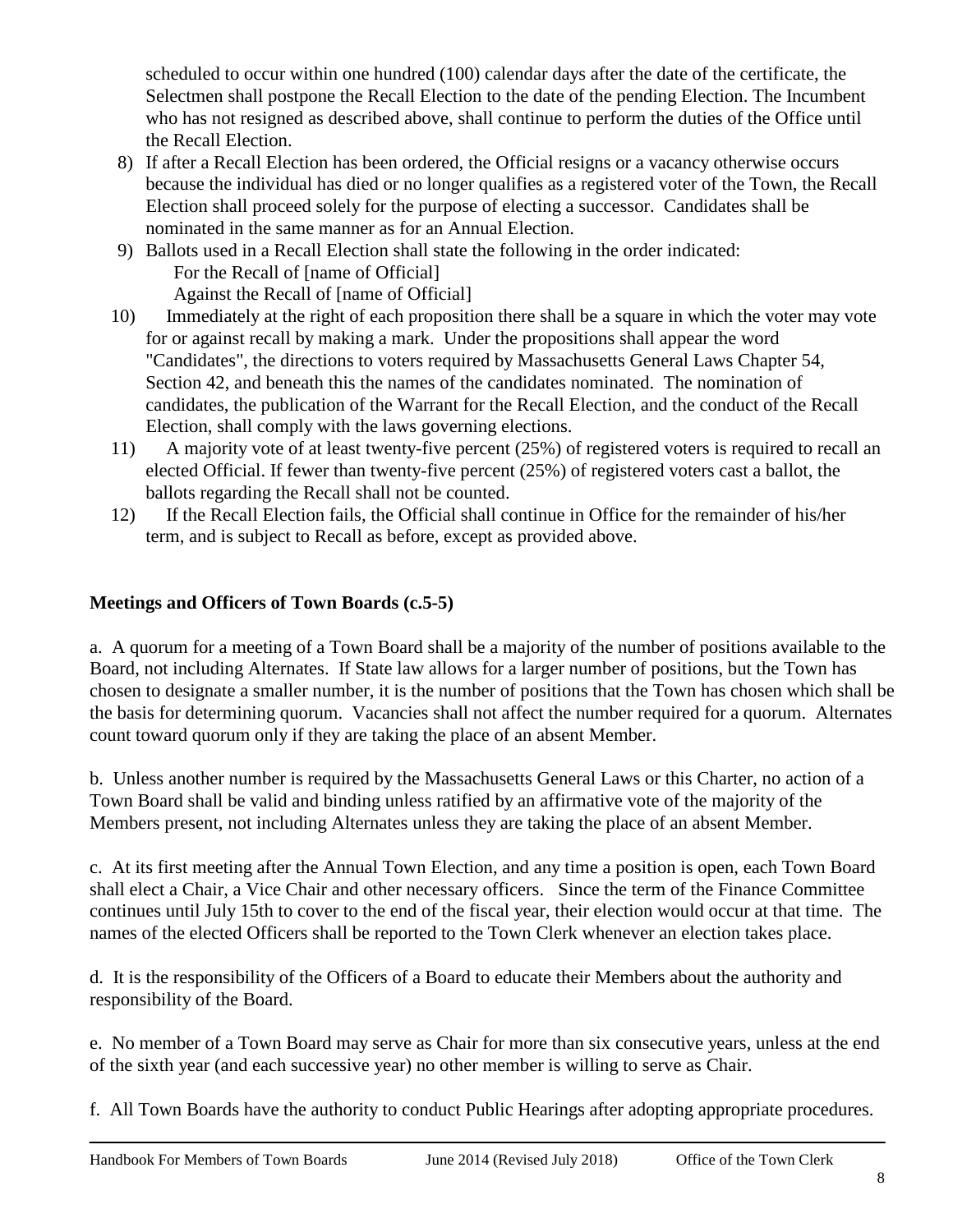### <span id="page-9-0"></span>**OFFICERS**

### <span id="page-9-1"></span>**CHAIR**

The Chair presides at all meetings, decides questions of order, calls special meetings, and signs official documents that require the Chair's signature. The Chair has the same rights as other members to offer resolutions, make or second motions, discuss questions, and vote thereon. The Chair is also responsible for ensuring that the provisions of the open meeting law are met. A Town board, through a vote of the majority, may extend additional authority to the Chair.

### <span id="page-9-2"></span>**VICE-CHAIR**

The Vice-Chair acts for the Chair whenever the latter is absent from meetings and performs other necessary duties.

### <span id="page-9-3"></span>**CLERK**

The Clerk is responsible for the following duties of the Town board:

- 1. Take and prepare the minutes for the Town board.
- 2. Prepare agendas and any other materials. The tentative agenda for the next meeting and minutes of the previous meeting should be prepared and available to each board member prior to each meeting.
- 3. Schedule meeting location through the Town Clerk's office.
- 4. Where applicable, process the accounts payable and turnovers for the board to the Accountant's Office.

### <span id="page-9-4"></span>**ROTATING CLERK**

A Town board may choose to have a rotating Clerk. The responsibilities of the rotating Clerk are identical to those of a Clerk. At the beginning of the next meeting, the rotating Clerk should request that the Chair designate a successor. If one is not designated, the previously appointed Clerk continues in that capacity.

### <span id="page-9-5"></span>**PAID SECRETARY**

If a Town board determines that its workload or meeting schedule is such that the Clerk's responsibilities will have an adverse impact on the board's operation, the board may submit a budget request for an on-call secretary through the standard annual budget process. If immediate assistance is required, a written request should be made to the Town Manager that outlines the amount, type and frequency of need.

## <span id="page-9-6"></span>**Pre-Meeting Requirements**

Unless otherwise stated, the requirements and procedures identified in this handbook apply to all types of meetings including: special meetings, workshops, emergency meetings, sub-committee meetings, and public hearings. A public meeting occurs at any time a quorum of the Town board (or subcommittee) members get

 $\mathsf{l}$ **"Bear in mind this sacred principle, that though the will of the majority is in all cases to prevail, that will, to be rightful, must be reasonable; that the minority possess their equal rights, which equal laws must protect, and to violate would be oppression."**

Handbook For Members of Town Boards June 2014 (Revised July 2018) violate would

**-Thomas Jefferson**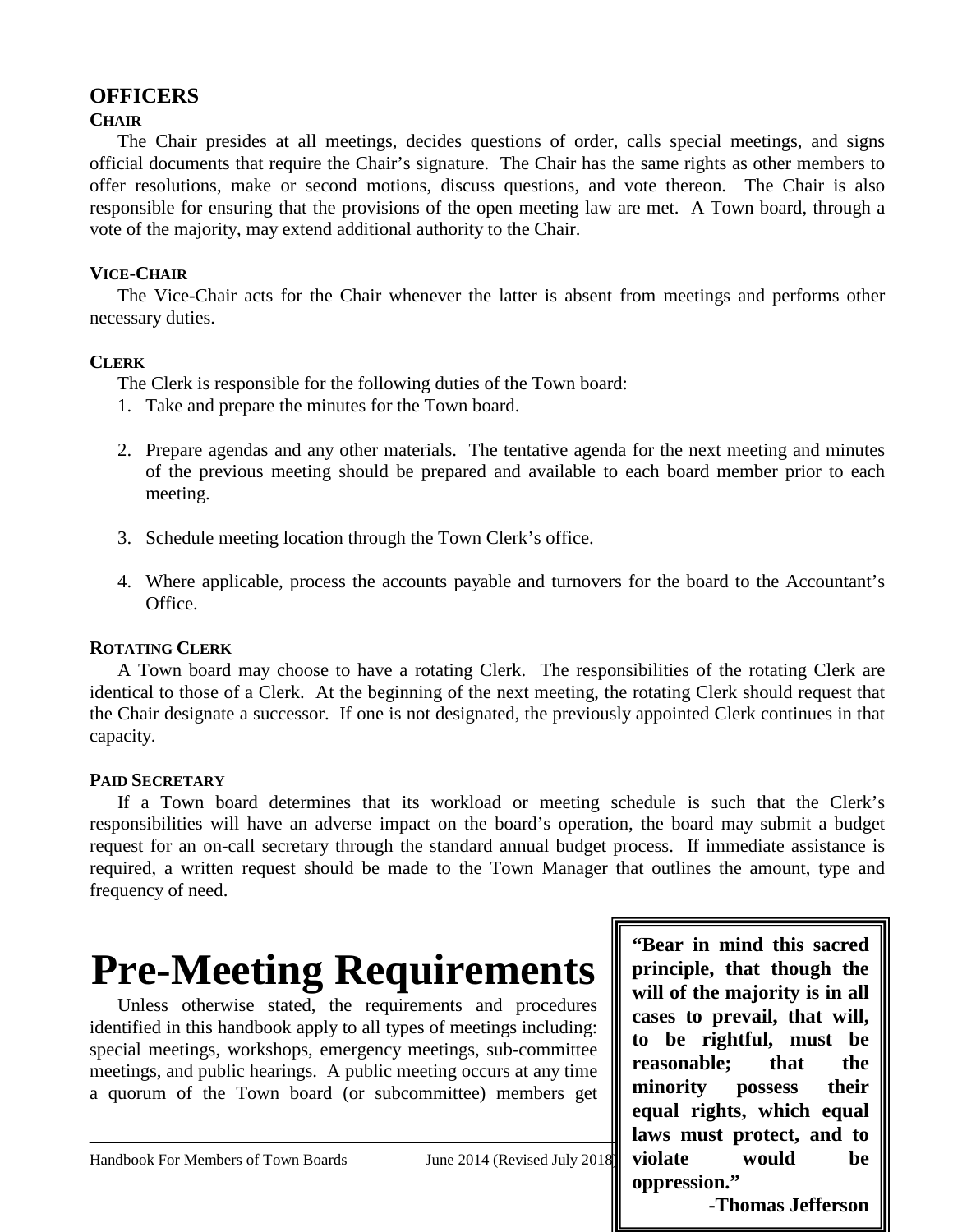together to discuss or consider any public business or policy over which the board has some jurisdiction or advisory power.

### <span id="page-10-0"></span>**POSTING PUBLIC MEETING NOTICE & RESERVING MEETING ROOM SPACE**

At least forty-eight hours before any meeting of a Town board is to be held, an agenda containing all items which are scheduled to come before the Town board at the meeting shall be posted on the Town bulletin board.

It shall be the responsibility of the person calling a meeting of a Town board to first ascertain from the applicable building supervisor the specific availability of any meeting space listed on the inventory for a particular day and time. (BOS Administrative Directive)

The Town Clerk shall maintain a log book, to provide a record of which accessible meeting spaces are assigned to which Town boards for particular periods of time. Such log book shall be available for public inspection, and may be used by Town board Chair in selecting times and locations for their board meetings.

For each meeting of a Town board, the Chair or other authorized member of such board shall submit to the Town Clerk:

(1) a notice of every meeting at least 48 hours prior to the meeting, excluding Saturdays, Sundays and legal holidays. Notice shall be printed in a legible, easily understandable format and shall contain the date, time and place of the meetings and a listing of topics that the chair reasonably anticipates will be discussed at the meeting. (MGL c.30A §20(b))

The Town Clerk shall promptly post in the Town board meeting notebook at Town Hall a copy of the approved agenda.

### <span id="page-10-1"></span>**AVAILABLE MEETING ROOMS**

Meetings must be held in approved meeting rooms within Town-owned buildings, or in buildings that are ADA approved handicapped accessible. This provision shall not prohibit on-site inspection when necessary for the proper conduct of Town business. (GBL.5-6)

**Provincetown Town Hall, 260 Commercial Street, Contact:** Town Clerk 487-7013

Judge Welsh Hearing, Room Occupancy Limit: 82 Caucus Hall Meeting Room, Room Occupancy Limit: 25 Auditorium, Room Occupancy: 708

<span id="page-10-2"></span>**Provincetown Veterans Memorial Community Center, 2 Mayflower Street: Contact:** COA 487-7080 **Provincetown Public Library, 356 Commercial Street: Contact:** Library Director 487-7095

## **Conducting A Meeting**

### <span id="page-10-3"></span>**OPEN MEETING LAW**

The Massachusetts Open Meeting Law requires that all meetings of elected or appointed boards, committees or subcommittees be open to the public except for the ten specific situations (listed below) where Executive Session is required. The law does not apply to chance meetings or social occasions;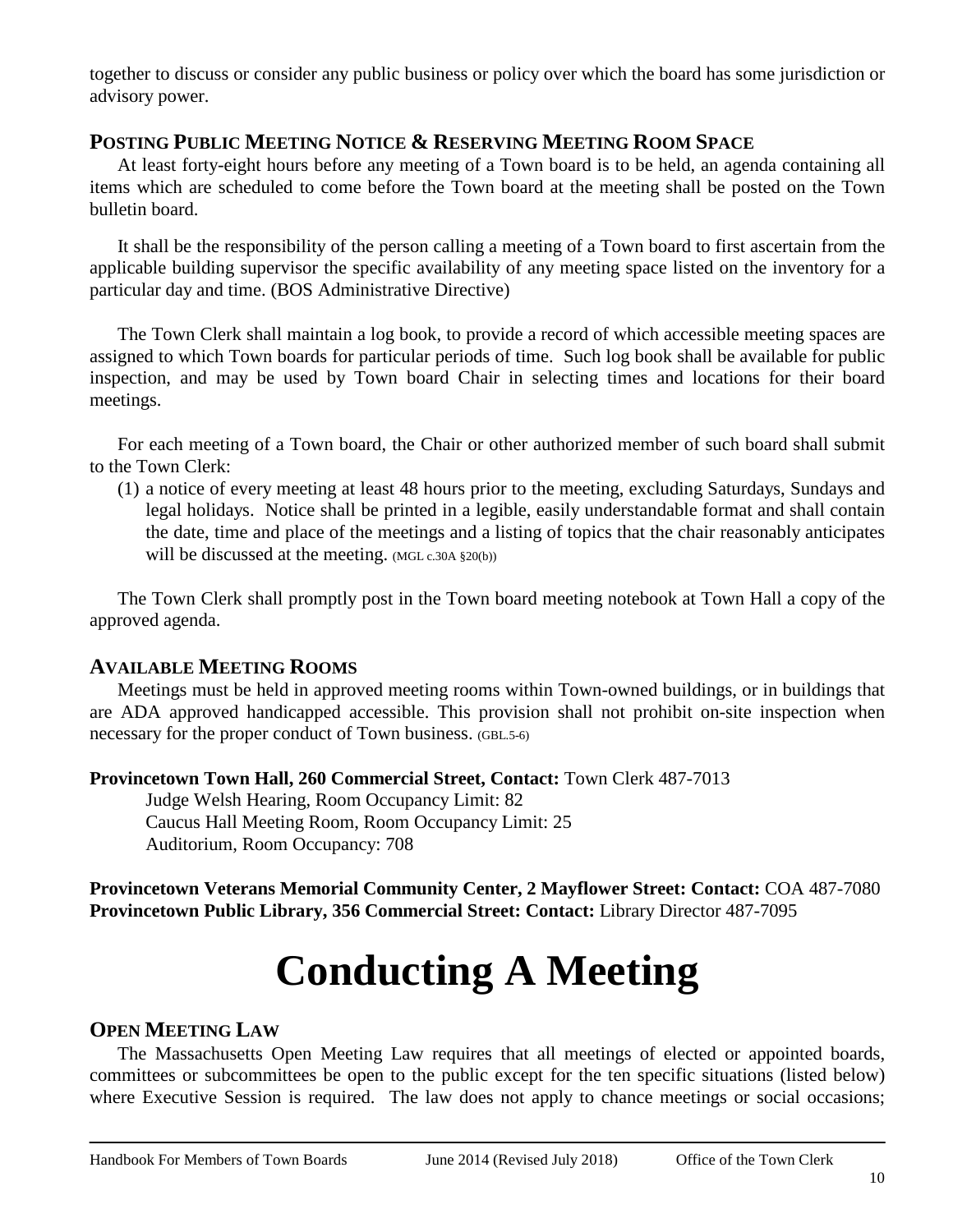however, such meeting cannot be used to circumvent the requirement of discussing and deliberating at public meetings. The law does not apply to administrative meetings or to advice on administrative matters. Please refer to Appendix B for a complete reading of the Open Meeting Law.

#### *Basic Requirements:*

Except in an emergency, in addition to any notice otherwise required by law, a public body shall post notice of every meeting at least 48 hours prior to the meeting, excluding Saturdays, Sundays and legal holidays. In an emergency, a public body shall post notice as soon as reasonably possible prior to the meeting. Notice shall be printed in a legible, easily understandable format and **shall contain the date, time and place of the meeting and a listing of topics that the chair reasonably anticipates will be discussed at the meeting**.

For meetings of a local public body, notice shall be filed with the municipal clerk and posted in a manner conspicuously visible to the public at all hours in or on the municipal building in which the clerk's office is located.

**New Business:** Notices are required to include those matters that the Chair reasonably anticipates will be discussed at the upcoming meeting. If something else comes to the attention of the Chair after the posting deadline but before the meeting, **and** that matter was not something the Chair should have reasonably anticipated, then the matter can be included under "New Business." It is advisable to include "Any new business that could not reasonably be anticipated" on meeting notices to cover this possibility.

### <span id="page-11-0"></span>**EXECUTIVE SESSION MGL C.30A §21**

While all meetings of public bodies must be open to the public, a public body may meet in closed session for 1 or more of the purposes provided that:

- the body has first convened in an open session;
- a majority of members of the body have voted to go into executive session and the vote of each member is recorded by roll call and entered into the minutes;
- before the executive session, the chair shall state the purpose for the executive session, stating all subjects that may be revealed without compromising the purpose for which the executive session was called;
- the chair shall publicly announce whether the open session will reconvene at the conclusion of the executive session; and
- accurate records of the executive session shall be maintained

Where a public body member is participating in an executive session remotely, the member must state at the start of the executive session that no other person is present or able to hear the discussion at the remote location. The public body may authorize, by a simple majority vote, the presence and participation of other individuals at the remote participant's location.

While in executive session, the public body must keep accurate records, all votes taken must be recorded by roll call, and the public body may only discuss matters for which the executive session was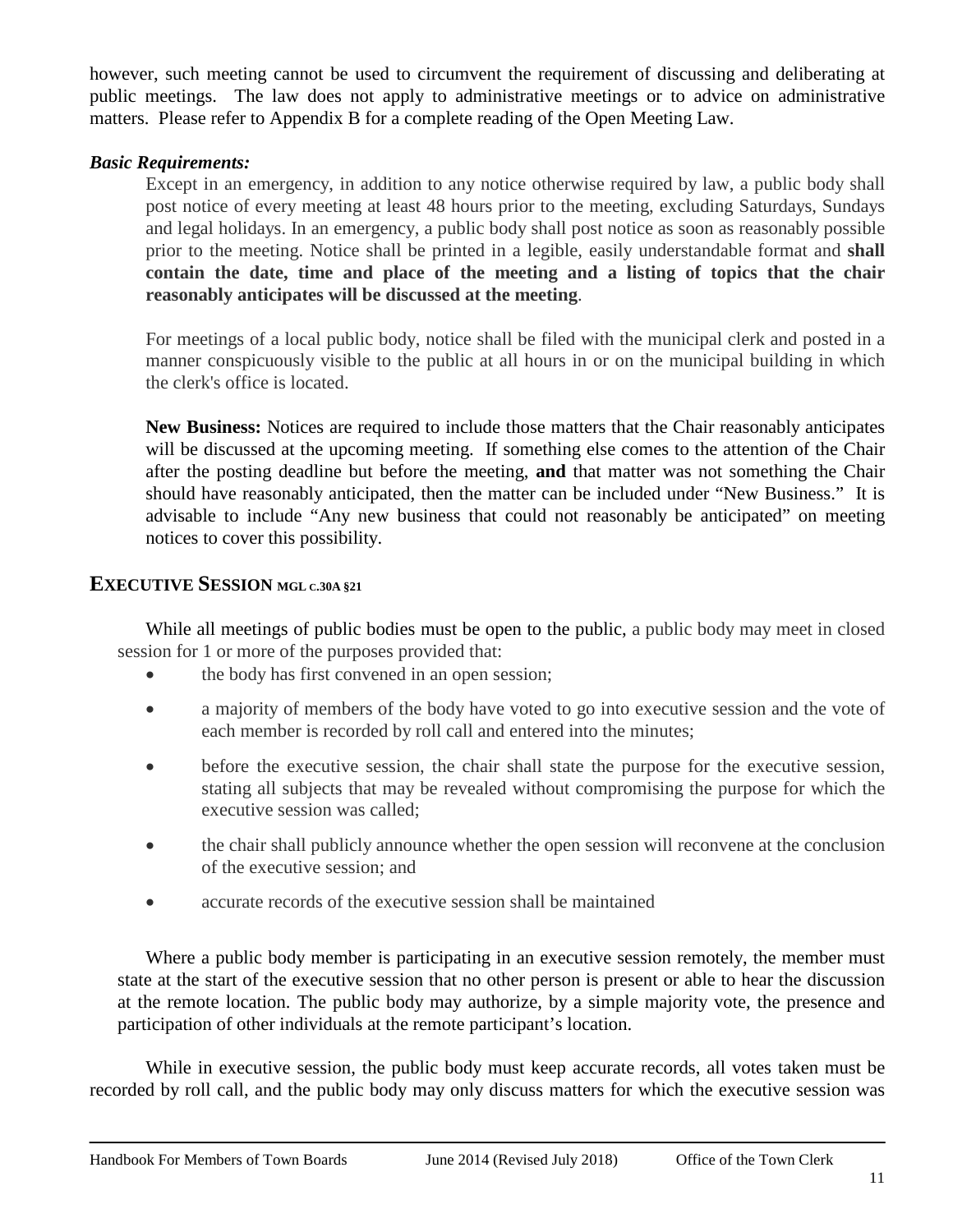called.

**Example:** For an Executive Session on Item #3 on the list below (To discuss strategy with respect to collective bargaining or litigation if an open meeting may have a detrimental effect on the bargaining or litigating position of the public body…), in the notice substitute the name of the litigation if doing so would not negatively impact the Town's negotiation position. So the notice would read as follows:

Executive session under GL c.30A, §21(a)(3) to discuss strategy with respect to litigation (name the litigation if appropriate); votes may be taken.

**Example:** For an Executive Session on Item #6 on the list below (To consider the purchase, exchange, lease or value of the real estate if the chair declares.…), in the notice substitute the description of the location of the real property at issue, if doing so would not negatively impact the Town's negotiation position. So the notice would read as follows:

Executive session under GL c.30A,  $\S21(a)(6)$  to consider the (insert as appropriate, purchase, exchange, lease or value of) real estate (location if appropriate); votes may be taken.

See boxes with **Reasons for Convening an Executive Session** on the following pages.

All votes taken in Executive Sessions shall be recorded roll call votes and shall become a part of the record of said executive session.

*Reasons for Convening Executive Session:* (Please refer to Appendix B for a complete description.)

1. **To discuss the reputation, character, physical condition or mental health, rather than professional competence, of an individual, or to discuss the discipline or dismissal of, or complaints or charges brought against, a public officer, employee, staff member or individual. The individual to be discussed in such executive session shall be notified in writing by the public body at least 48 hours prior to the proposed executive session; provided however, that notification may be waived upon written agreement of the parties.**

This purpose is designed to protect the rights and reputation of individuals. Nevertheless, where a public body is discussing the qualifications of any individual, these discussions should be held in open session to the extent that the discussion deals with issues other than the reputation, character, health, or any complaints or charges against the individual. An executive session called for this purpose triggers certain rights for the individual who is the subject of the discussion. The individual has the right to be present, though he or she may choose not to attend. The individual who is the subject of the discussion may also choose to have the discussion in an open meeting, and that choice takes precedence over the right of the public body to go into executive session.

While the imposition of disciplinary sanctions by a public body on an individual fits within this purpose, this purpose does not apply if, for example, the public body is deciding whether to lay off a large number of employees  $b$  acques of budgetary constraints

 $1$ 

| andbook For Members of Town Boards<br>June $2014$ (Revised July $2018$ ) | Office of the Town Clerk |
|--------------------------------------------------------------------------|--------------------------|
|--------------------------------------------------------------------------|--------------------------|

2. **To conduct strategy sessions in preparation for negotiations with nonunion personnel or to conduct collective bargaining sessions or contract negotiations with nonunion personnel.**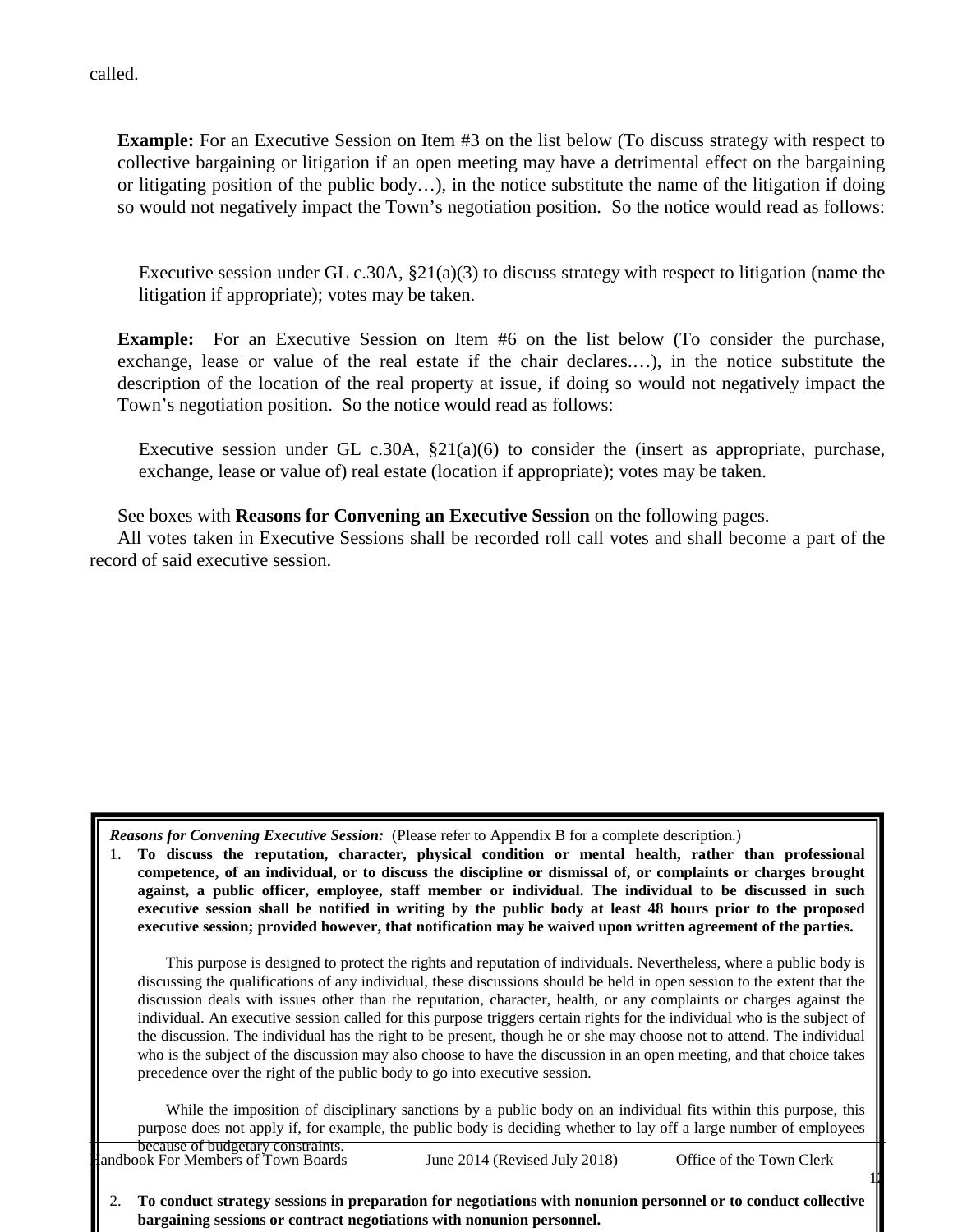bargaining process; the body is not required to demonstrate a definite harm would have arisen. At the time the executive session is proposed and voted on, the chair must state on the record that having the discussion in an open session may be detrimental to the public body's bargaining or litigating position.

**Litigation Strategy:** Discussions concerning strategy with respect to ongoing litigation obviously fit within this purpose but only if an open meeting may have a detrimental effect on the litigating position of the public body. Discussions relating to potential litigation are not covered by this exemption unless that litigation is clearly and imminently threatened or otherwise demonstrably likely. That a person is represented by counsel and supports a position adverse to the public body's does not by itself mean that litigation is imminently threatened or likely. Nor does the fact that a newspaper reports a party has threatened to sue necessarily mean imminent litigation.

**Note:** For the reasons discussed above, a public body's discussions with its counsel do not automatically fall under this or any other purpose for holding an executive session.

#### 4. **To discuss the deployment of security personnel or devices, or strategies with respect thereto.**

#### 5. **To investigate charges of criminal misconduct or to discuss the filing of criminal complaints.**

This Purpose permits an executive session to investigate charges of criminal misconduct and to consider the filing of criminal complaints. Thus, it primarily involves discussions that would precede the formal criminal process in court. Purpose 1 is related, in that it permits an executive session to discuss certain complaints or charges, which may include criminal complaints or charges, but only those that have already been brought. However, Purpose 1 confers certain rights of participation on the individual involved, as well as the right for the individual to insist that the discussion occur in open session. Purpose 5 does not require that the same rights be given to the person who is the subject of a criminal complaint. To the limited extent that there is overlap between Purposes 1 and 5, a public body has discretion to choose which purpose to invoke when going into executive session.

#### 6. **To consider the purchase, exchange, lease or value of real property if the chair declares than an open meeting may have a detrimental effect on the negotiating position of the public body.**

Generally, a public body must identify the specific piece of property it plans to discuss before entering into executive session under Purpose 6. A public body may withhold the identity of the property if publicly disclosing that information would compromise the purpose for which the executive session was called. While we generally defer to public bodied' assessment of whether the inclusion of such details would compromise the purpose for an executive session, a public body must be able to demonstrate a reasonable basis for that claim if challenged.

Under this purpose, as with the collective bargaining and litigation purpose, an executive session may be held only where an open meeting may have a detrimental impact on the body's negotiating position with a third party. At the time that the executive session is proposed and voted on, the chair must state on the record that having the discussion in an open session may be detrimental to the public body's negotiating position.

#### 7. **To comply with, or act under the authority of, any general or special law or federal grant-in-aid requirements.**

There may be provisions in state statutes or federal grants that require or specifically allow a public body to consider a particular issue in a closed session. Before entering executive session under this purpose, the public body must cite the specific law or federal grant-in-aid requirement that necessitates confidentiality. A public body may withhold that information only if publicly disclosing it would compromise the purpose for which the executive session was called. While we generally defer to public bodies' assessment of whether the inclusion of such details would compromise the purpose for an executive session, a public body must be able to demonstrate a reasonable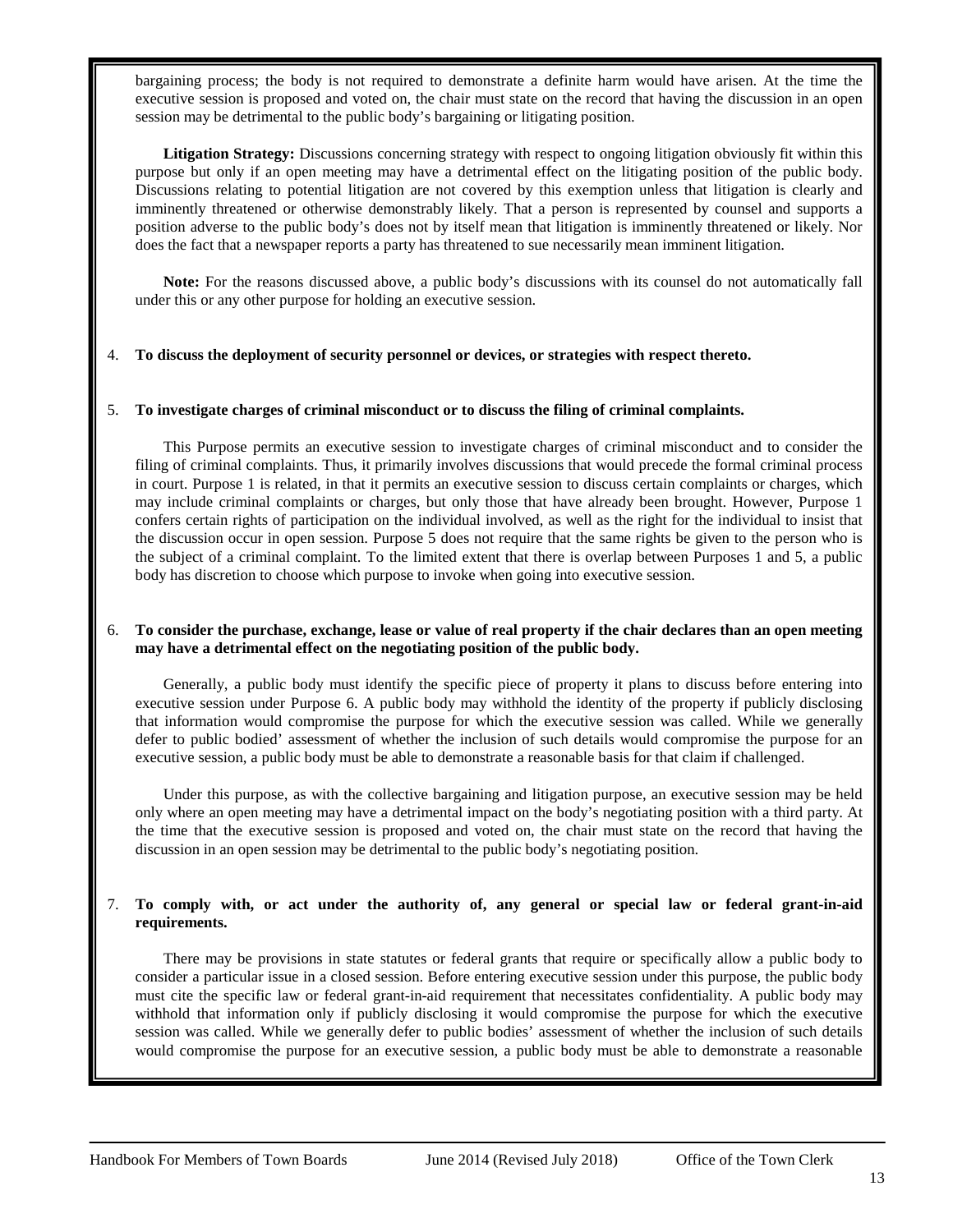basis for that claim if challenged.

#### 8. **To consider or interview applicants for employment or appointment by a preliminary screening committee if the chair declares than an open meeting will have detrimental effect in obtaining qualified applicants; provided, however, that this clauses shall not apply to any meeting, including meetings of a preliminary screening.**

This purpose permits a hiring subcommittee of a public body or a preliminary screening committee to conduct the initial screening process in executive session. This purpose does not apply to any stage in the hiring process after the screening committee or subcommittee votes to recommend candidates to its parent body.

#### 9. **To meet or confer with a mediator, as defined in section 23C of chapter 233, with respect to any litigation or decision on any public business within its jurisdiction involving another party, group or entity, provided that.**

- (i) any decision to participate in mediation shall be made in an open session and the parties, issues involved and purpose of the mediation shall be disclosed; and
- (ii) no action shall be taken by any public body with respect to those issues which are the subject of the mediation without deliberation and approval for such action at an open session.

#### 10. **To discuss trade secrets or confidential, competitively-sensitive or other proprietary information provided.**

- In the course of activities conducted by a governmental body as an energy supplier under a license by the department of public utilities pursuant to section 1F of chapter 164;
- In the course of activities conducted as a municipal aggregator under section 134 of said chapter 164; or
- In the course of activities conducted by a cooperative consisting of governmental entities organized pursuant to section 136 of said chapter 164;
- <span id="page-14-0"></span>• When such governmental body, municipal aggregator or cooperative determines that such disclosure will adversely affects its ability to conduct business in relation to other entities making, selling or distributing electric power and energy.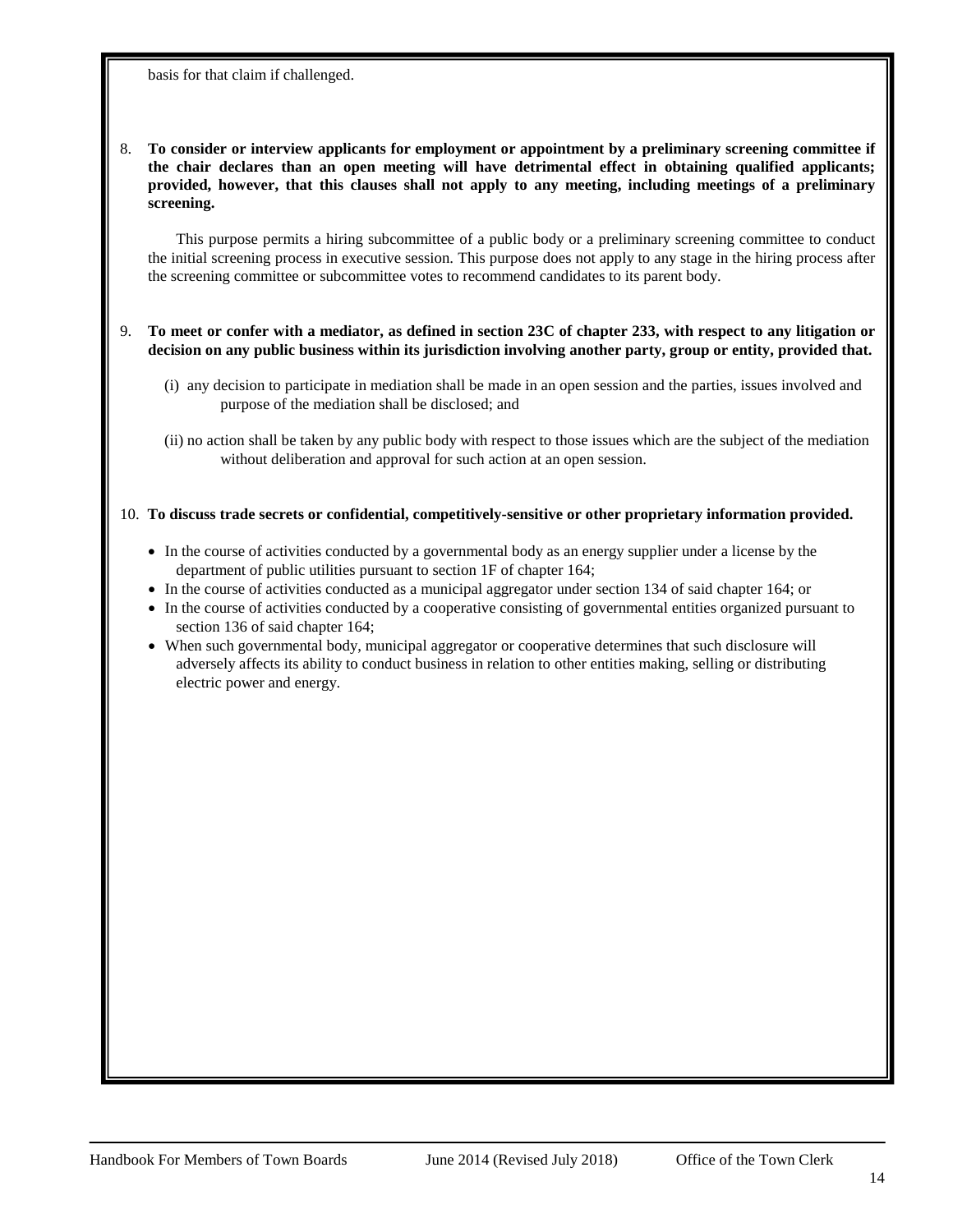### **MINUTES AND RECORDS OF TOWN BOARDS M.G.L. C.30A, §22**

(a) A public body shall create and maintain accurate minutes of all meetings, including executive sessions, setting forth the date, time and place, the members present or absent, a summary of the discussions on each subject, a list of documents and other exhibits used at the meeting, the decisions made and the actions taken at each meeting, including the record of all votes.

(b) No vote taken at an open session shall be by secret ballot. Any vote taken at an executive session shall be recorded by roll call and entered into the minutes.

(c) Minutes of all open sessions shall be created and approved in a timely manner. The minutes of an open session, if they exist and whether approved or in draft form, shall be made available upon request by any person within 10 days.

(d) Documents and other exhibits, such as photographs, recordings or maps, used by the body at an open or executive session shall, along with the minutes, be part of the official record of the session.

(e) The minutes of any open session, the notes, recordings or other materials used in the preparation of such minutes and all documents and exhibits used at the session, shall be public records in their entirety and not exempt from disclosure pursuant to any of the exemptions under clause Twenty-sixth of section 7 of chapter 4. Notwithstanding this paragraph, the following materials shall be exempt from disclosure to the public as personnel information: (1) materials used in a performance evaluation of an individual bearing on his professional competence, provided they were not created by the members of the body for the purposes of the evaluation; and (2) materials used in deliberations about employment or appointment of individuals, including applications and supporting materials; provided, however, that any resume submitted by an applicant shall not be exempt.

(f) The minutes of any executive session, the notes, recordings or other materials used in the preparation of such minutes and all documents and exhibits used at the session, may be withheld from disclosure to the public in their entirety under subclause (a) of clause Twenty-sixth of section 7 of chapter 4, as long as publication may defeat the lawful purposes of the executive session, but no longer; provided, however, that the executive session was held in compliance with section 21.

When the purpose for which a valid executive session was held has been served, the minutes, preparatory materials and documents and exhibits of the session shall be disclosed unless the attorney-client privilege or 1 or more of the exemptions under said clause Twenty-sixth of said section 7 of said chapter 4 apply to withhold these records, or any portion thereof, from disclosure.

For purposes of this subsection, if an executive session is held pursuant to clause (2) or (3) of subsections (a) of section 21, then the minutes, preparatory materials and documents and exhibits used at the session may be withheld from disclosure to the public in their entirety, unless and until such time as a litigating, negotiating or bargaining position is no longer jeopardized by such disclosure, at which time they shall be disclosed unless the attorney-client privilege or 1 or more of the exemptions under said clause Twentysixth of said section 7 of said chapter 4 apply to withhold these records, or any portion thereof, from disclosure.

 $(g)(1)$  The public body, or its chair or designee, shall, at reasonable intervals, review the minutes of executive sessions to determine if the provisions of this subsection warrant continued non-disclosure. Such determination shall be announced at the body's next meeting and such announcement shall be included in the minutes of that meeting.

(2) Upon request by any person to inspect or copy the minutes of an executive session or any portion thereof, the body shall respond to the request within 10 days following receipt and shall release any such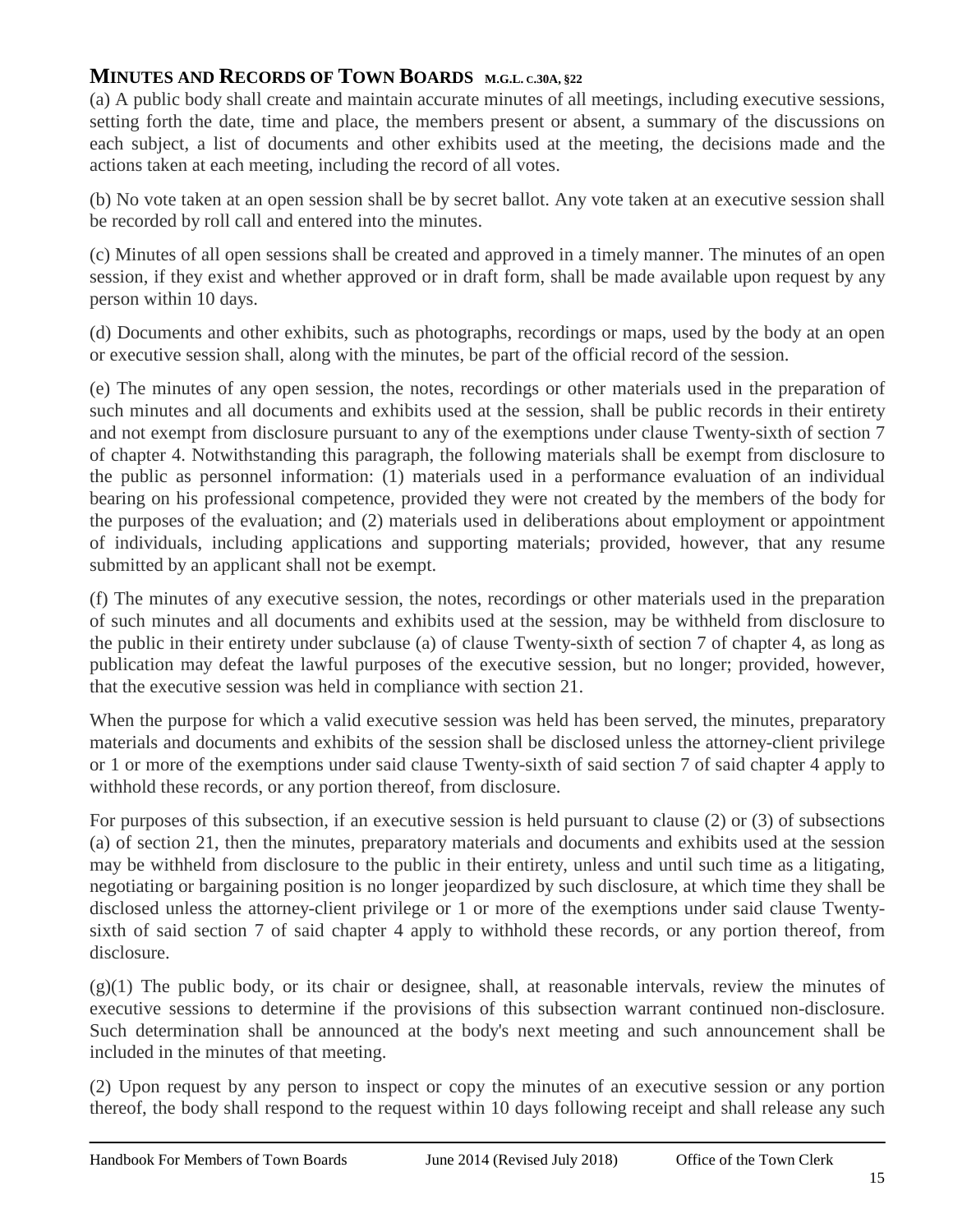minutes not covered by an exemption under subsection (f); provided, however, that if the body has not performed a review pursuant to paragraph (1), the public body shall perform the review and release the non-exempt minutes, or any portion thereof, not later than the body's next meeting or 30 days, whichever first occurs. A public body shall not assess a fee for the time spent in its review.

The minutes need not be a verbatim transcript of all that was said at the meeting. Many boards tape their meetings and prepare written minutes at a later date. Tape recordings may *not* be used as a permanent record of meetings. Written minutes must be prepared with the information outlined above. Until the minutes are prepared and approved on paper the tapes are a public record of the proceedings and must be available for public inspection in the Town Clerk's office. In addition, until the minutes are approved, the notes of the Clerk and the draft of the minutes are public records, and must be made available for inspection and copying if requested.

### <span id="page-16-0"></span>**ADOPTION OF RULES & REGULATIONS (C.5-3-B)**

A copy of all rules and regulations adopted by a Town board – including procedures for Public Hearing - shall be filed with the Town Clerk and posted on the Town Website.

### <span id="page-16-1"></span>**TAPE RECORDING BY OBSERVERS (MGL 30A §20(F))**

After notifying the chair of the public body, any person may make a video or audio recording of an open session of a meeting of a public body, or may transmit the meeting through any medium, subject to reasonable requirements of the chair as to the number, placement and operation of equipment used so as not to interfere with the conduct of the meeting. At the beginning of the meeting, the chair shall inform other attendees of any recordings.

### <span id="page-16-2"></span>**REMOTE PARTICIPATION**

The Board of Selectmen authorizes remote participation for all appointed and elected Town Boards in accordance with the requirements of Massachusetts Open Meeting Law 940 CMR 29.00, section 29.10: Remote Participation (See Appendix F – Board of Selectmen Policy Statement 2012-01-09).The Statement outlines the requirements and procedure for allowing remote participation by members who cannot be physically present, but here some important highlights:

- A quorum of the board still needs to be present in order for the meeting to be held.
- The Chair cannot participate remotely and still chair the meeting  $-\hat{a}$  vice chair or a designee would need to act as Chair.
- If a member wished to participate remotely, they would need to contact the Chair with as much notice as possible and the Chair would then notify the Town Clerk, who would set up the conference call function and issue pass codes that both the Chair and the remote participant would enter in order to join the meeting.
- Remote participation via phone conference is only available to our non-regulatory boards. Regulatory boards require the use additional video/web technology which has yet to be determined and regulatory boards will be notified when a procedure can be implemented.

For those boards meeting in locations other than the Judge Welsh Meeting Room or Caucus Hall in Town Hall, determine if your meeting room has a telephone with speaker function which allows the speaker and anyone in the room to be clearly heard. If not meeting in the meeting rooms in Town Hall, and the meeting space is equipped to receive calls and clearly audible to all, then there is no need to contact the Town Clerk in advance. Simply provide the telephone number to the board member and have them call in to the meeting at the appropriate time.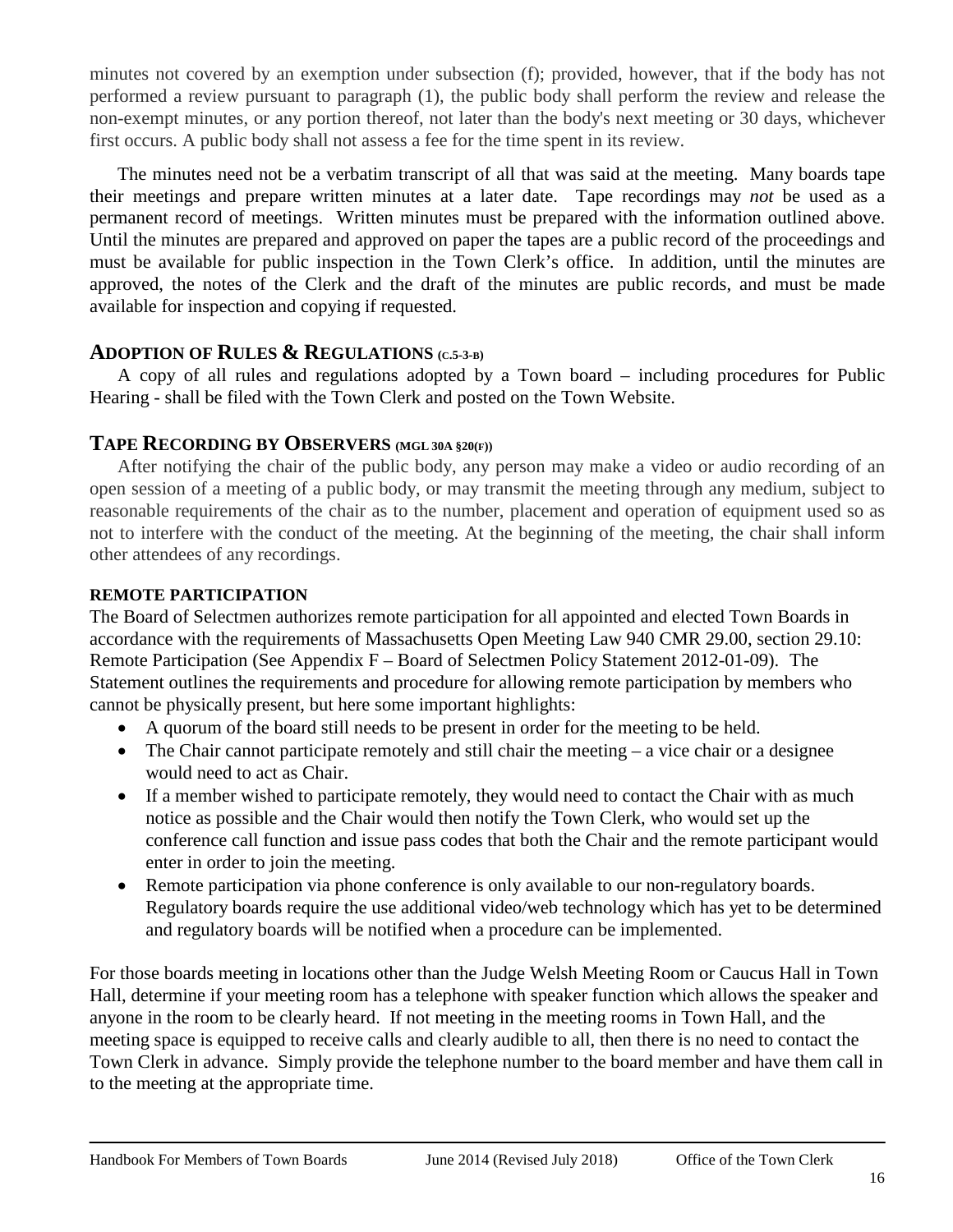# **Voting**

### <span id="page-17-1"></span><span id="page-17-0"></span>**CALCULATION OF MAJORITY VOTE (K&P MARCH 18, 1996)**

The general common law rule is that, in the absence of an express statute or regulation to the contrary, a simple majority vote (i.e., one vote more than fifty percent) will prevail. When a quorum is present, a majority of that quorum has the right to take action which is within the power of the entire body.

**"It is better to debate a question without settling it than to settle a question without debating it." -Joseph Joubert**

*A requisite majority vote is calculated based on the number of members present, not on the entire membership, present or absent.* When a statute states that a valid vote requires "a majority of the Board," a municipality should not read this as requiring that a majority of the full membership must vote in favor. Instead, as long as a quorum is present, the calculation of a "majority" should be based on only those members present. Absent members of the board do not affect the vote.

*Example using a five member board:* If three members are present (which is a quorum), then a 2-1 vote is a valid, majority vote of the board.

*Abstentions are not counted.* Given the presence of a quorum, a majority of the votes actually cast is sufficient. It is not essential that at least a quorum should actually vote. Nor is it required that the action receive the favorable votes of a majority of all members present. A board member who is present for the vote may abstain from voting and not affect the outcome.

*Tie Vote* - A tie vote of a motion is to defeat the motion since an approved vote requires a majority vote, one vote more than fifty percent.

### <span id="page-17-2"></span>**QUORUM**

A quorum for a meeting of any Town board shall be a majority of the maximum complement of the board. No action of a Town board shall be valid and binding unless taken or ratified by an affirmative vote of the majority of the members attending the meeting, unless another quantum of vote is allowed or required by the Massachusetts General Laws. (c.3-2-2) If a member of a Town board is absent or excuses him/herself from voting on a certain issue, an alternate shall assume the powers of a member. If two alternates are present but only one is needed, the one shall be selected by lot. (c.3-2-3)

### <span id="page-17-3"></span>**RULE OF NECESSITY (K&P JUNE 1993)**

Under certain circumstances, the members of the board may invoke the "Rule of Necessity" to allow disqualified members to act. The Rule of Necessity provides that a board may invoke this rule for a member(s) who would be disqualified from participating on a specific Town board action, (e.g. because of a conflict of interest) to participate because of a lack of a quorum needed to take action.

The Rule of Necessity may be invoked should the following three conditions exist:

- a. one or more members of a town board or commission are disqualified from acting on a matter before the board due to a conflict of interest, and
- b. thereby the disqualified member(s) would deprive the board of the number of members required to take an affirmative vote; and
- c. that there is no other board empowered to hear the matter.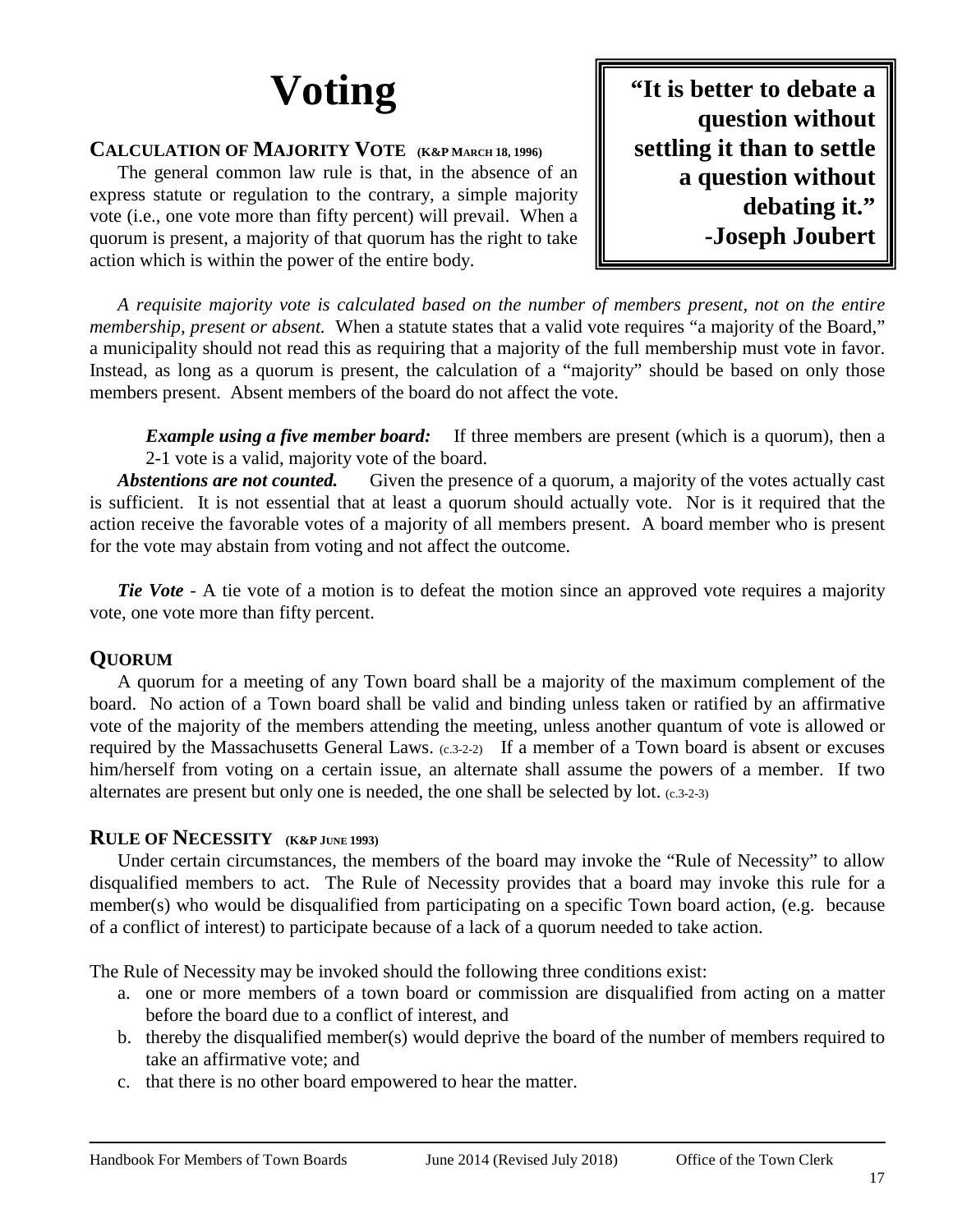### **Hearings**

### <span id="page-18-1"></span><span id="page-18-0"></span>**ADJUDICATORY HEARING**

The Board of Selectmen, the Charter Compliance Commission, the Conservation Commission, the Board of Health, the Licensing Board, the Personnel Board, the Planning Board, and the Zoning Board of Appeals shall adopt rules and regulations governing the conduct of adjudicatory hearings. An adjudicatory hearing is a hearing in which the legal rights, duties or privileges of specifically **"The right to be heard does not automatically include the right to be taken seriously."**

**-Hubert Humphrey**

named persons are required by law to be determined after an opportunity for a hearing. (c.3-3-2)

Each member who participates in the decision of an adjudicatory hearing must have heard all of the evidence first hand, reading a transcript of the hearing or viewing a tape later is not sufficient (See Appendix D: Mullin V. Planning Board of Brewster)

### <span id="page-18-2"></span>**PUBLIC HEARING**

A Public Hearing is a process of collecting information that pertains to the pros and cons of an idea, motion, or proposed action from individuals. It is a tradition that Public Hearings provide each individual who desires to speak an opportunity to voice his/her opinions. It is important that the Chair of the Town board state clearly how the public hearing will be conducted and stay with the described process. Also, no Town board shall accept as testimony, evidence or attestation, nor cause to be read into the public record or minutes of any meeting, any correspondence in which an author fails to self-identify him/herself or list his/her place of residence. This is not to exclude the right of the author to have the board withhold the name and/or address upon request. (GBL.5-13)

### *Public Hearings on proposed rules and regulations.*

Unless otherwise specified by the General Laws, the Town Charter or a By-Law, any new or revised rule or regulation proposed by a Town Authority shall not be put into effect until the following actions have been taken:

- a. Notification of Public Hearing. A Public Hearing shall have been held. At least fourteen (14) days in advance of the hearing, the text of proposed new or revised rule(s) or regulation(s) and the date, time and place of the Hearing shall have been published in a newspaper of general circulation in the Town and posted on the bulletin board in Town Hall; and
- b. Determination and advertisement of final text. The Town Authority shall have determined the final text of the new or revised rule or regulation, shall have recorded the fact of such determination, and shall have published the text and effective date thereof in a newspaper of general circulation in the Town. (GBL.5-12)

### *Suggested Public Hearing Procedures*

- 1. The Chair will open the hearing by identifying the purpose of the Hearing, reading the Hearing notice aloud, and explaining the rules to be followed during the Hearing.
- 2. If testimony at the hearing must be given under oath, a five-minute recess will be taken to permit speakers to register with the Clerk of the town board. When the Hearing is reconvened, the Chair will render the oath in front of all present.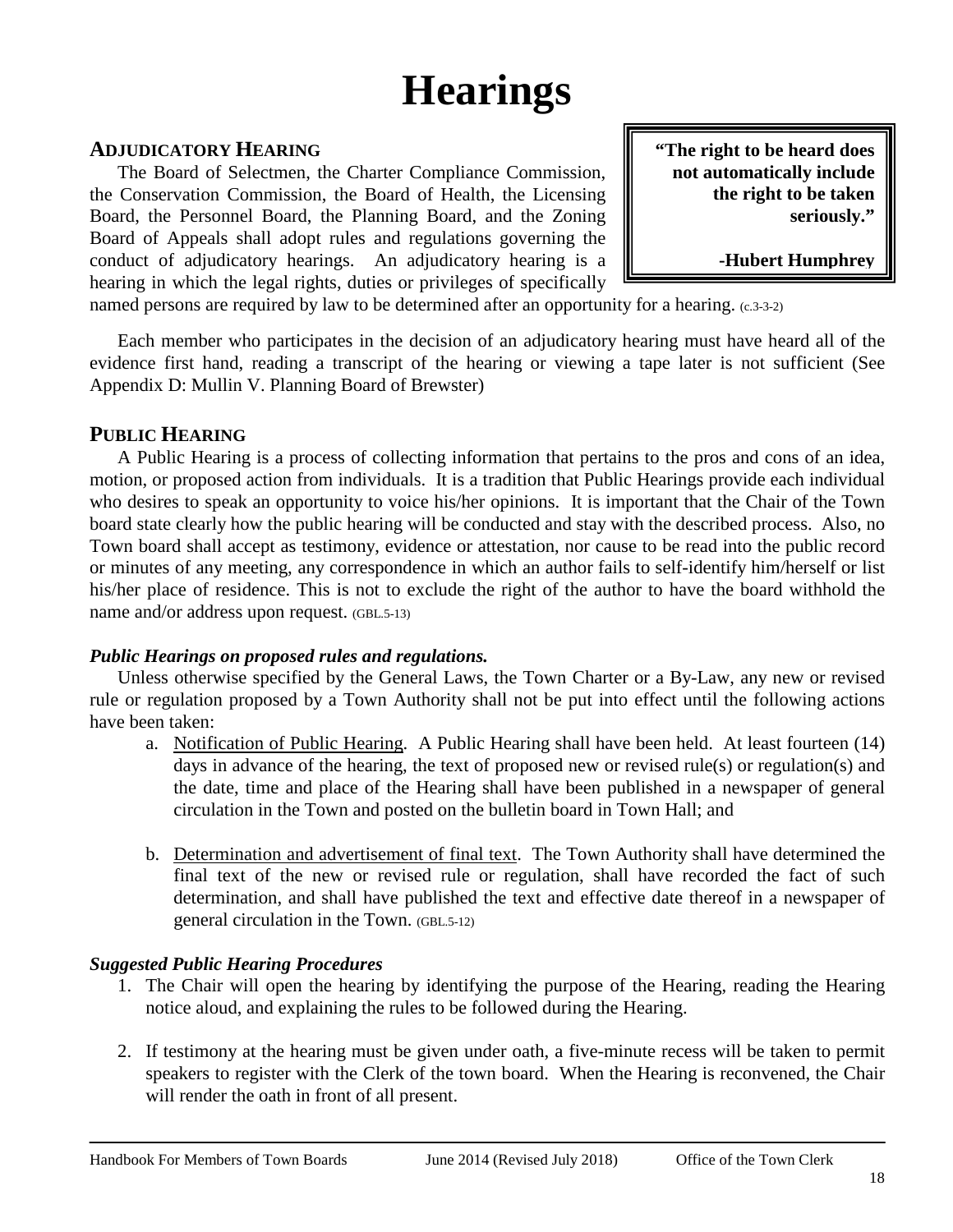3. Hearing Format:

| a.          | Arguments:  | Proponents                            |
|-------------|-------------|---------------------------------------|
|             | Questions:  | Members of the Town Board             |
|             | Questions:  | Public                                |
| b.          | Arguments:  | Opponents                             |
|             | Questions:  | Members of the Town Board             |
|             | Questions:  | Public                                |
| $C_{\cdot}$ | Recess:     |                                       |
| d.          | Proponents: | <b>Concluding Statements/Rebuttal</b> |
| e.          | Opponents:  | <b>Concluding Statements/Rebuttal</b> |

- 4. No questions will be permitted until after the speaker has finished the presentation. Questions will be accepted first from board members and then from the public. All public questions will be addressed through the Chair. Questioners will identify themselves to the Chair, state their questions, and specify to whom they are addressed. Any disagreement with answers is restricted to rebuttal statements.
- 5. At the completion of arguments, citizens may record themselves in agreement with the speaking side without making another presentation. (This provision is designed to reduce repetition.)

### **Reports**

<span id="page-19-0"></span>Board reports. All Town Boards shall report as directed by the Town. If no report is made within one year after its appointment, the board shall be discharged unless the Town shall have granted an extension of time. (GBL.5-9)

Annual reports and recommendations. Each Town Board shall submit to the Board of Selectmen, an annual report of activities, together with any recommendation relative to those activities, for inclusion in the Annual Reports of the Town. The report shall be submitted on or before a date specified by the Board of Selectmen.(GBL.5-10)

### **Official Files & Records**

### <span id="page-19-2"></span><span id="page-19-1"></span>**RECORDS OF DOINGS AND ACCOUNTS**

Records of the official activities and accounts of all Town boards shall be kept in the manner and form as shall be prescribed by the General Laws, the Town Charter or a By-Law, or, as may be authorized thereby, the Board of Selectmen or the Town Manager.

- a. Records to be open to public inspection. Records shall be open to public inspection under the supervision of the custodian of the records.
- b. Security of records. Records shall be kept secure in Town Hall or other authorized locations and shall not be removed without proper authorization and custodianship. (GBL.5-8)

Absolutely no official files are to leave Town Hall. Town staff members who become aware of files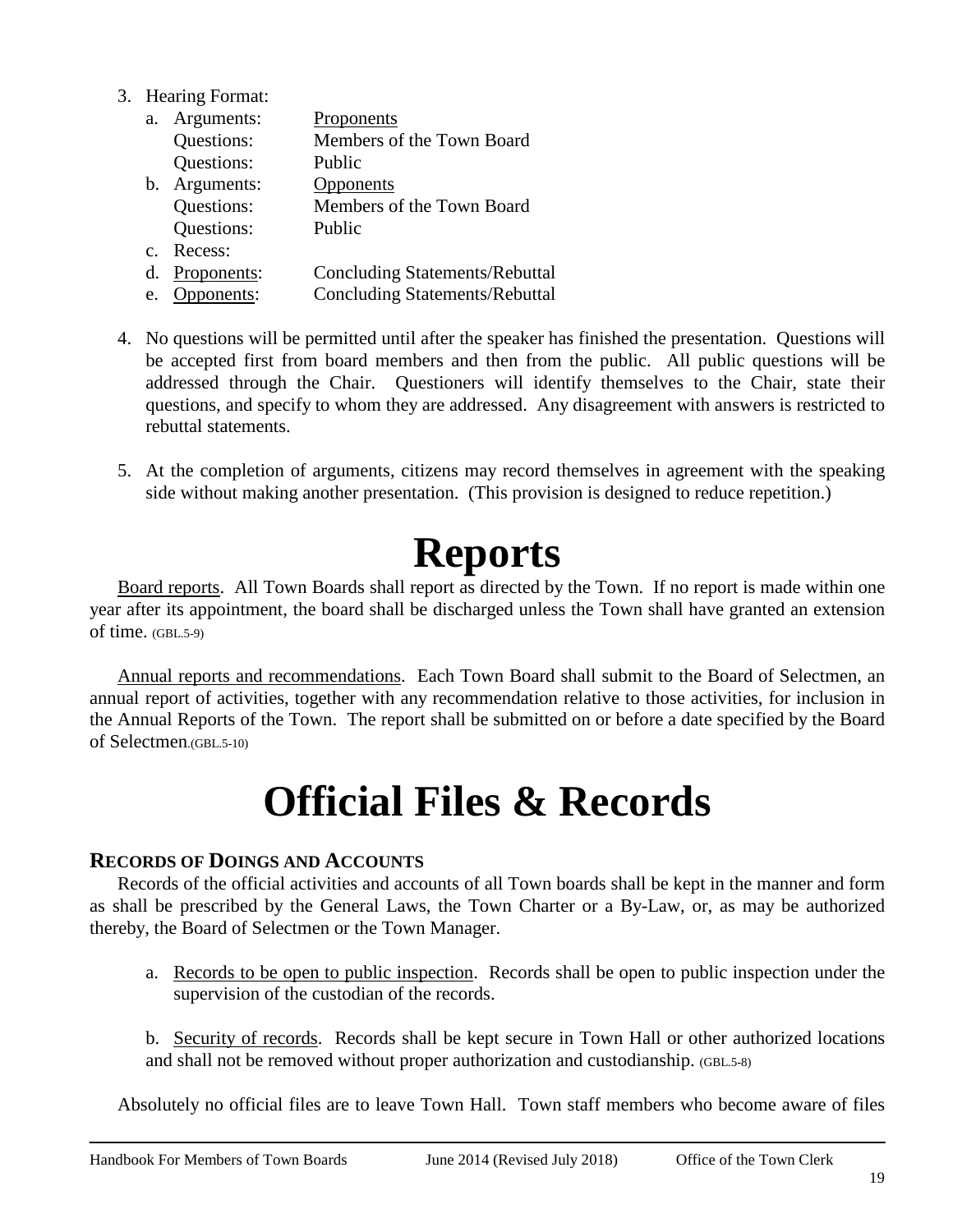leaving the building are directed to notify the Town Manager or Assistant Town Manager. (BOS directive August 1997). Town Boards should arrange with the Town Clerk for on-site storage of their files.

The Massachusetts Public Records Law (MGL.C4§7(26)) provides right of access to public records, broadly defined to include all documentary materials except eleven specific exemptions such as personnel and medical files, proposals and bids, and appraisals of property. The minutes, informational data, memoranda and circulating materials of any town board are mostly all public information. Appendix B of this handbook contains the text of the Massachusetts Public Record Law. The Town board should consult with the Town Clerk if questions arise or a request made under the freedom of information occurs.

Every person having custody of any public record shall at reasonable times and without unreasonable delay, permit the requested record to be inspected and examined by any person. A custodian of a public record shall within 10 days following receipt of a request for inspection or a copy of a public record shall comply with such request. Please know that the law requires acting on a request within a reasonable time within a maximum of 10 days.

To meet the intent of the Public Records Law the following set of protocols are designed to guide Town Boards and Departments in providing public access to municipal records. The Town Clerk is available to answer any questions regarding the Public Records Law.

#### **1. Public Records of Town Boards**

- 1.1. The individual seeking a public record relating to Town Boards shall make the request to the Town Clerk.
- 1.2. The Town Clerk will identify the custodian of the record being requested.
	- 1.2.1. If the "public record" has not been filed with the Town Clerk's office, the Town Clerk will forward the request to the appropriate Town Board. The Chair of the Town Board will be contacted first. If there is no response within 24 hours then the Town Clerk shall contact the Vice Chair. Again, if there is no response within 24 hours the Town Clerk shall contact the Secretary of the Town Board.
	- 1.2.2. If the public record is filed with the Town Clerk's office, the Town Clerk will then be the responsible custodian.
- 1.3. The custodian of the public record shall make arrangements with the requester for the opportunity to inspect and/or receive copies of the requested materials as described in Section 4 of this memo.

#### **2. "Active" Public Records of Town Departments**

- 2.1. The individual seeking a public record relating to a Town Department shall make a request to the appropriate custodian as identified in 2.3.
- 2.2. The custodian of the public record shall make arrangements with the requester for the opportunity to inspect and/or receive copies of the requested materials as described in Section 4 of this memo.

| <b>Public Records Relating To:</b>     | <b>Contact</b>               | <b>Location</b>              | <b>Telephone</b> |
|----------------------------------------|------------------------------|------------------------------|------------------|
| Board of Selectmen                     | Secretary of the BOS         | Town Hall, 260 Commercial St | 487-7003         |
| <b>Town Manager</b>                    | <b>Town Manager</b>          | Town Hall, 260 Commercial St | 487-7002         |
| <b>Department of Regulatory Mgmt</b>   |                              |                              |                  |
| <b>Licensing Records</b>               | Licensing Agent              | Town Hall, 260 Commercial St | 487-7020         |
| <b>Building Records</b>                | <b>Building Commissioner</b> | Town Hall, 260 Commercial St | 487-7020         |
| <b>Health Department Records</b>       | Health Inspector             | Town Hall, 260 Commercial St | 487-7020         |
| <b>Department of Municipal Finance</b> |                              |                              |                  |
| Assessor                               | Principal Assessor           | Town Hall, 260 Commercial St | 487-7017         |
| Accounting                             | <b>Town Accountant</b>       | Town Hall, 260 Commercial St | 487-7010         |

2.3. Custodian of Town Department's Public Records: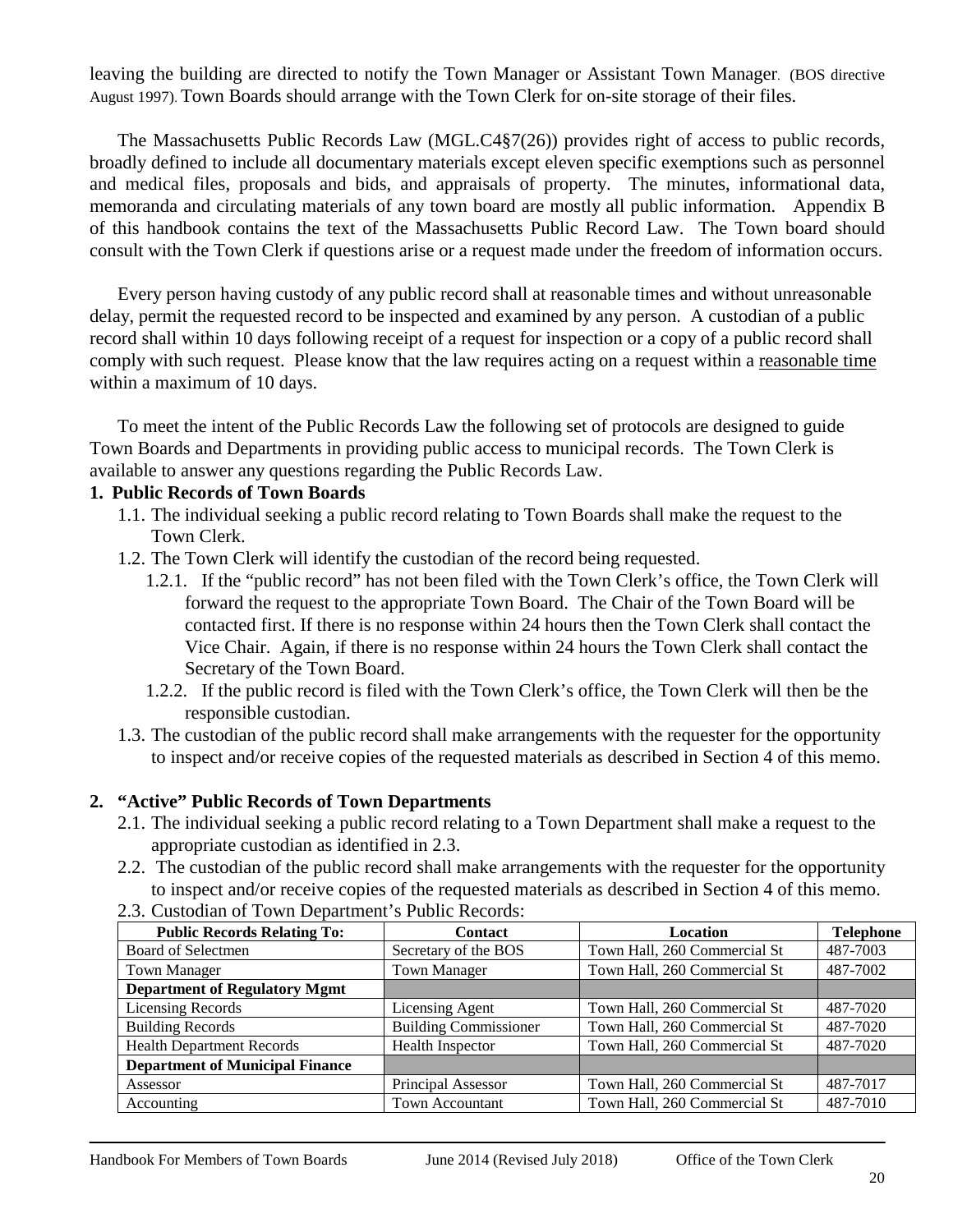| Treasurer                         | Dir. Of Municipal Finance  | Town Hall, 260 Commercial St | 487-7015 |
|-----------------------------------|----------------------------|------------------------------|----------|
| <b>Human Services</b>             |                            |                              |          |
| Public Health & Counsel on Aging  | Public Health/COA Director | VMCC 2 Mayflower St          | 487-7080 |
| Recreation                        | <b>Recreation Director</b> | VMCC 2 Mayflower St          | 487-7097 |
| Library                           | <b>Library Director</b>    | 356 Commercial St            | 487-7094 |
| <b>Provincetown Schools</b>       |                            |                              |          |
| Superintendent of Schools         | Superintendent             | Prince St                    | 487-5000 |
| <b>Public Safety</b>              |                            |                              |          |
| Police Department                 | Chief of Police            | 26 Shank Painter Rd          | 487-1212 |
| Fire Department                   | Fire Chief                 | 25 Shank Painter Rd          | 487-7023 |
| Marine Department                 | Marine Superintendent      | McMillan Pier                | 487-7030 |
| <b>Department of Public Works</b> |                            |                              |          |
| <b>Public Works</b>               | Dir. of Public Works       | VMCC 2 Mayflower St          | 487-7060 |
| Water Department                  | Water Superintendent       | VMCC 2 Mayflower St          | 487-7064 |
| <b>Cemetery Department</b>        | Cemetery Superintendent    | VMCC 2 Mayflower St          | 487-7008 |

### **3. "Inactive" Public Records**

- 3.1. An individual seeking a public record that is stored in the Municipal Archives or filed with the Town Clerk's Office shall make a request to the Town Clerk.
- 3.2. The Town Clerk shall make arrangements with the requester for the opportunity to inspect and/or receive copies of the requested materials as described in Section 4 of this memo.

### **4. Requirements and Summary of the Public Records Law**

- 4.1. Access to Public Records: The Massachusetts Public Records Law provides that any person has an absolute right of access to public information. This right of access includes the right to inspect, copy or have copies of records provided upon the payment of a reasonable fee.
- 4.2. Public Records Defined: The Massachusetts General Laws broadly define "public records" to include all documentary materials or data, regardless of physical form or characteristics, which are made or received by any officer or employee of any Massachusetts governmental entity. As a result, all photographs, papers and electronic storage media of which a governmental officer and employee is the "custodian" constitute "public record". There are eleven narrowly construed exemptions to this broad definition of "public record", please review Section 4.5 Exemptions.

### **4.3. Requesting a Public Record**

Requests for public records may be made oral or written and may be made in person or through the mail, FAX, E-mail, and other means of communication. A requester is not required to specifically identify a particular record. Any request that provides the custodian with a reasonable description of the desired information is sufficient. The custodians are expected to use their superior knowledge of the records within their custody to assist the requester in obtaining the desired information.

### **4.4. Responding to a Public Record Request**

All requests must receive a response as soon as practicable, without unreasonable delay and always within ten days. The response must be either an offer to provide the requested materials or a written denial. A denial must detail the specific legal basis for the withholding of the requested materials. The legal basis must include a citation to the statutory exemption upon which the custodian relies and must also explain why the exemption applies. A denial must also advise the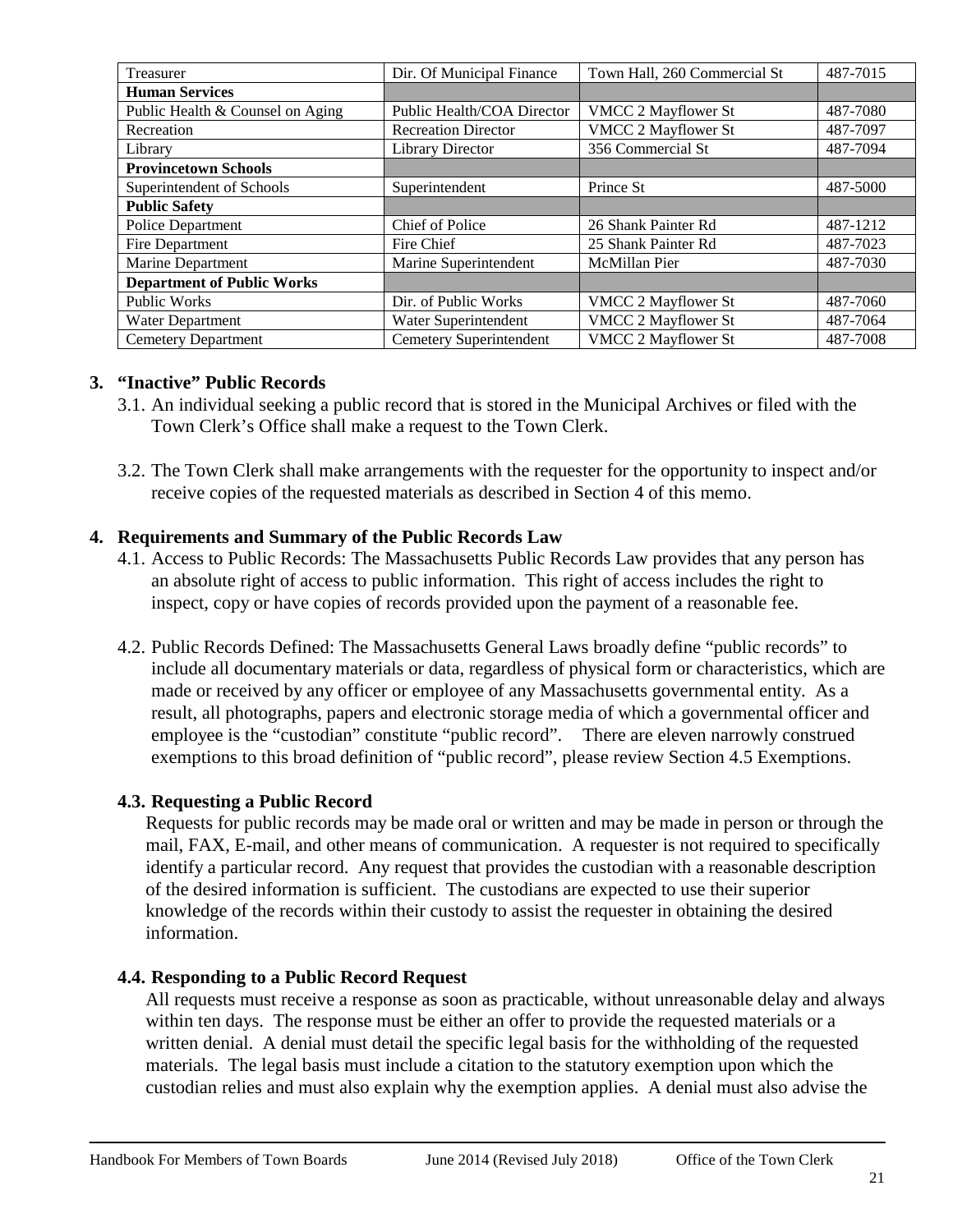requester of their rights to seek redress through the administrative process provided by the Office of the Supervisor of Public Records.

The Public Records Law only applies to information that is in the custody of a governmental entity at the time the request is received. There is no obligation to create a record for a requester.

Inquiries into a requester's status or motivation for seeking information are expressly prohibited. Consequently, all requests for public records, even if made for a commercial purpose or to assist the requester in a lawsuit against the holder of the records, must be honored in accordance with the Public Records Law.

### **4.5. Exemptions to the Public Record Law Requirements**

Summary of "public records" that are exempted from the requirements of the Public Records Law: (Contact the Town Clerk for detailed description of each exemption.)

- a) Withholding from disclosure those documents which are specifically or by implication exempted from disclosure by statute.
- b) Related solely to internal personnel rules and practices of the government unit, provided, however that such records shall be withheld only to the extent that the proper performance of necessary governmental functions requires such withholding.
- c) Personnel and medical files or information; also any other materials or data relating to a specifically named individual, the disclosure of which may constitute an unwarranted invasion of personal privacy.
- d) Inter-agency or intra-agency memoranda or letters relating to policy positions being developed by the agency; but this clause shall not apply to reasonably completed factual studies or reports on which the development of such policy positions has been or may be based.
- e) Allows the withholding of "notebooks and other materials prepared by an employee of the Commonwealth which are personal to him/her and not maintained as part of the files of the government unit. (The application of this exemption is limited to records that are work-related but can be characterized as personal to an employee.)
- f) Investigatory materials necessarily compiled out of the public view by law enforcement or other investigatory officials the disclosure of which materials would probably so prejudice the possibility of effective law enforcement that such disclosure would not be in the public interest.
- g) Trade secrets or commercial or financial information voluntarily provided to an agency for use in developing government policy and upon a promise of confidentiality; but this clause shall not apply to information submitted as required by law or as a condition of receiving a government contract or other benefit.
- h) Proposals and bids to enter into any contract or agreement until the time for the opening of bids in the case of bids or proposals to be opened publicly, and until the time for the receipt of bids or proposals has expired in all other cases; and inter-agency or intra-agency communications made in connection with an evaluation process for reviewing bids or proposals, prior to a decision to enter into negotiations with or award a contract to, a particular person.
- i) Appraisals of real property acquired or to be acquired until (1) a final agreement is entered into; or (2) any litigation relative to such appraisals has been terminated; or (3) the time within which to commence such litigation has expired.
- j) The names and addresses of any persons contained in, or referred to in, any applications for any licenses to carry or possess firearms issued pursuant to chapter one hundred and forty or any firearms identification cards issued pursuant to said chapter and the names and addresses on sales or transfers of any firearms, rifles, shotguns, or machine guns, or ammunition therefor, as defined in said chapter one hundred and forty and the names and addresses on said licenses or cards.
- k) (This exemption was repealed by the legislature.)
- l) Withholding from disclosure test questions and answers, scoring keys and sheets, and examination data used to administer a licensing examination; provided, however, that such materials are used to administer another examination.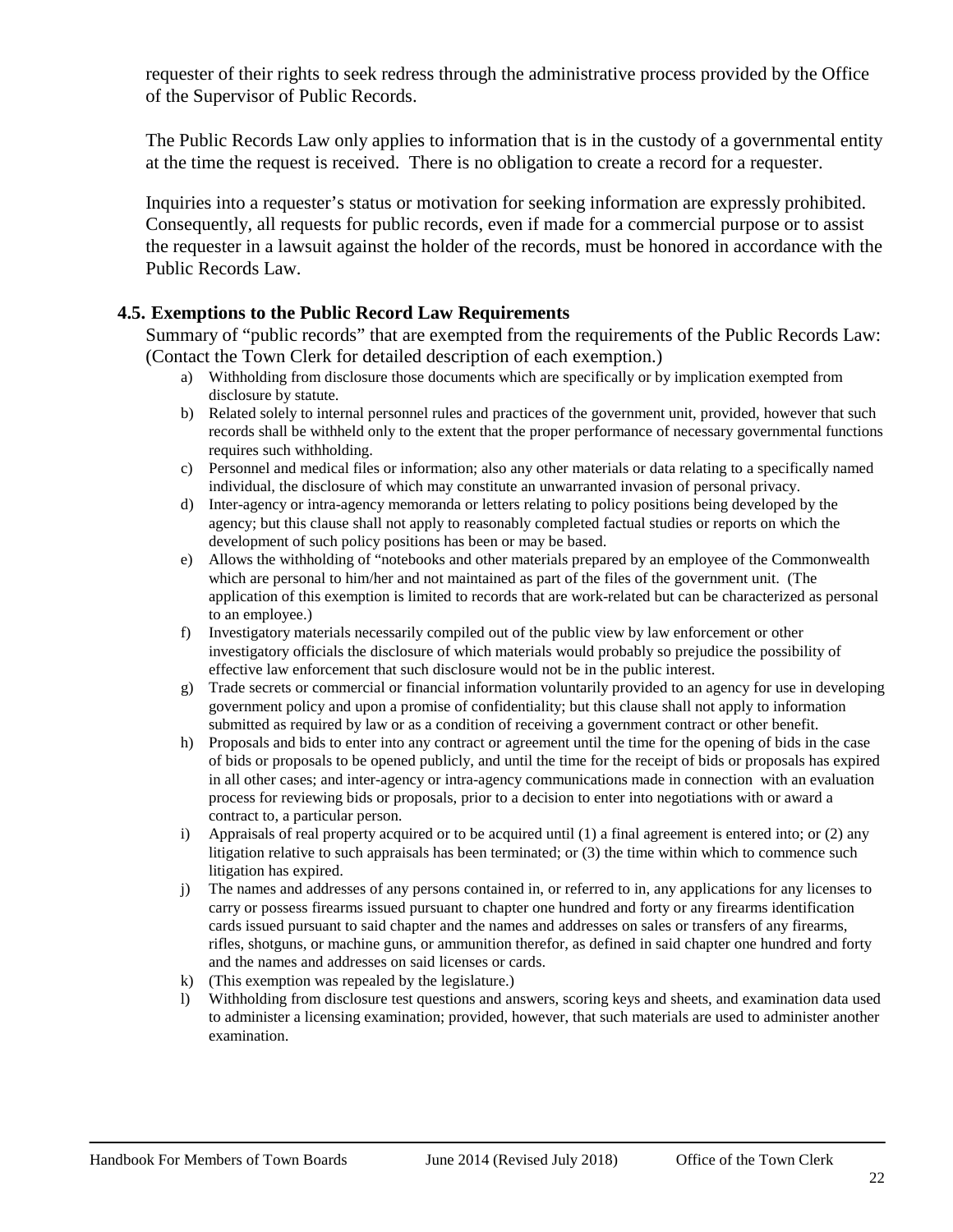## **Budgeting & Procurement**

### <span id="page-23-1"></span><span id="page-23-0"></span>**BUDGETING**

In general, a Town Board does not have a budget unless one is authorized by Town Meeting. If a board anticipates a need to expend funds, it can request a budget for the next fiscal year.

For the purpose of enabling the Town Manager to make up the annual estimate of expenditures, all boards shall, upon his/her written request, furnish all information in his/her possession and submit to the Town Manager, in writing, a detailed estimate of the appropriations required for the efficient and proper conduct of the board during the next fiscal year. (c.9-1-1)

### <span id="page-23-2"></span>**PROCUREMENT**

The ability of a Town board to spend public funds is dependent upon the authority that is approved by Town Meeting. Any expenditures that exceed \$25,000 will require issuing a *Request-for-Proposals.* For boards that allocate money from any of the gift funds, a request must be sent to the Town Treasurer. The Treasurer will then forward the request for approval to the Board of Selectmen.

### <span id="page-23-3"></span>**DISBURSEMENTS**

As bills are incurred by the Town board, the Clerk shall:

- 1. Obtain a payment voucher from the Accountant's office.
- 2. Complete the payment voucher and attach all receipts and supporting paperwork.
- 3. Submit the voucher for approval by the Town board and obtain the Chair's signature.
- <span id="page-23-4"></span>4. Present the packet to the Town Accountant's office for payment.

## **Support Services**

### <span id="page-23-5"></span>**PARKING**

Discounted resident parking permits shall be issued to Town board members who serve on standing Town boards which meet a minimum of 12 times per year.

### <span id="page-23-6"></span>**PHOTOCOPYING**

### <span id="page-23-7"></span>**POSTAGE**

Each Town board is assigned a postage account number for access to the Town Hall postage machine. (Account numbers are available through the Secretary to the Town Manager.) The postage machine is located across from Caucus Hall and is only available for official town business. A Town Hall staff person will demonstrate how to operate the postage machine.

### <span id="page-23-8"></span>**STAFF SUPPORT**

Fundamentally, staff support for Town boards is a matter that is addressed by the Town Manager and the Board of Selectmen during the annual budget process. When special circumstances arise thereafter, a Town board which identifies a need for assistance by Town staff is required to make a formal request through the Town Manager. In the request, the Town board must include the description of the need and issue. The Town Manager will take one of two actions: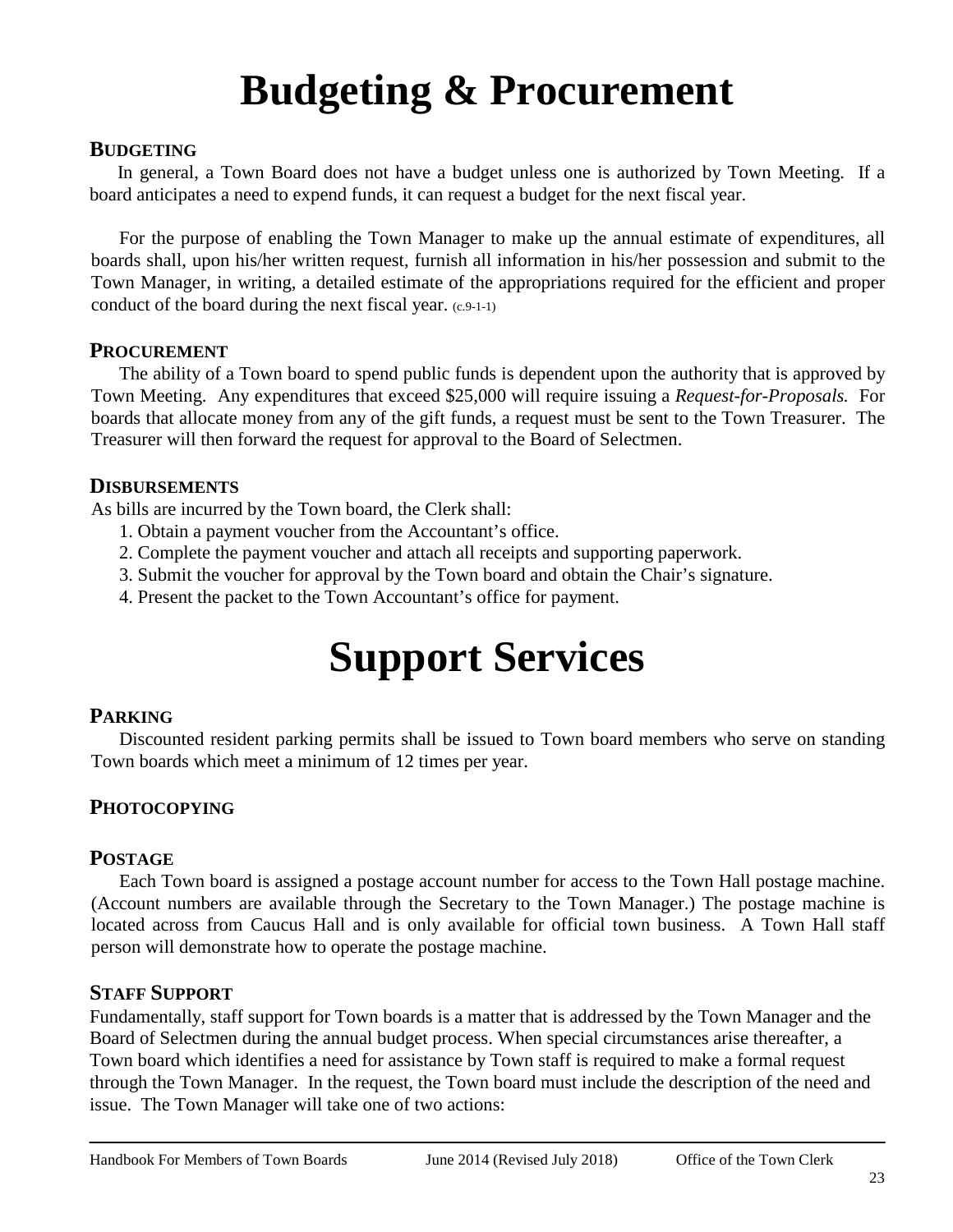- 1) Approve the request and makes assignment to the appropriate employee(s);
- 2) Return the request with an explanation.

### <span id="page-24-0"></span>**TOWN COUNSEL (TM MEMO 9-18-1992)**

All Town boards are required to go through the Town Manager, and obtain permission therefrom, in order to use Town Counsel's services. The firm of Kopelman & Paige has standing instructions *not* to respond to questions posed by a Town board unless approval of the Town Manager can be evidenced.

### *Procedure:*

- 1. Complete the standard form titled **"Request for Legal Service"** that is available in the Town Manager's office.
- 2. Frame question(s) in writing and provide all supporting documentation.
- 3. Submit this form to the Secretary to the Town Manager.
- 4. The Town Manager will take one of three (3) actions to the Town board's request: a) Forward the request to Town Counsel;
	- b) Forward the request to Labor Counsel; or
	- c) Return to requester with an explanation.

### **Conflicts-of-Interest**

<span id="page-24-1"></span>The purpose of the conflict-of-interest law is to ensure that public employees' private financial interests and personal relationships do not conflict with their public obligations. The conflict-of-interest law applies

To town officials and employees – all elected and appointed, full- and part-time, paid and unpaid positions.

### <span id="page-24-2"></span>**OBTAINING LEGAL ADVICE**

At any time, a Town board member can contact the State Ethic Commission and receive informal legal advice or request an advisory opinion. A member may call the State Ethics Commission's Legal Division at (617) 727-0060 for informal, confidential advice on the conflict law, or seek a written advisory opinion from the Ethics Commission. If a member has a question about his/her own activities, he/she should request an opinion *prior to* engaging in the activity in question. Requests to the Commission for an advisory opinion must be in writing and must be about a real, not hypothetical, situation which presents a problem under the conflict-of-interest law.

### <span id="page-24-3"></span>**FILING A COMPLAINT**

Anyone can file a complaint concerning a conflict-of-interest – in person, over the phone or by letter. The law requires the Ethics Commission to keep the identity of all complaints *confidential* and the Commission's enabling statute (MGL.c.268B§8) protects a complainant from retribution for filing a complaint with the Commission. If a member believes that a violation of the conflict-of-interest law has occurred or is occurring, he/she may call or visit the: State Ethics Commission, One Ashburton Place, Room 619, Boston, MA (617) 727-0060.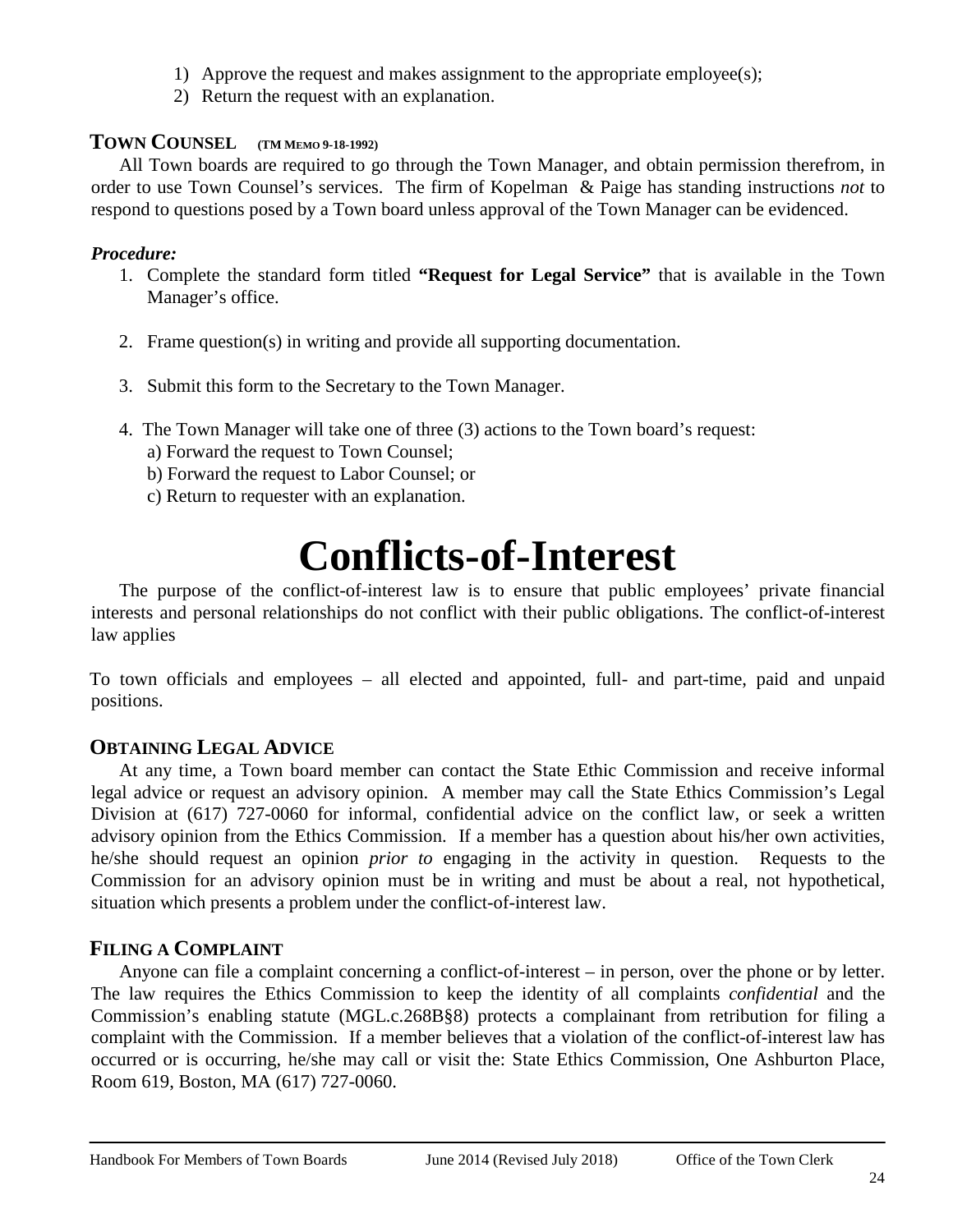### <span id="page-25-0"></span>**CONFLICT-OF-INTEREST DISCLOSURE (ADMIN DIR 97-3)**

### *1. Purpose*

**1.1** This directive is issued for the purpose of ensuring that all Town board members and Town representatives appointed by the Board of Selectmen and Town Manager comply with the provisions of MGL Chapter 268A, the Conflict-of-Interest Law, including disclosures made under sections 19 and 23 thereof.

### *2. Policy*

**2.1** *Ethical Standards.* As set forth in §3-4-8 of the Provincetown Charter, "Town employees and members of town boards shall be governed by the ethical standards set forth in Chapter 268A of the Massachusetts General Laws, the Provincetown General By-Laws, and this charter."

**2.2** *Actual Conflicts-of-Interest: Do Not Participate; Do Leave the Room.* A town board member or representative shall not participate in his/her official capacity in matters in which such participation is prohibited by the Conflict-of-Interest Law. The Town board member or representative shall, at any meeting where the particular matter is discussed, disclose orally the existence of the conflict-of-interest, remove himself/herself from the meeting at that time, and leave the meeting room during all times that particular matter is being discussed.

**2.3** *Financial Interest in Particular Matters (MGL C.268A,§19): Make Disclosure to Appointing Authority and Obtain Permission to Participate.*

**2.3.1** No town board member or representative shall, without obtaining the prior written approval of their appointing authority, participate in their official capacity in any particular matter involving a financial interest involving the appointee, his/her immediate family or partner, a business organization in which he/she serves as officer, director, trustee, partner or employee, or any person or organization with whom the appointee is negotiating or has any arrangement concerning prospective employment.

2.3.2 In requesting permission of the appointing authority, the appointee shall advise his/her appointing authority of the nature and circumstances of the particular matter and make a full disclosure of the financial interest.

**2.3.3** The appointee may participate on said particular matter only after the appointing authority makes a written determination that said financial interest is not so substantial as to be deemed likely to affect the integrity of the services which the municipality may expect from the appointee.

**2.4** *Appearance of Conflict (MGL C.268A,§23): Make Disclosure to Appointing Authority Prior to Official Action.*

**2.4.1** The Conflict-of-Interest Law provides that public officials and employees must avoid conduct that creates a reasonable impression that any person can improperly influence or unduly enjoy their official favor, or that they are likely to act (or fail to act) because of kinship, rank, position or undue influence by any party or person. A reasonable impression of favoritism or bias may arise when a public official acts on matters affecting a friend's, a business associate's or a relative's financial interest.

**2.4.2** Notwithstanding, MGL C.268A,§23 allows public officials to act on matters, even if it creates the appearance of a conflict, if they openly admit all the facts surrounding the appearance of bias *prior to any official action*.

**2.4.3** Appointed officials must make such disclosures in writing to their appointing authority, and the disclosure must be kept available for public inspection.

**2.5** *Applicability of Policy.* This policy shall apply to appointments made by the Board of Selectmen, Town Manager, and by those town boards appointed by the Board of Selectmen and Town Manager to which an appointment has devolved under Charter §3-1-2, and to appointed representatives.

**2.6** *Responsibility of Appointee.* It is the responsibility of each Town board member or appointed representative to determine for themselves whether or not to make disclosures prior to acting on a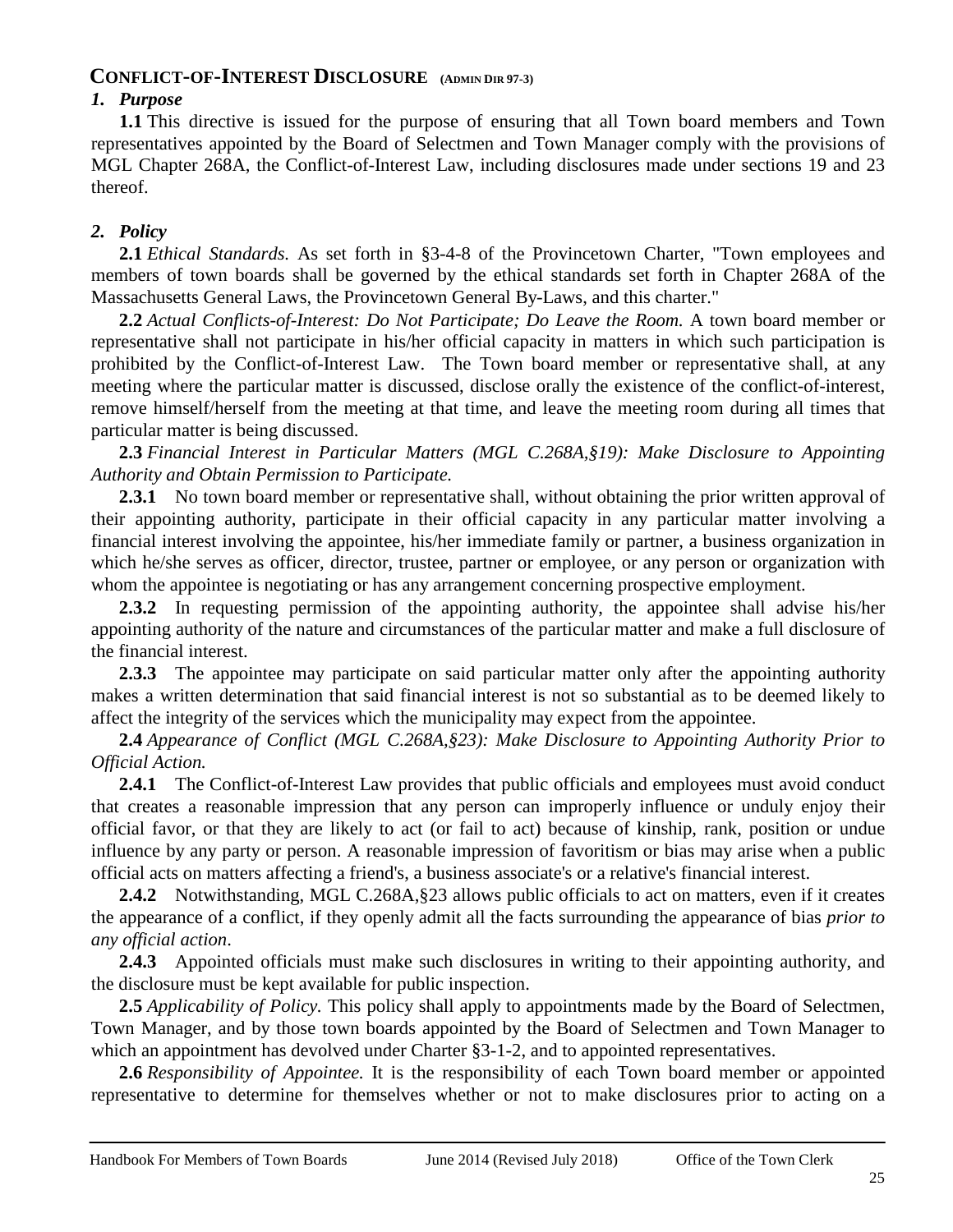particular matter where a conflict exists or may exist.

**2.7** *Failure to Comply as Basis for Removal from or Non-Reappointment to Office.* In addition to any sanctions which may be imposed by the State Ethics Commission, failure to comply with this directive may be the basis for the appointee's removal by the appointing authority under Charter §10-2-1, or for his/her non-reappointment upon term expiration.

### *3. Procedures*

**3.1** When an appointee makes a disclosure to the appointing authority under MGL C.268A, §19 or §23, he/she shall first obtain the appropriate disclosure form from the Town Clerk, copies of which are attached hereto and made a part hereof.

**3.2.1** Once filled out by the appointee and approved by the appointing authority, a disclosure form under MGL C.268A,§19 shall be filed by the appointing authority with the Town Clerk. The appointee shall not participate in the particular matter until and unless the appointing authority has granted written permission for the appointee to do so, and has filed a copy of such written permission with the Town Clerk.

**3.2.2** Once filled out by the appointee, a disclosure form under MGL C.268A,§23 shall be filed in duplicate with the Town Clerk and with the appointing authority.

**3.3** The Town Clerk shall maintain a separate file of disclosure statements which shall be kept available for public inspection.

**3.4** In the public meeting at which the appearance of conflict arises, the appointee shall make an oral disclosure for inclusion in meeting minutes.

### *4. Distribution and Education*

**4.1** The Town Clerk shall provide a copy of this directive to all Town board members and appointed representatives upon its issuance, and upon the subsequent appointment or reappointment of any board member or representative.

**4.2** The Town Clerk shall also maintain and distribute educational materials from the State Ethics Commission to appointees and the general public.

**4.3** The Town Clerk shall develop a schedule of training programs to educate board members and representatives on the Conflict-of-Interest Law and this directive, which training programs should be conducted in both formal and informal settings.

### <span id="page-26-0"></span>**STATE ETHICS COMMISSIONS**

The Massachusetts Conflict-of-Interest Law (Chapter 268A of the General Laws) sets a minimum standard of ethical conduct for all municipal employees and officials. Enacted in 1962, the conflict law's goal is to promote confidence in our government and in the integrity of its officials.

The Massachusetts State Ethics Commission was established in 1978 by the Legislature as an independent civil enforcement agency to enforce the conflict of interest and financial disclosure (Chapter 268B) laws. The Commission is a bipartisan, five-member board appointed by the Governor, the Secretary of State and the Attorney General. The Commissioners appoint an Executive Director who heads a full-time staff employed in four (4) divisions: Enforcement, Legal, Financial Disclosure, and Public Education.

### <span id="page-26-1"></span>**AVAILABLE BULLETINS**

The following list of bulletins are available through the Provincetown Town Clerk's office.

ο A Practical Guide to the Conflict-of-Interest Law for Municipal Employees (this includes board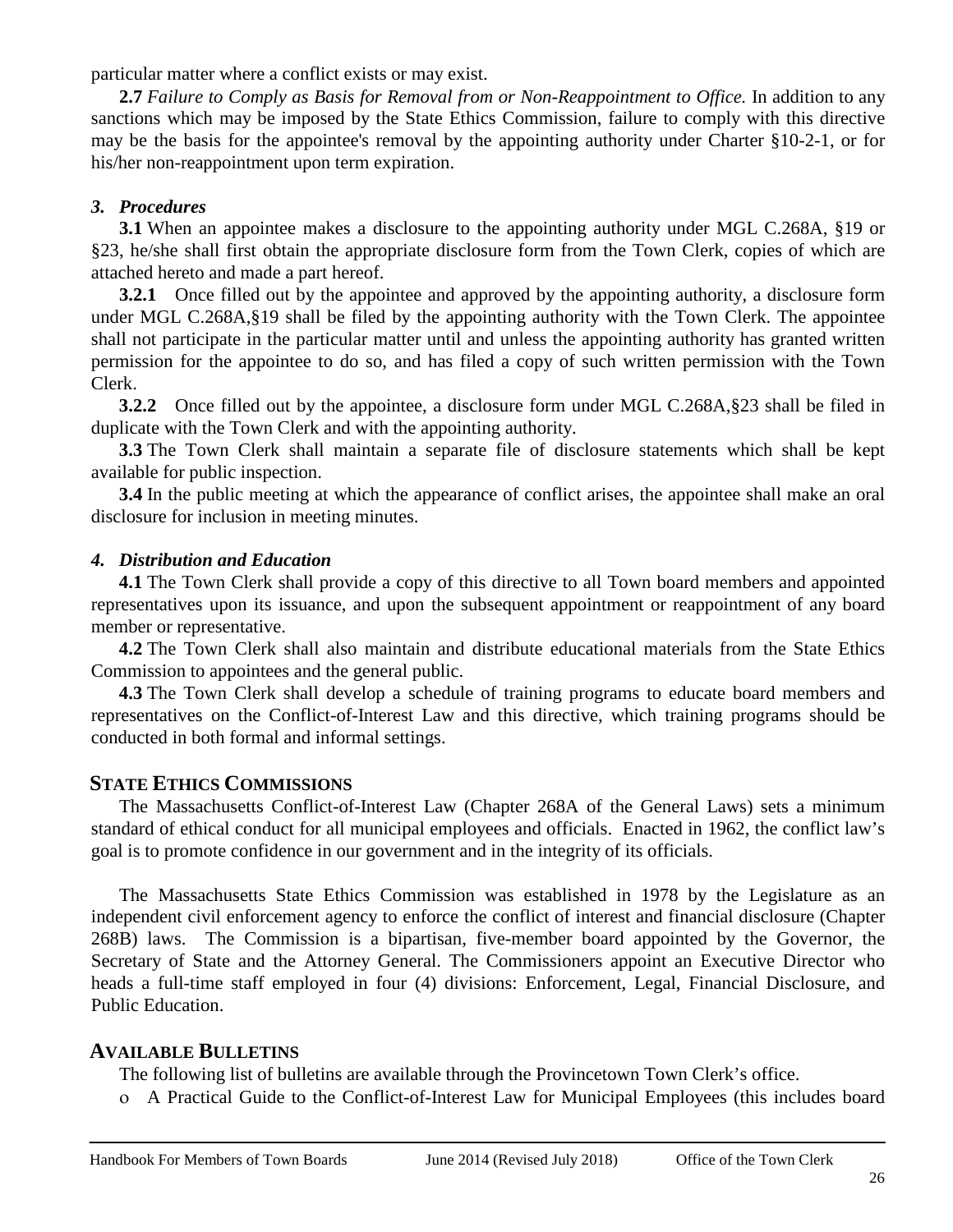members).

### ο **Fact Sheets**

- 1. Avoiding "Appearances" of Conflicts-of-Interests
- 2. Liquor Licenses and the Conflict Law
- 3. Guidelines for Municipal Officials Voting on Budgets
- 4. "Special" Municipal Employees
- 5. The Rule of Necessity
- 6. Municipal Officials: Don't Vote on Matters Affecting Abutting or Nearby Property
- 7. Board of Health Members Installing Local Septic Systems
- 8. Nepotism
- 9. Agency
- 10. Business and Entertainment Expenses for Public Officials

### ο **Advisories**

- 1. Political Advisory
- 2. Municipal Districts and Authorities and Their Special Municipal Employees
- 3. Municipal Lawyers Representing Both a Municipal Employee and a Municipality in the Same Suit
- 4. Free Passes
- 5. Nepotism
- <span id="page-27-0"></span>6. Municipal Employees Acting as Agents

### **Definitions**

### <span id="page-27-1"></span>**DELIBERATION:**

A verbal exchange between a quorum of members of a governmental body attempting to arrive at a decision on any public business within its jurisdiction.(MGL.c.39§23A)

### <span id="page-27-2"></span>**EMERGENCY:**

A sudden, generally unexpected occurrence or set of circumstances demanding immediate action. (MGL.c.39§23A)

### <span id="page-27-3"></span>**EXECUTIVE SESSION:**

Any meeting of a governmental body which is closed to certain persons for deliberation on certain matters.(MGL.c.39§23A)

### <span id="page-27-4"></span>**GOVERNMENTAL BODY:**

Every board, commission, committee or subcommittee of any district, city, region or town, however elected, appointed or otherwise constituted, and the governing board of a local housing, redevelopment or similar authority. (MGL.c.39§23A)

### <span id="page-27-5"></span>**MEETING:**

Any corporal convening and deliberation of a governmental body for which a quorum is required in order to make a decision at which any public business or public policy matter over which the governmental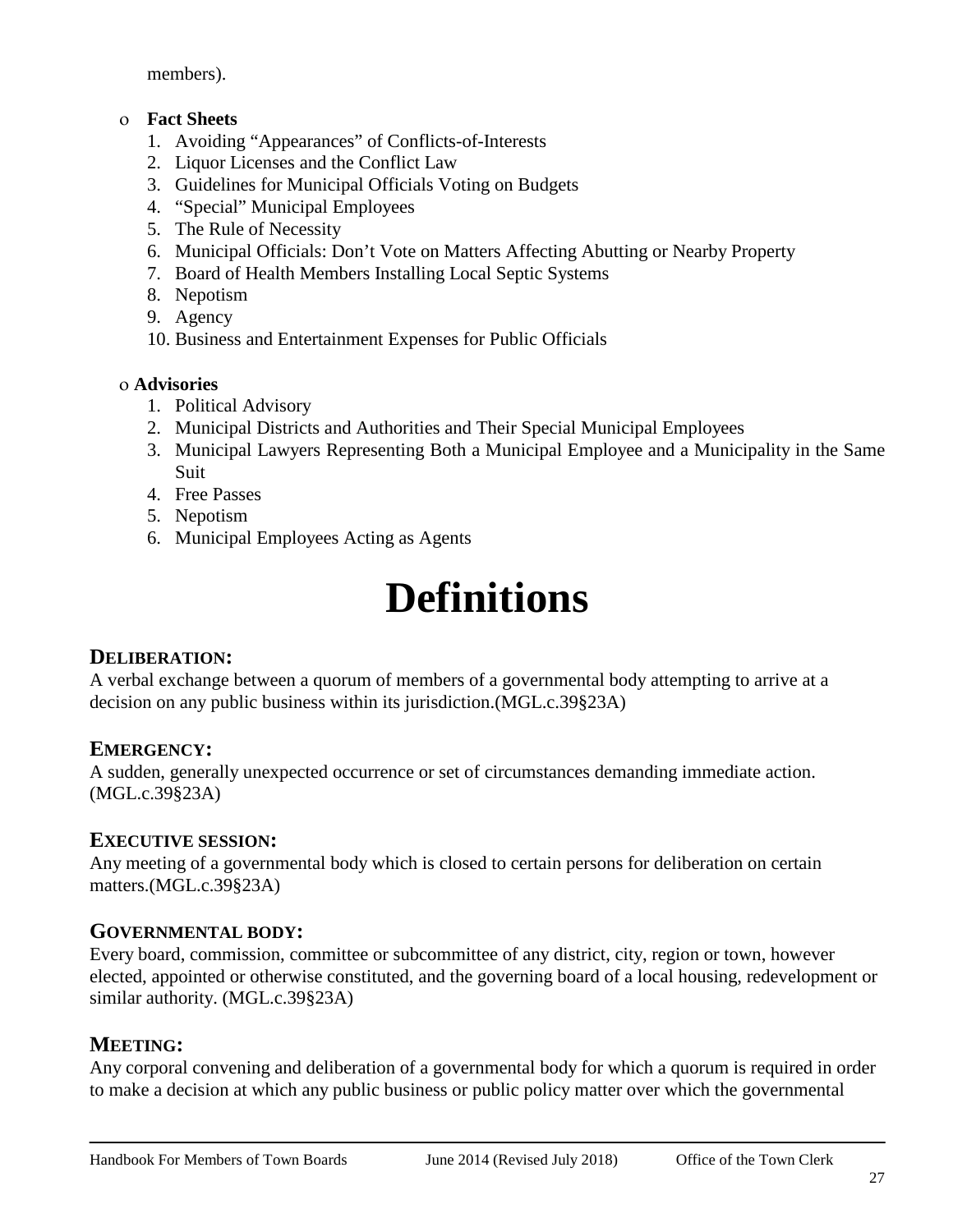body has supervision, control, jurisdiction or advisory power is discussed or considered; but shall not include any on-site inspection of any project or program. (MGL.c.39§23A)

### <span id="page-28-0"></span>**QUORUM:**

A simple majority of a governmental body unless otherwise defined by constitution, charter, rule or law applicable to such governing body. (MGL.c.39§23A)

### <span id="page-28-1"></span>**TOWN EMPLOYEE:**

A person performing services for or holding an office, position, employment or membership in a municipal agency of the town of Provincetown, whether by election, appointment, contract of hire or engagement, whether serving with or without compensation, on a full, regular, part-time, intermittent or consultant basis. (C.1-2-2)

### <span id="page-28-2"></span>**TOWN BOARD:**

A Town board, committee, commission or Counsel, including the Board of Selectmen, but not including the Board of Fire Engineers, created by the Massachusetts General By-Laws, a vote of the Town Meeting, the Board of Selectmen, or this Charter.(C.1-2-2)

### <span id="page-28-3"></span>**TOWN AUTHORITY:**

Any person or group of persons, whether elected or appointed, authorized to bind the Town in contract, or to enforce on behalf of the Town the General Laws of the Commonwealth, the Town Charter, the Town By-Laws, or any rule or regulation duly promulgated by the Board of Selectmen, a Town Board, or any agent or delegate thereof.(GBL.1-2-3)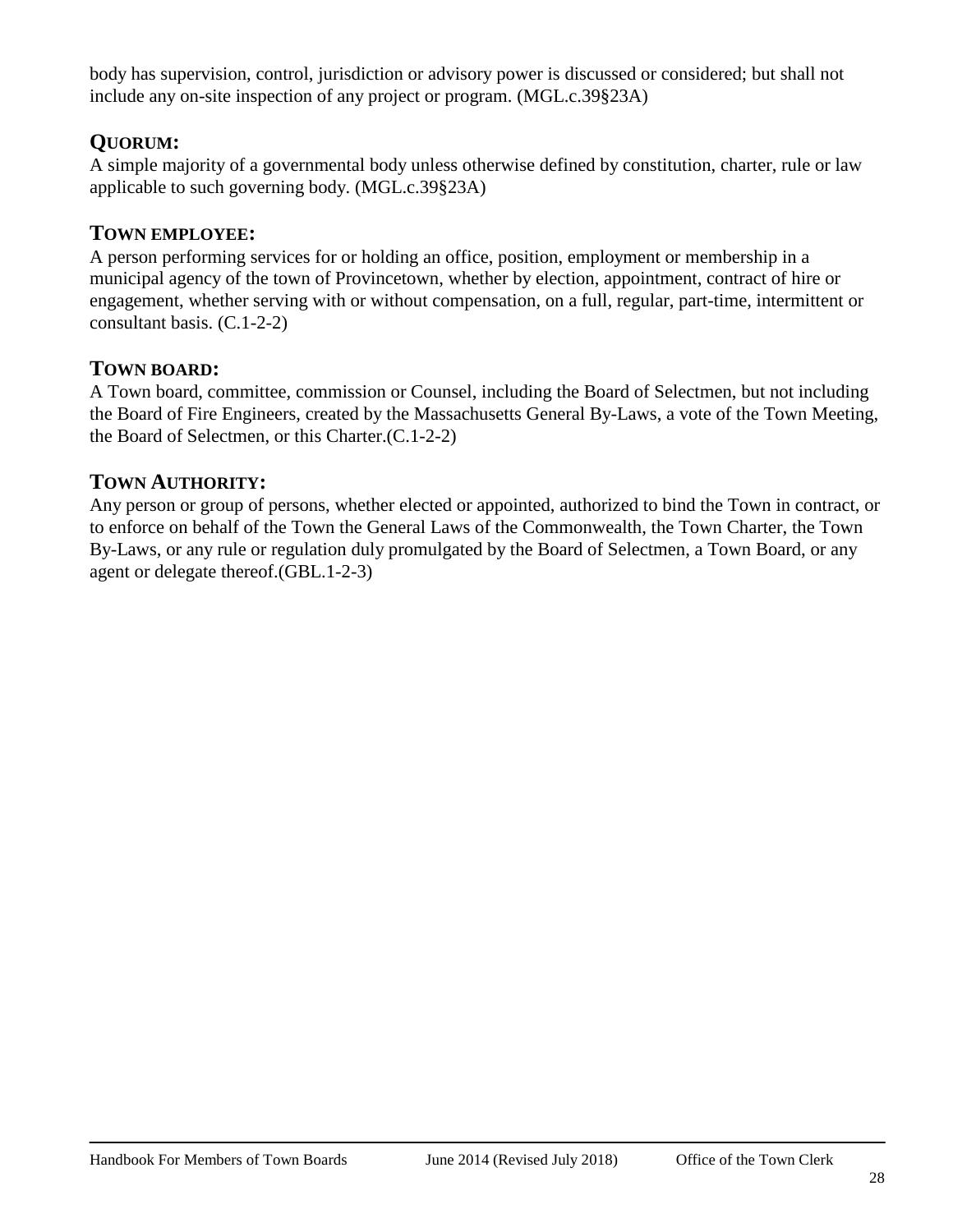### Appendix A

### **MUNICIPAL RESSOURCES AVAILABLE FROM THE TOWN CLERK'S OFFICE**

- <span id="page-29-2"></span><span id="page-29-1"></span><span id="page-29-0"></span> $\triangleright$  Acts & Resolves of Massachusetts
- Massachusetts Appeals Court Report
- Massachusetts General Laws
- Massachusetts Reports
- $\triangleright$  Provincetown Annual Town Report 1869 to Present
- $\triangleright$  Provincetown Board of Health Regulations
- ▶ Provincetown Board of Selectmen Rules of Procedures
- $\triangleright$  Provincetown Cemeteries Rules & Regulations
- **►** Provincetown Charter
- Provincetown Charter Compliance Commission Procedures
- ▶ Provincetown Committee Roster
- $\triangleright$  Provincetown General By-laws
- $\triangleright$  Provincetown Harbor Regulations
- ▶ Provincetown Historical Commission Rules of Procedure
- $\triangleright$  Provincetown Licensing Regulations
- $\triangleright$  Provincetown Parking Regulations
- ▶ Provincetown Personnel Rules
- $\triangleright$  Provincetown Shellfish Regulations
- $\triangleright$  Provincetown Town Meeting Decisions
- $\triangleright$  Provincetown Town Reports 1889 to Present
- $\triangleright$  Provincetown Zoning By-laws
- $\triangleright$  Provincetown Municipal Archive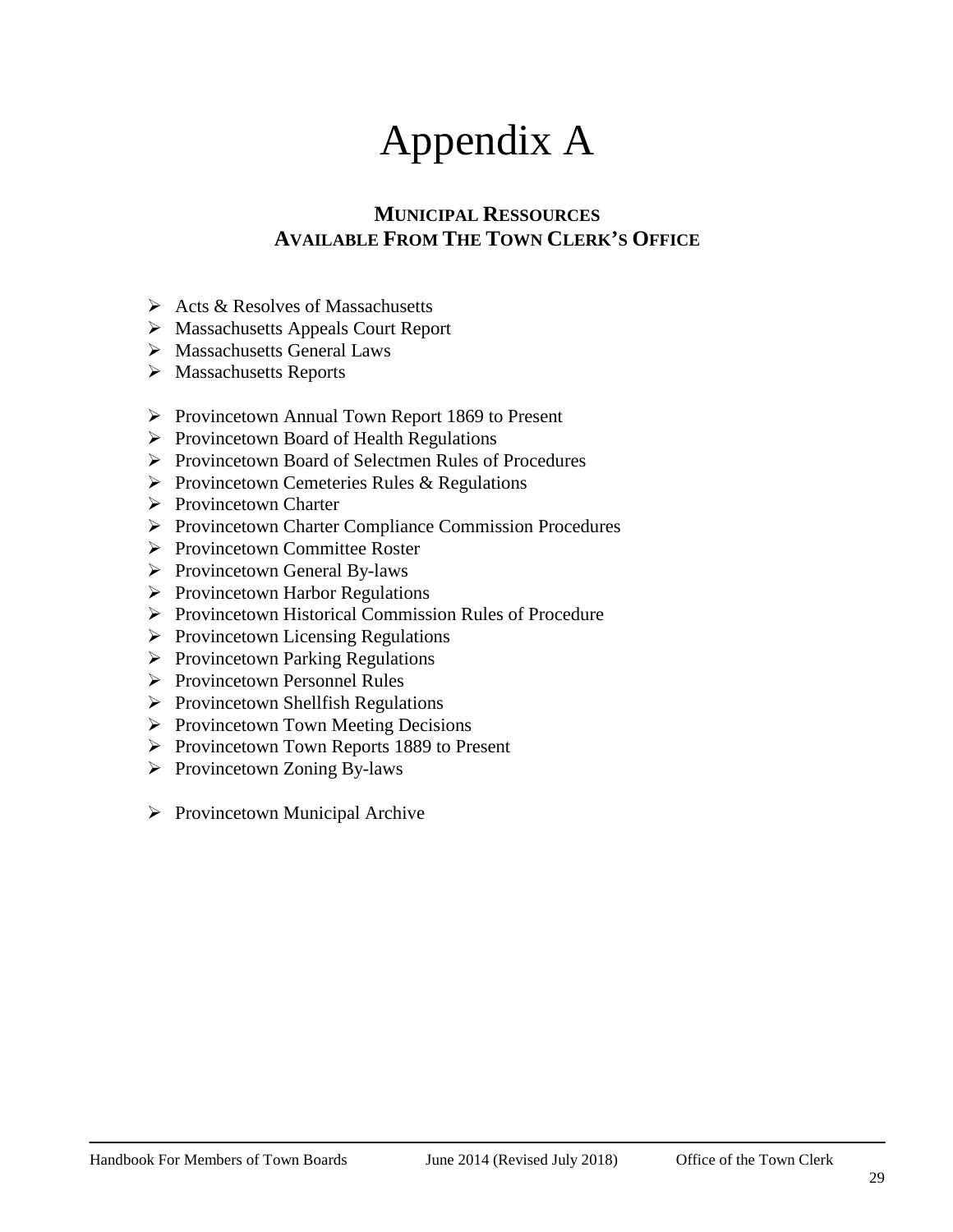### **Appendix B**

#### <span id="page-30-1"></span><span id="page-30-0"></span>**MASSACHUSETTS OPEN MEETING LAW CHAPTER 39. MUNICIPAL GOVERNMENT**

#### **Chapter 39: Section 23B. Open meetings of governmental bodies**

 Section 23B. All meetings of a governmental body shall be open to the public and any person shall be permitted to attend any meeting except as otherwise provided by this section.

 No quorum of a governmental body shall meet in private for the purpose of deciding on or deliberating toward a decision on any matter except as provided by this section.

 No executive session shall be held until the governmental body has first convened in an open session for which notice has been given, a majority of the members have voted to go into executive session and the vote of each member is recorded on a roll call vote and entered into the minutes, the presiding officer has cited the purpose for an executive session, and the presiding officer has stated before the executive session if the governmental body will reconvene after the executive session.

 Nothing except the limitation contained in this section shall be construed to prevent the governmental body from holding an executive session after an open meeting has been convened and a recorded vote has been taken to hold an executive session. Executive sessions may be held only for the following purposes:

 (1) To discuss the reputation, character, physical condition or mental health rather than the professional competence of an individual, provided that the individual involved in such executive session has been notified in writing by the governmental body, at least forty-eight hours prior to the proposed executive session. Notification may be waived upon agreement of the parties. A governmental body shall hold an open meeting if the individual involved requests that the meeting be open. If an executive session is held, such individual shall have the following rights:

(a) to be present at such executive session during discussions or considerations which involve that individual.

 (b) to have counsel or a representative of his own choosing present and attending for the purpose of advising said individual and not for the purpose of active participation in said executive session.

(c) to speak in his own behalf.

 (2) To consider the discipline or dismissal of, or to hear complaints or charges brought against, a public officer, employee, staff member, or individual, provided that the individual involved in such executive session pursuant to this clause has been notified in writing by the governmental body at least forty-eight hours prior to the proposed executive session. Notification may be waived upon agreement of the parties. A governmental body shall hold an open meeting if the individual involved requests that the meeting be open. If an executive session is held, such individual shall have the following rights:

(a) to be present at such executive session during discussions or considerations which involve that individual.

 (b) to have counsel or a representative of his own choosing present and attending for the purpose of advising said individual and not for the purpose of active participation.

(c) to speak in his own behalf.

 (3) To discuss strategy with respect to collective bargaining or litigation if an open meeting may have a detrimental effect on the bargaining or litigating position of the governmental body, to conduct strategy sessions in preparation for negotiations with nonunion personnel, to conduct collective bargaining sessions or contract negotiations with nonunion personnel.

(4) To discuss the deployment of security personnel or devices.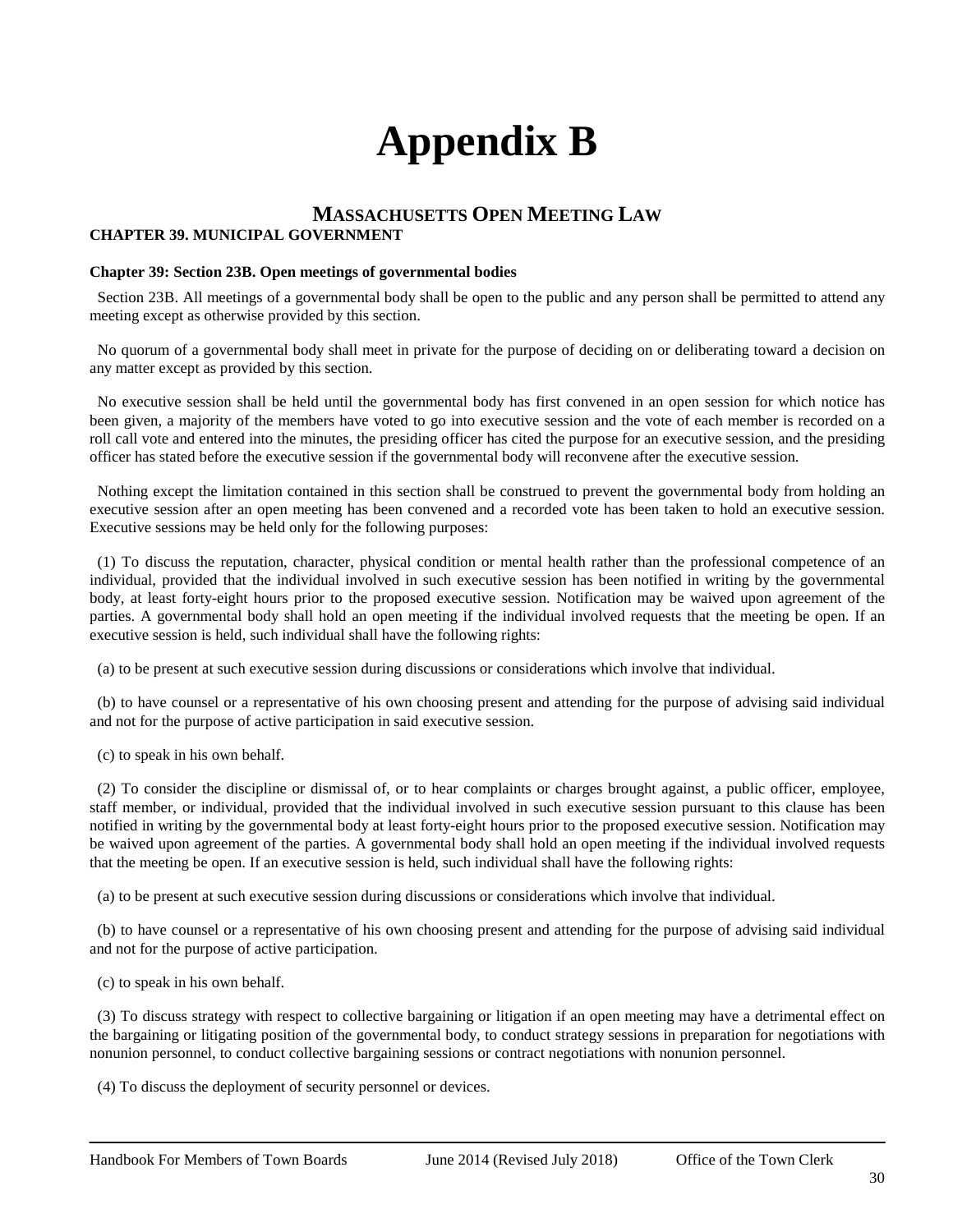(5) To investigate charges of criminal misconduct or to discuss the filing of criminal complaints.

 (6) To consider the purchase, exchange, lease or value of real property, if such discussions may have a detrimental effect on the negotiating position of the governmental body and a person, firm or corporation.

(7) To comply with the provisions of any general or special law or federal grant-in-aid requirements.

 (8) To consider and interview applicants for employment by a preliminary screening committee or a subcommittee appointed by a governmental body if an open meeting will have a detrimental effect in obtaining qualified applicants; provided, however, that this clause shall not apply to any meeting, including meetings of a preliminary screening committee or a subcommittee appointed by a governmental body, to consider and interview applicants who have passed a prior preliminary screening.

 (9) To meet or confer with a mediator, as defined in section twenty-three C of chapter two hundred and thirty-three, with respect to any litigation or decision on any public business within its jurisdiction involving another party, group or body, provided that: (a) any decision to participate in mediation shall be made in open meeting session and the parties, issues involved and purpose of the mediation shall be disclosed; and (b) no action shall be taken by any governmental body with respect to those issues which are the subject of the mediation without deliberation and approval for such action at an open meeting after such notice as may be required in this section.

#### *[ Clause (10) of the fourth paragraph added by 2008, 445, Sec. 4 effective March 30, 2009.]*

 (10) To discuss trade secrets or confidential, competitively-sensitive or other proprietary information provided in the course of activities conducted by a governmental body as an energy supplier under a license granted by the department of public utilities pursuant to section 1F of chapter 164, in the course of activities conducted as a municipal aggregator under section 134 of said chapter 164 or in the course of activities conducted by a cooperative consisting of governmental entities organized pursuant to section 136 of said chapter 164, when such governmental body, municipal aggregator or cooperative determines that such disclosure will adversely affect its ability to conduct business in relation to other entities making, selling or distributing electric power and energy.

 This section shall not apply to any chance meeting, or a social meeting at which matters relating to official business are discussed so long as no final agreement is reached. No chance meeting or social meeting shall be used in circumvention of the spirit or requirements of this section to discuss or act upon a matter over which the governmental body has supervision, control, jurisdiction or advisory power.

 Except in an emergency, a notice of every meeting of any governmental body shall be filed with the clerk of the city or town in which the body acts, and the notice or a copy thereof shall, at least forty-eight hours, including Saturdays but not Sundays and legal holidays, prior to such meeting, be publicly posted in the office of such clerk or on the principal official bulletin board of such city or town. The secretary of a regional school district committee shall be considered to be its clerk and he shall file the notice of meetings of the committee with the clerk of each city or town within such district and each such clerk shall post the notice in his office or on the principal official bulletin board of the city or town and such secretary shall post such notice in his office or on the principal official bulletin board of the district. If the meeting shall be of a regional or district governmental body, the officer calling the meeting shall file the notice thereof with the clerk of each city and town within such region or district, and each such clerk shall post the notice in his office or on the principal official bulletin board of the city or town. The notice shall be printed in easily readable type and shall contain the date, time and place of such meeting. Such filing and posting shall be the responsibility of the officer calling such meeting.

 A governmental body shall maintain accurate records of its meetings, setting forth the date, time, place, members present or absent and action taken at each meeting, including executive sessions. The records of each meeting shall become a public record and be available to the public; provided, however, that the records of any executive session may remain secret as long as publication may defeat the lawful purposes of the executive session, but no longer. All votes taken in executive sessions shall be recorded roll call votes and shall become a part of the record of said executive sessions. No votes taken in open session shall be by secret ballot.

 A meeting of a governmental body may be recorded by any person in attendance by means of a tape recorder or any other means of sonic reproduction or by means of videotape equipment fixed in one or more designated locations determined by the governmental body except when a meeting is held in executive session; provided, that in such recording there is no active interference with the conduct of the meeting.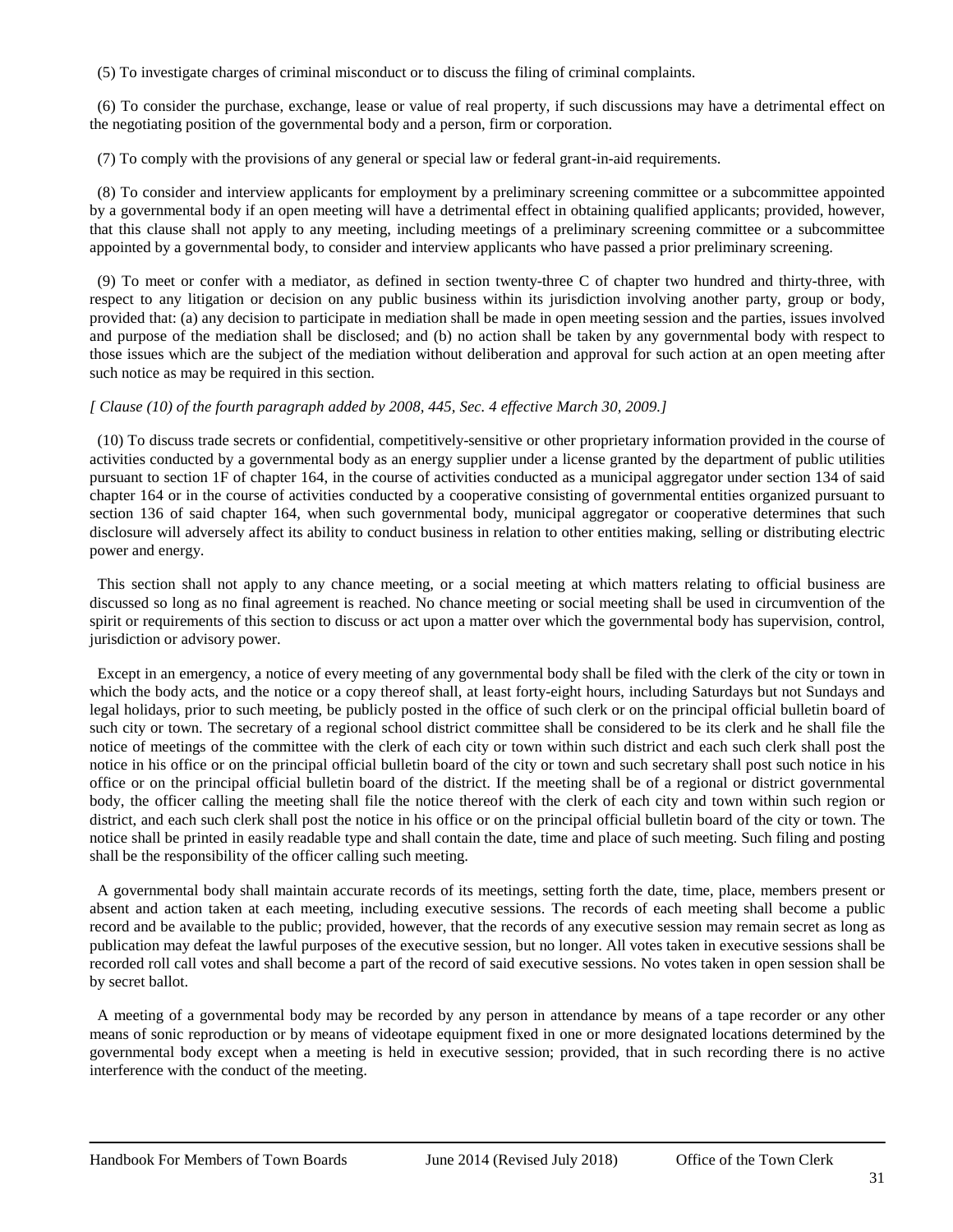Upon qualification for office following an appointment or election to a governmental body, as defined in this section, the member shall be furnished by the city or town clerk with a copy of this section. Each such member shall sign a written acknowledgement that he has been provided with such a copy.

The district attorney of the county in which the violation occurred shall enforce the provisions of this section.

 Upon proof of failure by any governmental body or by any member or officer thereof to carry out any of the provisions for public notice or meetings, for holding open meetings, or for maintaining public records thereof, any justice of the supreme judicial court or the superior court sitting within and for the county in which such governmental body acts shall issue an appropriate order requiring such governmental body or member or officer thereof to carry out such provisions at future meetings. Such order may be sought by complaint of three or more registered voters, by the attorney general, or by the district attorney of the county in which the city or town is located. The order of notice on the complaint shall be returnable no later than ten days after the filing thereof and the complaint shall be heard and determined on the return day or on such day thereafter as the court shall fix, having regard to the speediest possible determination of the cause consistent with the rights of the parties; provided, however, that orders with respect to any of the matters referred to in this section may be issued at any time on or after the filing of the complaint without notice when such order is necessary to fulfill the purposes of this section. In the hearing of such complaints the burden shall be on the respondent to show by a preponderance of the evidence that the action complained of in such complaint was in accordance with and authorized by section eleven A  $1/2$  of chapter thirty A, by section nine G of chapter thirty-four or by this section. All processes may be issued from the clerk's office in the county in which the action is brought and, except as aforesaid, shall be returnable as the court orders.

 Such order may invalidate any action taken at any meeting at which any provision of this section has been violated, provided that such complaint is filed within twenty-one days of the date when such action is made public.

 Any such order may also, when appropriate, require the records of any such meeting to be made public, unless it shall have been determined by such justice that the maintenance of secrecy with respect to such records is authorized. The remedy created hereby is not exclusive, but shall be in addition to every other available remedy. Such order may also include reinstatement without loss of compensation, seniority, tenure or other benefits for any employee discharged at a meeting or hearing held in violation of the provisions of this section.

 Such order may also include a civil fine against the governmental body in an amount no greater than one thousand dollars for each meeting held in violation of this section.

 The rights of an individual set forth in this section relative to his appearance before a meeting in an executive or open session, are in addition to the rights that an individual may have from any other source, including, but not limited to, rights under any laws or collective bargaining agreements, and the exercise or non-exercise of the individual rights under this section shall not be construed as a waiver of any rights of the individual.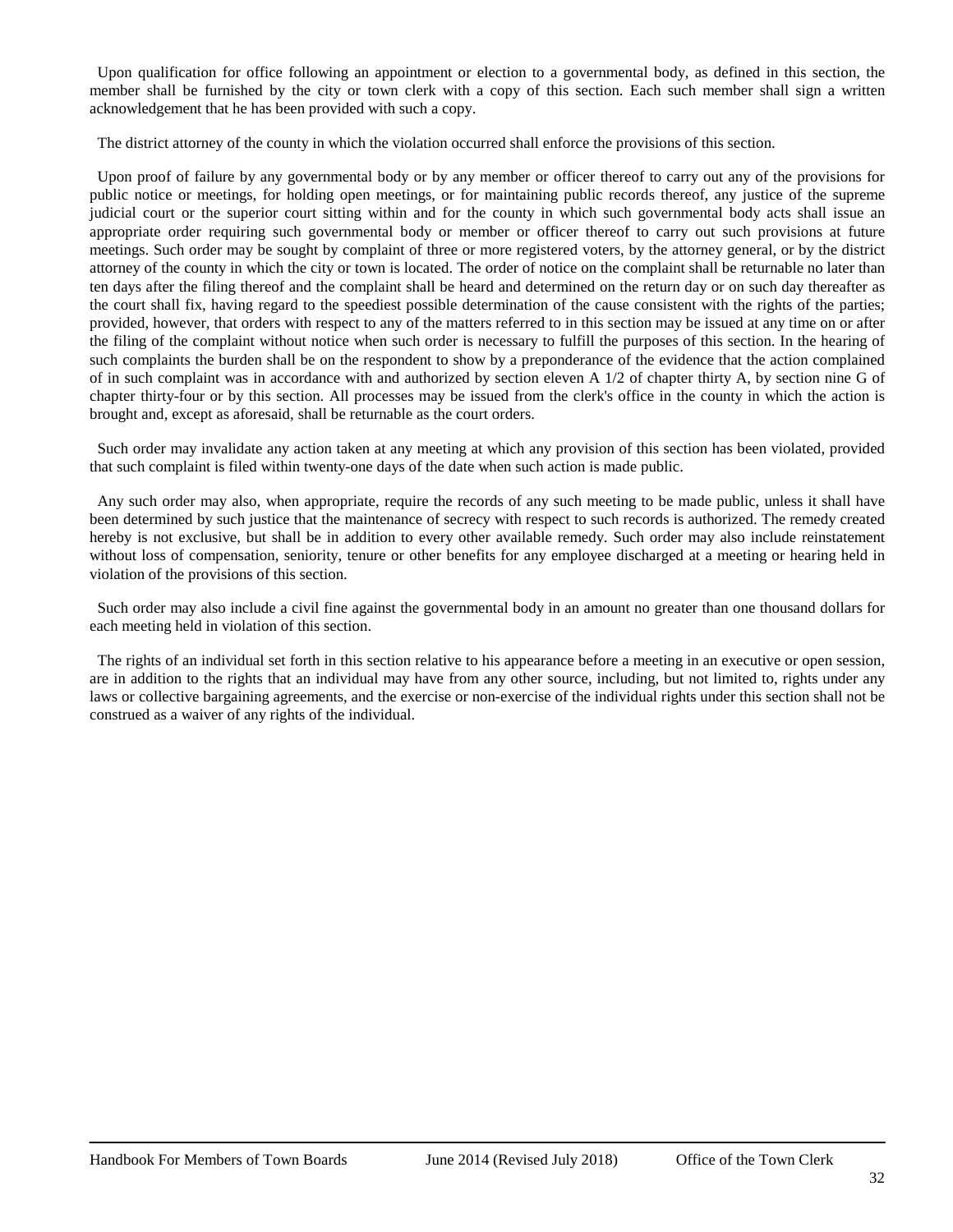### Appendix C

### **MASSACHUSETTS PUBLIC RECORD LAW**

<span id="page-33-1"></span><span id="page-33-0"></span>Twenty-sixth, "Public records" shall mean all books, papers, maps, photographs, recorded tapes, financial statements, statistical tabulations, or other documentary materials or data, regardless of physical form or characteristics, made or received by any officer or employee of any agency, executive office, department, board, commission, bureau, division or authority of the commonwealth, or of any political subdivision thereof, or of any authority established by the general court to serve a public purpose, unless such materials or data fall within the following exemptions in that they are:

(a) specifically or by necessary implication exempted from disclosure by statute;

(b) related solely to internal personnel rules and practices of the government unit, provided however, that such records shall be withheld only to the extent that proper performance of necessary governmental Functions requires such withholding;

(c) personnel and medical files or information; also any other materials or data relating to a specifically named individual, the disclosure of which may constitute an unwarranted invasion of personal privacy;

(d) inter-agency or intra-agency memoranda or letters relating to policy positions being developed by the agency; but this subclause shall not apply to reasonably completed factual studies or reports oil which the development of such policy positions has been or may be based;

(e) notebooks and other materials prepared by an employee of the commonwealth which are personal to him and not maintained as part of the files of the governmental unit;

(f) investigatory materials necessarily compiled out of the public view by law enforcement or Other investigatory officials the disclosure of which materials would Probably so prejudice the possibility of effective law enforcement that such disclosure would not be in the public interest;

(g) trade secrets or commercial or financial information voluntarily provided to an agency for use in developing governmental policy and upon a promise of confidentiality; but this sub clause shall not apply to information submitted as required by law or as a condition of receiving a governmental contract or other benefit;

(h) proposals and bids to enter into any contract or agreement until the time for the opening of bids in the case of proposals or bids to be opened publicly, and until the time for the receipt of bids or proposals has expired in all other cases; and inter-agency or intra-agency communications made in connection with an evaluation process for reviewing bids or proposals, prior to a decision to enter into negotiations with or to award a contract to, a particular person;

(i) appraisals of real property acquired or to be acquired until (1) a final agreement is entered into; or (2) any litigation relative to such appraisal has been terminated; or (3) the time within which to commence such litigation has expired;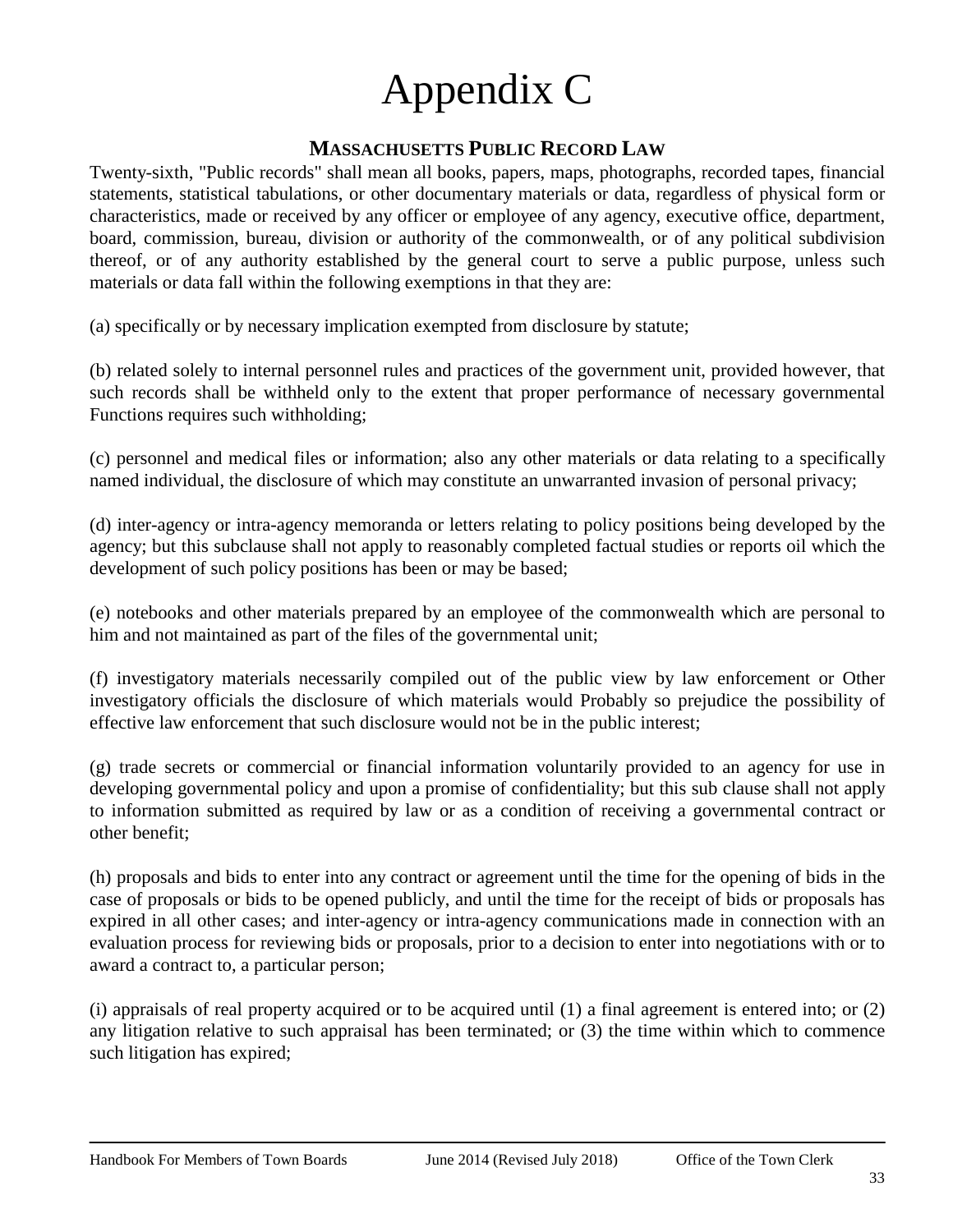(j) the names and addresses of any persons contained in, or referred to in, any applications for any licenses to carry or possess firearms issued pursuant to chapter one hundred and forty or any firearms identification cards issued pursuant to said chapter one hundred and forty and the names and addresses on sales or transfers of any firearms, rifles, shotguns, or machine guns or ammunition therefor, as defined in said chapter one hundred and forty and the names and addresses on said licenses or cards; (j) the names and addresses of any persons contained in, or referred to in, any applications for any licenses to carry or possess firearms issued pursuant to chapter one hundred and forty or any firearms identification cards issued pursuant to said chapter one hundred and forty and the names and addresses on sales or transfers of any firearms, rifles, shotguns, or machine guns or ammunition therefor, as defined in said chapter one hundred and forty and the names and addresses on said licenses or cards;

(k) Deleted by St.1988, c. 180, § 1.

(I ) questions and answers, scoring keys and sheets and other materials used to develop, administer or score a test, examination or assessment instrument; provided, however, that such materials are intended to be used for another test, examination or assessment instrument;

(m) contracts for hospital or related health care services between (i) any hospital, clinic or other health care facility operated by a unit of state, county or municipal government and (H) a health maintenance organization arrangement approved under chapter one hundred and seventy-six I, a nonprofit hospital service corporation or medical service corporation organized pursuant to chapter one hundred and seventy-six A and chapter one hundred and seventy-six B respectively, a health insurance corporation licensed under chapter one hundred and seventy-five or any legal entity that is self insured and provides health care benefits to its employees.

Any person denied access to public records may pursue the remedy provided for in section ten of chapter sixty-six.

<span id="page-34-1"></span><span id="page-34-0"></span>Amended by St.1996, c. 204, § 3; St.1996, c. 450, §§ 1 to 4.

### Appendix D **MULLIN V. PLANNING BOARD OF BREWSTER**

### **Voting When You Have Not Attended All Parts of a Hearing**

*Does a Conservation Commissioner have to be present for every portion of a public hearing to vote on a project? It depends.*

In some cases, the right of certain members of a Conservation Commission to vote on a permit may be challenged because of the infamous "Mullin Rule," so named after an Appeals Court decision, **Mullin v. Planning Board of Brewster**, 17 Mass. App. Ct. 139 (1983). The rule, which has long applied to state agencies, states that when members of a board or agency are acting in a "quasi-adjudicatory manner," each member who participates in the decision must have heard all the evidence first-hand. (And reading the transcript of the hearing or viewing a tape later isn't good enough.) A state agency is considered to be acting in a "quasi-adjudicatory" manner when it conducts "a proceeding … in which the legal rights, duties or privileges of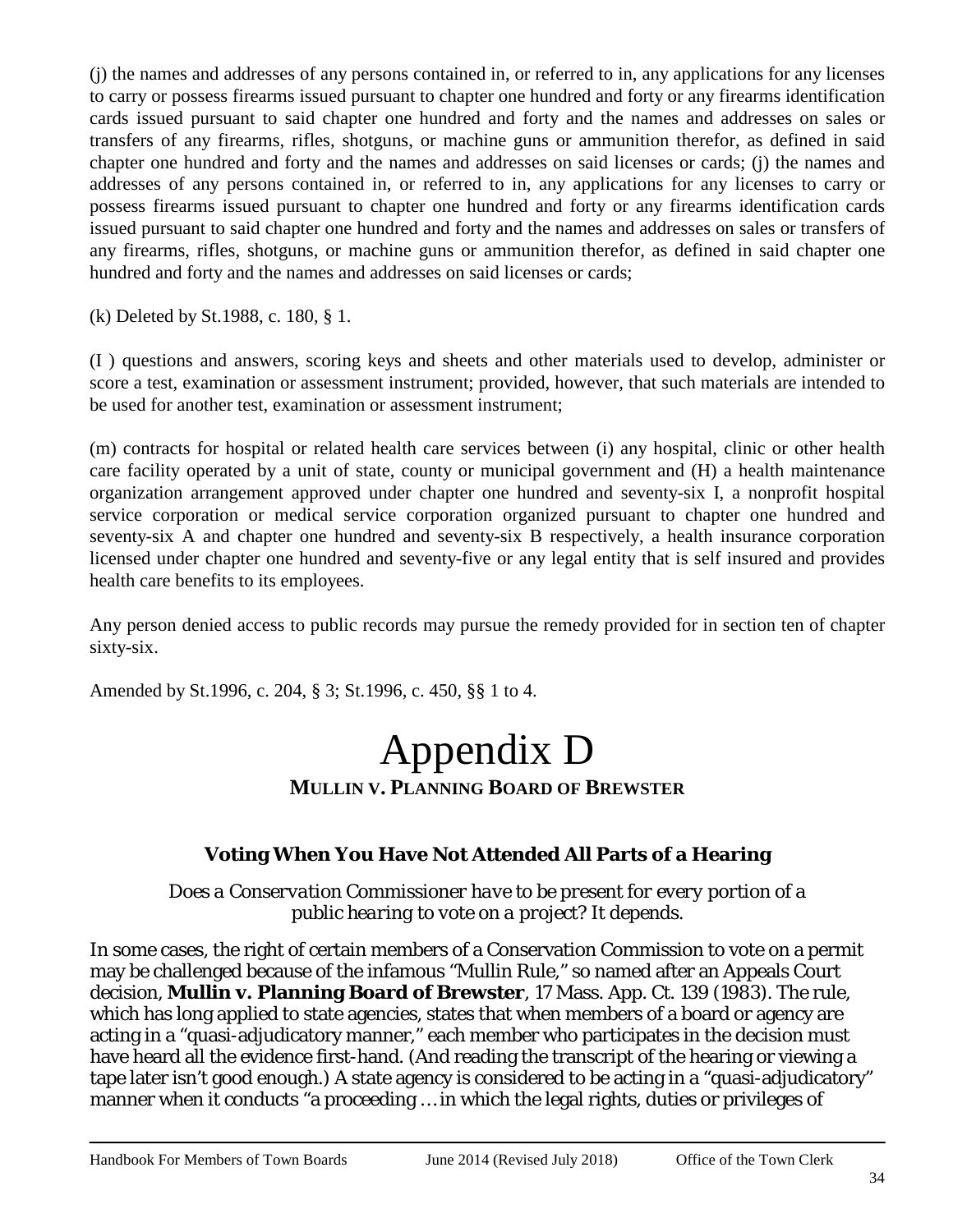specifically named persons are required by constitutional right or by any provision of the General Laws to be determined after opportunity for an agency hearing." In the Mullin case, the Appeals Court decided that a Planning Board was acting in a "quasi-adjudicatory" fashion when it considered an application for a special permit, and therefore members who did not attend all portions of the hearing were disqualified from voting.

When Conservation Commissions consider applications under the Wetlands Protection Act, their decisions are subject to complete review by DEP, including the right to an adjudicatory hearing later in the process. For this reason, even though the local hearing is similar in form to a zoning hearing, MACC does not believe that the local hearing under the Act is a "quasiadjudicatory" situation. In fact, it is hard to see how the Mullin Rule would even be raised under the Act, because the only way to appeal a Commission's decision is to request a superseding order, and DEP regional offices do not remand wetlands hearings to Commissions on procedural grounds anyway. That being the case, when Conservation Commissions are acting under the Wetlands Protection Act, they can safely ignore the Mullin Rule. If the hearing is conducted after proper notice and in conformity with the Open Meeting Law, and if the Order of Conditions is signed by a majority of the Commission, the Order is legal. (Indeed, the members who sign the Order need not be the same ones who voted to issue it.)

When a Conservation Commission is acting under a local home rule bylaw, however, the Mullin Rule clearly does apply, because the Commission's decision is considered the final action of an agency. If you're the Chairperson of your Commission, this means that you need to be attentive to whether you continue to have a majority who have been present at all of the sessions of a hearing, and try to avoid continuing hearings so many times that attendance becomes a problem.

If a Mullin Rule problem is brought to your attention after the mistake has already been made and a majority of members have missed at least some of the evidence, there are two choices: get some kind of waiver from the applicant, or start the hearing all over again. Bear in mind that there are no constructive approvals of bylaw applications, (i.e. no automatic approvals if the Commission doesn't act in time). So the worst that can happen is that a court would set aside your decision and make you do it again. Usually, the applicant doesn't want the delay this causes and will grant the Commission a waiver. The applicant would then take the risk of having to fend off third party appeals if the project is approved.

Also bear in mind that a decision rendered after a Mullin Rule violation isn't void - it's voidable. The difference is that a void decision is considered invalid forever, but a voidable decision is as good as any other decision if no one appeals it.

George A. Hall, Jr., Esq. *MACC President Anderson & Kreiger LLP*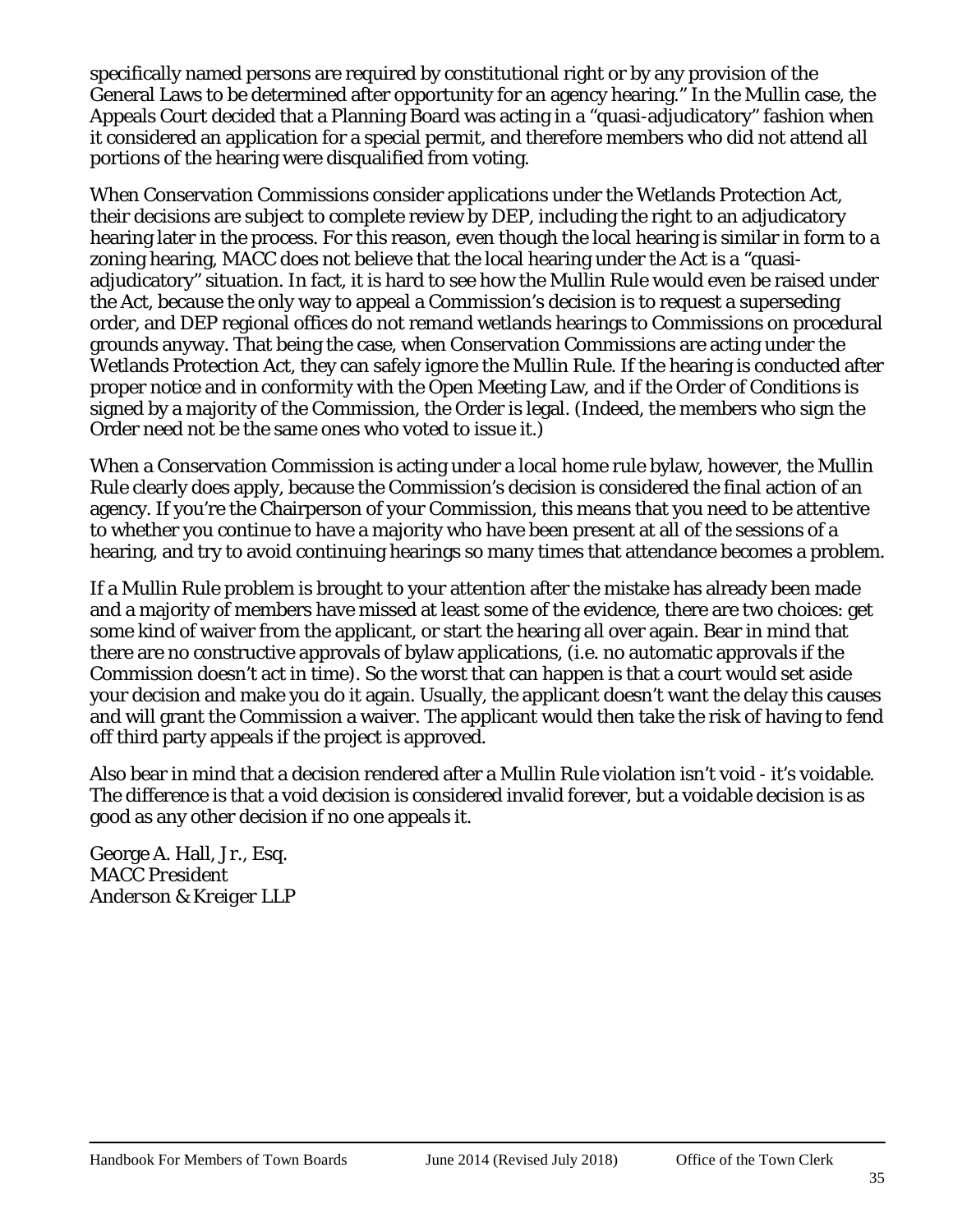### Appendix E

<span id="page-36-0"></span>**MGL C. 39, §23D TOWN BOARD QUORUMS AT ADJUDICATORY HEARINGS**

Accepted at the November 13, 2006 Special Town Meeting

<span id="page-36-1"></span>**Article 10.** *Accept MGL C.39,§23D Town Board Quorums at Adjudicatory Hearings*. To see if the Town will vote to accept, for all boards, committees, or commissions holding adjudicatory hearings in the Town, the provisions of Section 23D of Chapter 39 of the General Laws, which provide that a member of a board, committee, or commission holding an adjudicatory hearing shall not be disqualified from voting in the matter solely due to the member's absence from one session of such hearing, provided that certain conditions are met; or to take any other action relative thereto.

*[Requested by the Board of Selectmen and the Town Manager]*

### **BOARD OF SELECTMEN RECOMMENDS: 5-0-0 BOARD OF HEALTH RECOMMENDS: 4-0-0 PLANNING BOARD HAS NO RECOMMENDATION CONSERVATION COMMISSION RECOMMENDS: 4-0-0 FINANCE COMMITTEE HAS NO RECOMMENDATION**

Cheryl Andrews moved that the Town vote to accept, for all boards, committees, or commissions holding adjudicatory hearings in the Town, the provisions of Section 23D of Chapter 39 of the General Laws, which provide that a member of a board, committee, or commission holding an adjudicatory hearing shall not be disqualified from voting in the matter solely due to the member's absence from one session of such hearing, provided that certain conditions are met. **Motion Passed.**

### **Chapter 39: Section 23D. Adjudicatory hearings; attendance by municipal board, committee and commission members; voting disqualification** *[Text of section added by 2006, 79 effective August 10, 2006.]*

 Section 23D. (a) Notwithstanding any general or special law to the contrary, upon municipal acceptance of this section for 1 or more types of adjudicatory hearings, a member of any municipal board, committee or commission when holding an adjudicatory hearing shall not be disqualified from voting in the matter solely due to that member's absence from no more than a single session of the hearing at which testimony or other evidence is received. Before any such vote, the member shall certify in writing that he has examined all evidence received at the missed session, which evidence shall include an audio or video recording of the missed session or a transcript thereof. The written certification shall be part of the record of the hearing. Nothing in this section shall change, replace, negate or otherwise supersede applicable quorum requirements.

 (b) By ordinance or by-law, a city or town may adopt minimum additional requirements for attendance at scheduled board, committee, and commission hearings under this section.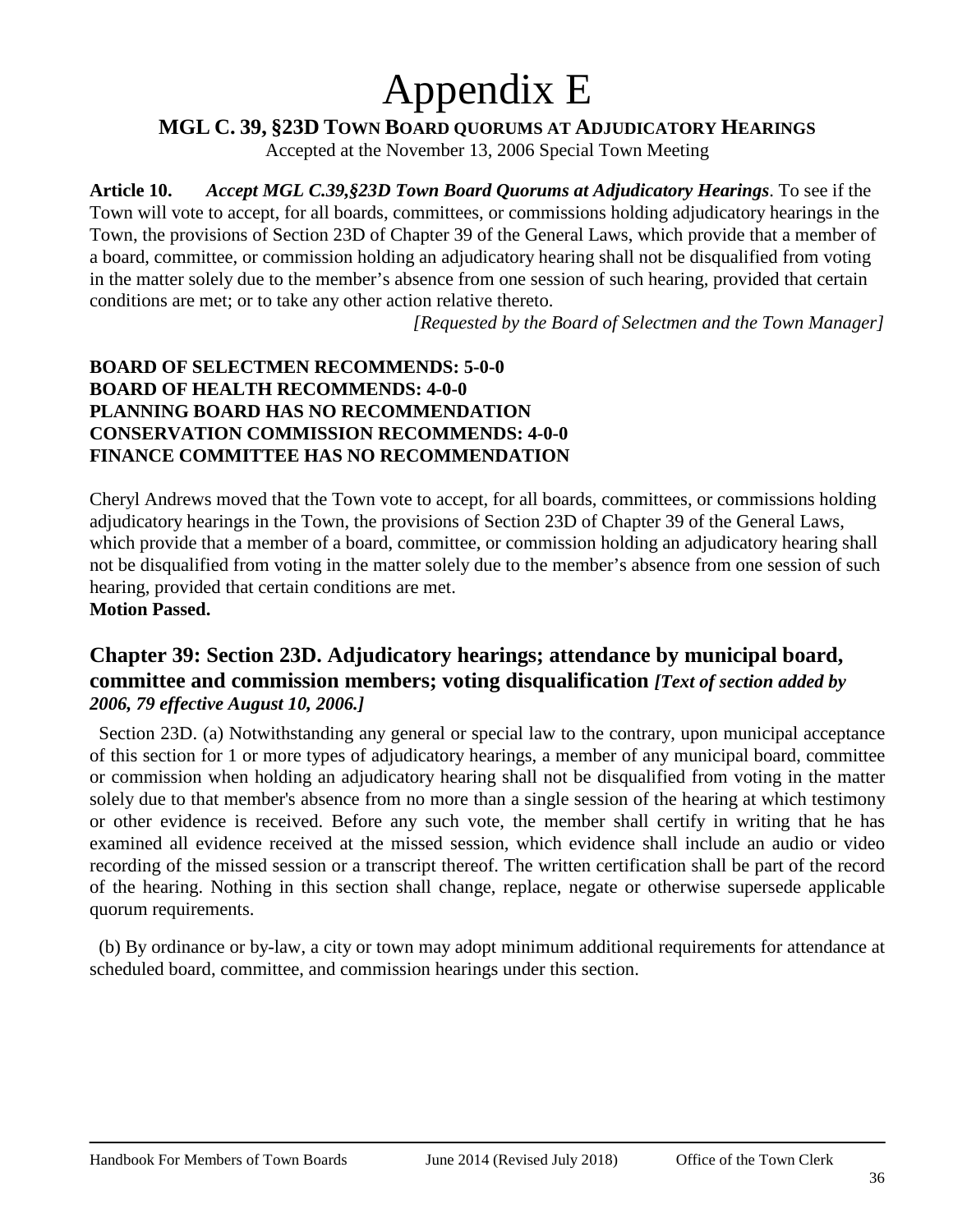### <span id="page-37-1"></span><span id="page-37-0"></span>Appendix F **BOARD OF SELECTMEN POLICY STATEMENT 2012-01-09 TOWN BOARD REMOTE PARTICIPATION POLICY**

The Board of Selectmen authorize remote participation for all appointed and elected Town Boards in accordance with the requirements of Massachusetts Open Meeting Law 940 CMR 29.00, section 29.10: Remote Participation, with the following additional criteria:

### **Criteria:**

- Remote participation will be permissible to all appointed and elected Town Boards, with the exception of the Board of Selectmen.
- The method for remote participation by all non-regulatory Town Boards will be by telephone with speaker/conference call function on and clearly audible to all persons present in the meeting location.
- The method for remote participation by all regulatory Town Boards, namely the Conservation Commission, Board of Health, Historic District Commission, Licensing Board, Planning Board, and Zoning Board of Appeals, will be by video/web technology, with the remote participant clearly visible and audible to all persons present in the meeting location.

The Selectmen emphasize Section 29.10 (4) Minimum Requirements for Remote Participation, specifically, that a quorum of the body, including the chair or, in the chair's absence, the person authorized to chair the meeting, shall be physically present at the meeting location, as required by [M.G.L. c. 30A, sec 20\(d\);](http://www.mass.gov/ago/government-resources/open-meeting-law/open-meeting-law-mgl-c-30a-18-25.html) and members of public bodies who participate remotely may vote and shall not be deemed absent for the purposes of [M.G.L. c. 39, sec. 23D.](http://www.malegislature.gov/Laws/GeneralLaws/PartI/TitleVII/Chapter39/Section23d)

### **Reasons for Remote Participation:**

- Personal illness.
- Personal disability.
- Emergency.
- Military Service.
- Geographic distance.

### **Town Board Remote Participation Procedure:**

- **Step 1:** Any member of a public body who wishes to participate remotely shall, as soon as reasonably possible prior to a meeting, notify the chair or, in the chair's absence, the person chairing the meeting, of his or her desire to do so and the reason for and facts supporting his or her request.
- **Step 2:** At the start of the meeting, the chair shall announce the name of any member who will be participating remotely and the reason under 940 CMR 29.10(5) for his or her remote participation. This information shall also be recorded in the meeting minutes.
- **Step 3:** All votes taken during any meeting in which a member participates remotely shall be by roll call vote.
- **Step 4:** A member participating remotely may participate in an executive session, but shall state at the start of any such session that no other person is present and/or able to hear the